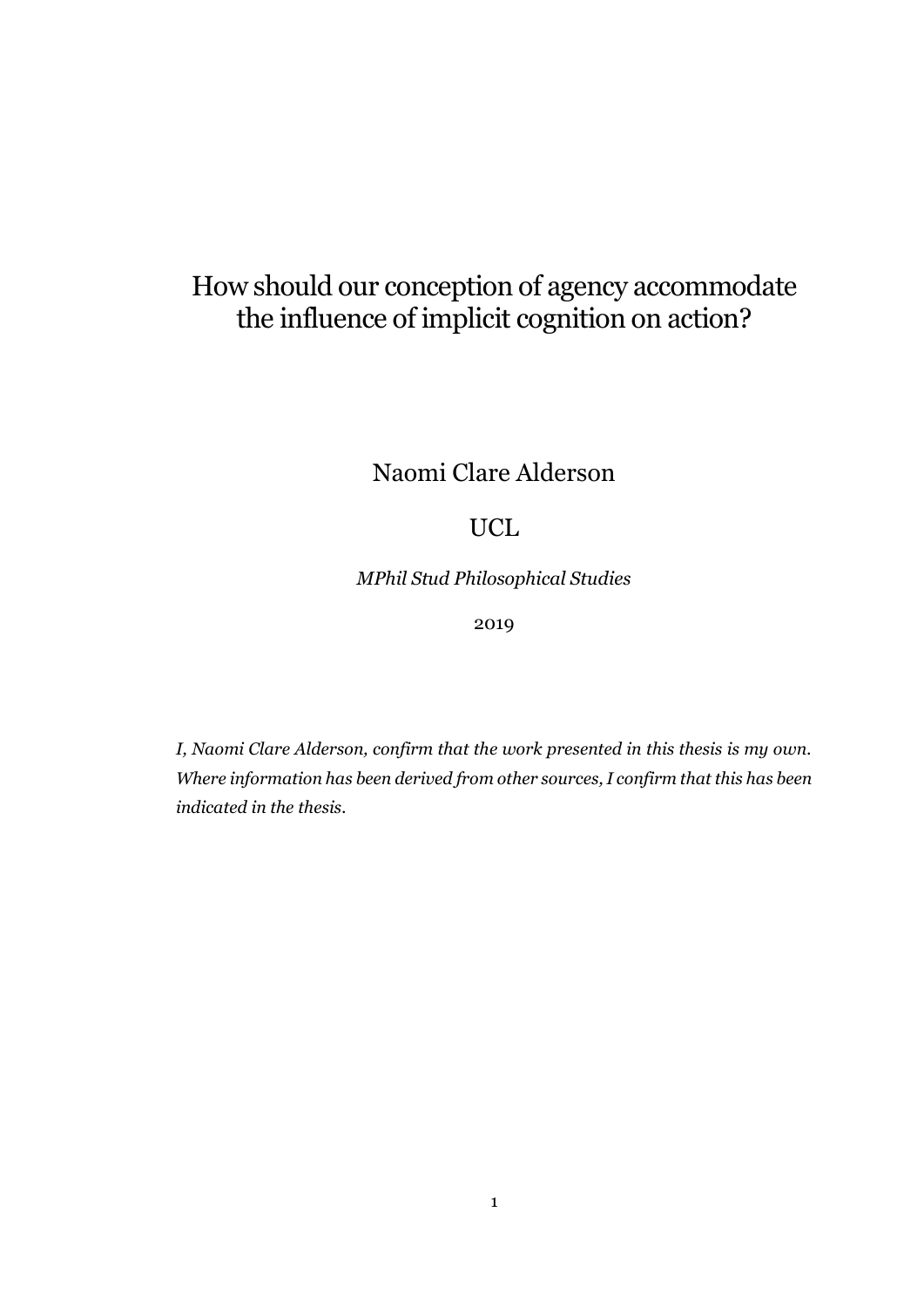## <span id="page-1-0"></span>Abstract

Recent study in the field of empirical psychology has revealed the subtle ways in which our actions are influenced by implicit cognition – cognition that typically operates beyond awareness and beyond direct deliberative control. For instance, implicit racial biases make some agents more likely to shoot unarmed black men than unarmed white men in simulations when they are forced to decide quickly (Payne, 2006). Behavioural effects like these have been found even in participants with strong explicit commitments to equality (Monteith, et al., 2001) and by participants making a concerted effort to respond in an unbiased way (Payne, 2006), suggesting that implicit cognition can lead agents to act in ways that they would not choose to. This plausibly suggests that the influence of implicit cognition ought not to be considered agential. However, other studies reveal ways that implicit cognition can help an agent to act as she would choose to, such as the way that it can enable goal-directed habitual action (Snow, 2006) and inhibit the influence of unwanted bias in some agents with egalitarian goals (Moskowitz & Li, 2011). Where implicit cognition seems to help agents achieve their goals and act upon their values, it seems more plausible to think that it is an agential influence on behaviour. This dissertation asks how our theory of agency should accommodate the influence of implicit cognition on behaviour in light of these findings, aiming to determine when  $-$  if at all  $-$  its influence should be considered part of the kind of agency distinctive of persons.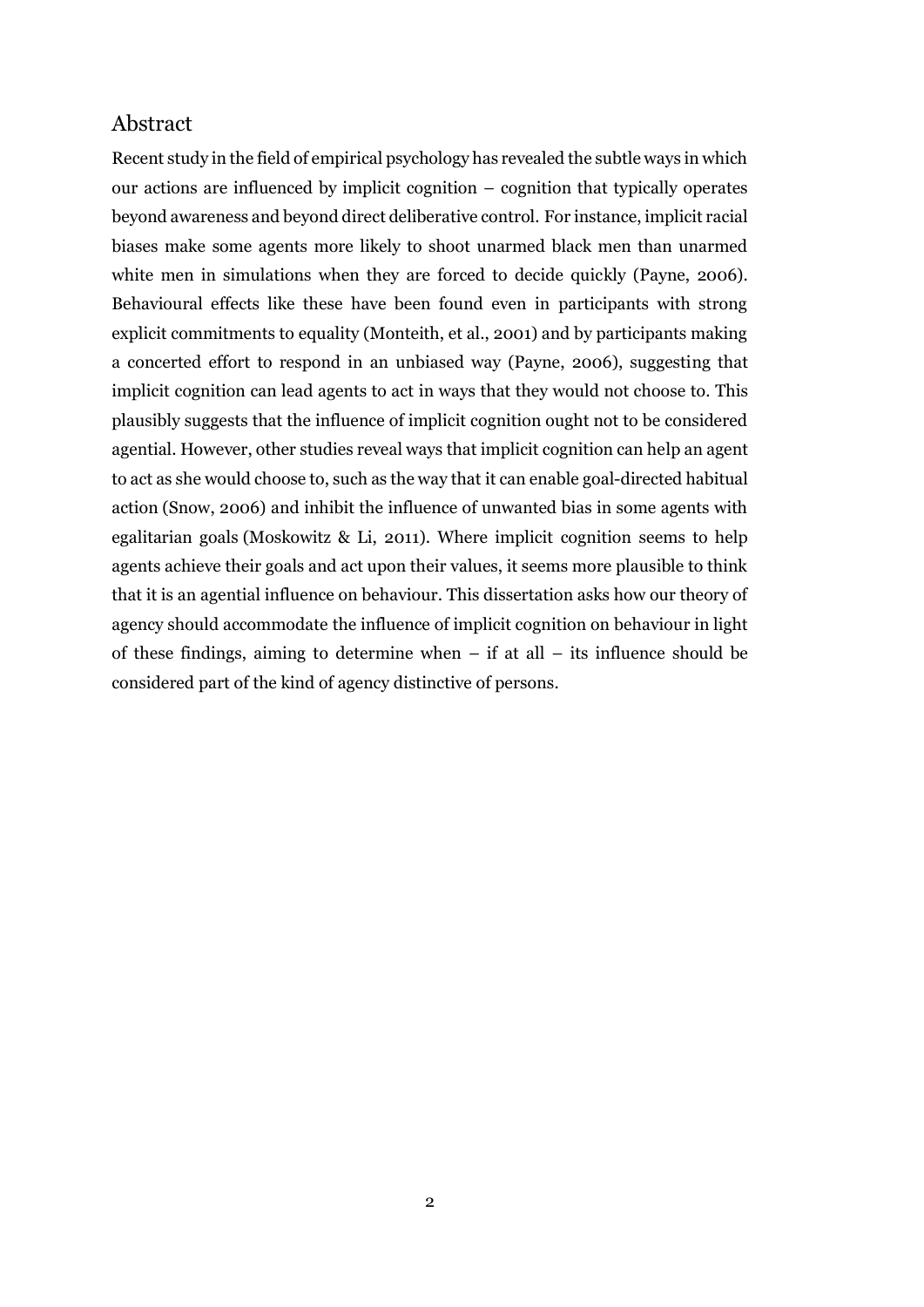#### <span id="page-2-0"></span>Impact Statement

This thesis aims to provide the groundwork for philosophical inquiry concerning how to accommodate the influence of implicit cognition in a theory of action. It could benefit the field of action theory in the following ways. First, it draws attention to the need to better understand the influence of implicit cognition on action in order to have a complete theory of the agency distinctive of persons. If past thinkers have overlooked some aspects of personal agency because they did not consider how implicit cognition influences it, then focusing on the influence of implicit cognition might help to fill gaps in previous accounts. Second, the thesis provides useful criticisms of the works of others in the field, such as John Doris (2015) and Joshua Knobe (2006), which may help future theorists to see past their mistakes and build on their strengths. Finally, the thesis provides an example of how interdisciplinary approaches can benefit the field of action theory, since it draws on both psychological and philosophical findings to bring to light unsolved problems. To bring about these benefits within academia, excerpts from this work (or the future research that it leads to) might be published in academic journals and presented at conferences, in order to share the insights contained here more widely.

Research into the topics addressed here might also bring about benefits beyond academia. A wide range of institutions are currently working out how to respond to evidence of the pervasive influence of implicit cognition on behaviour, such as the evidence that implicit biases affect a wide range of professional judgements such as medical diagnoses and hiring decisions. Many employers now provide implicit bias training and there is increasing pressure on legal systems to better account for how implicitly-governed behaviour should be treated by the state. Theoretical work that investigates the extent to which implicitly-governed behaviour is agential could help to influence thinking about implicitly-governed behaviour in the workplace, in public policy and in the law. These benefits could be brought about by sharing the insights of research into this question in relevant journals beyond the discipline of philosophy or in mainstream media publications. It could also provide the impetus for future interdisciplinary work, drawing together psychologists, legal theorists and policymakers in order to understand what the societal implications of implicitly-governed behaviour really are (and what they really should be).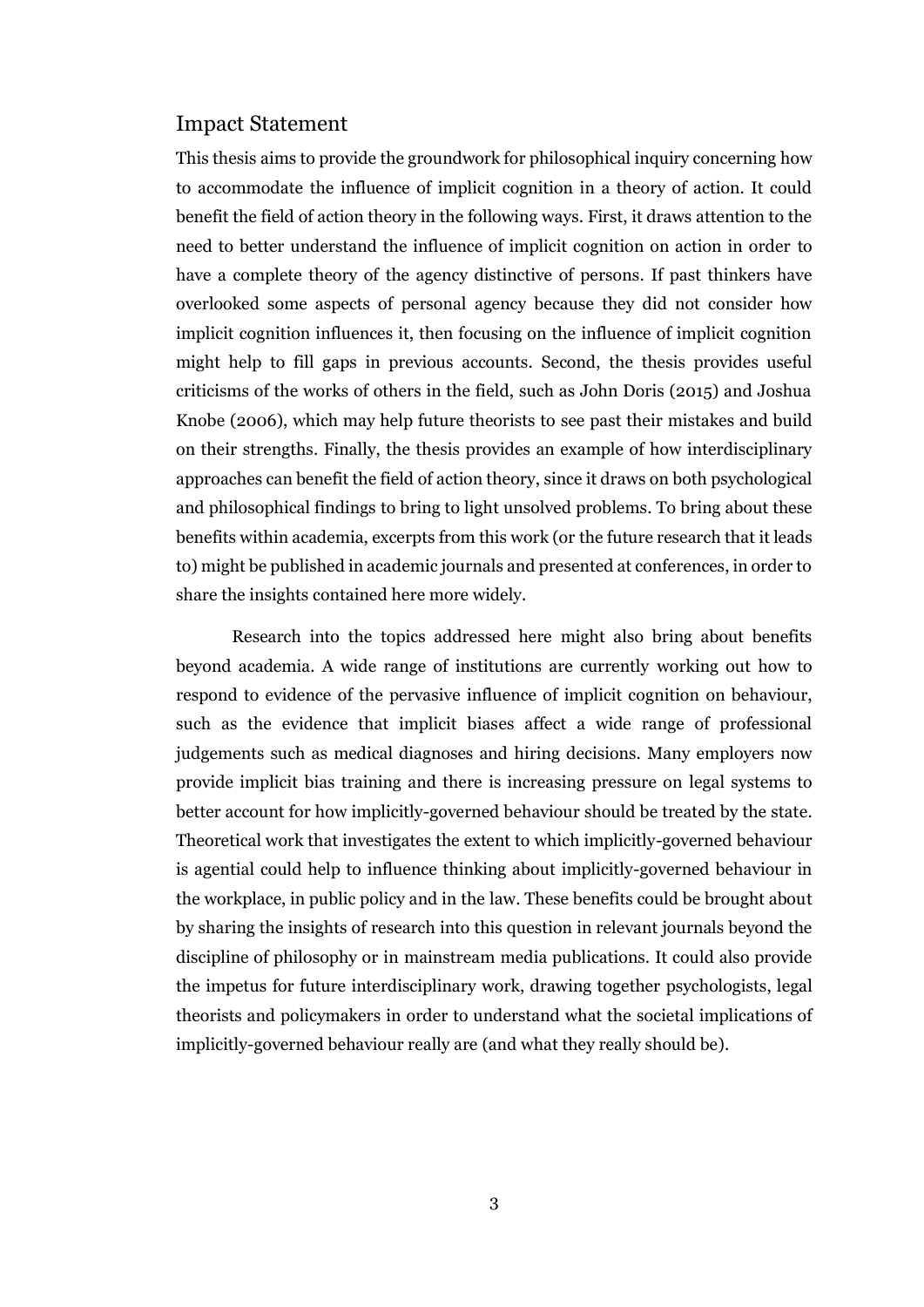## Table of Contents

| 3.1 Joshua Knobe and Asymmetrical Intentionality Judgements  46 |
|-----------------------------------------------------------------|
|                                                                 |
|                                                                 |
|                                                                 |
|                                                                 |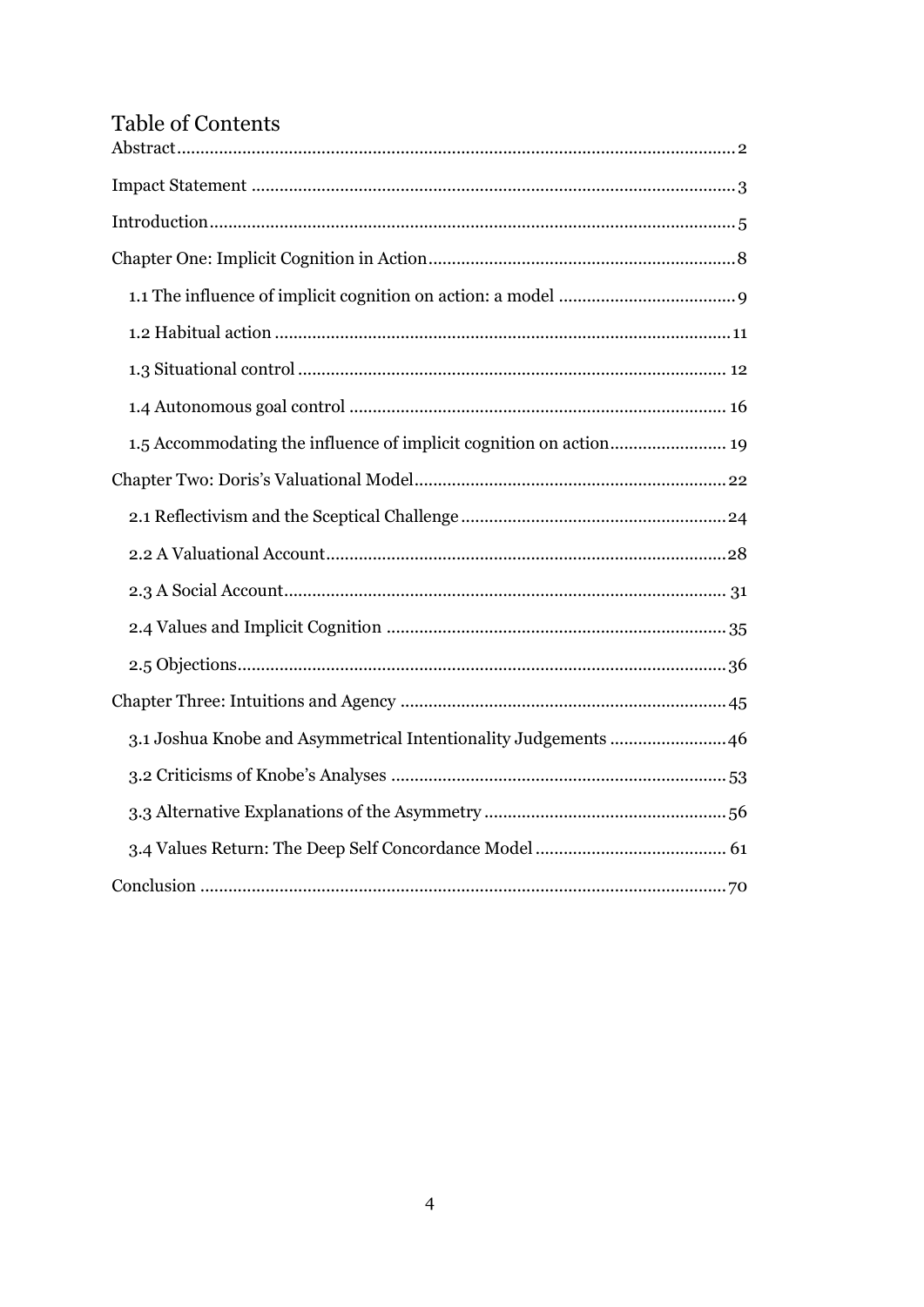### <span id="page-4-0"></span>Introduction

In recent years, psychological studies in a range of different domains have provided evidence supporting what are known as 'dual-process' theories of reasoning, decisionmaking and social cognition.<sup>1</sup> Though there are different kinds of dual-process theory, all share a commitment to the idea that human judgement and behaviour are influenced by two different kinds of process: type 1 processes that are fast, automatic and unconscious, and type 2 processes that are slow, controlled, and conscious (Evans, 2008). For example, one might have an intuitive sense that a new acquaintance is not trustworthy without ever having consciously reflected upon it and not knowing why one feels that way. This would be a judgement arrived at using type 1 processes. Alternatively, one might carefully consider whether a new acquaintance is trustworthy, consciously recalling her past behaviour and conducting effortful, sequential reasoning to decide that she is not. This would be a judgement arrived at using type 2 processes. As a shorthand, type 1 and type 2 processes are here referred to using the terms of art of 'implicit cognition' and 'explicit cognition' respectively, where these terms are taken to apply to a broad range of cognitions that exhibit the features listed above to a greater or lesser degree.

Beyond sharing a commitment to two kinds of process, dual-process theories differ substantially. For instance, while some theorists argue that the two kinds of process suggest the existence of two separate cognitive systems, others focus only on the differing processes without presuming that they arise from multiple systems.<sup>2</sup> Further, there is disagreement about how the processes interact. Some theorists suggest that processes run 'in parallel' and sometimes compete, while others maintain that they operate sequentially with implicit cognition preparing a rapid, default response that can be intervened in by explicit cognition (Evans & Stanovich, 2013, p. 227). In addition, the evidence suggests that there are a range of different types of implicit cognitive process that develop and operate in different ways (Evans, 2008). For instance, some implicit cognition is best understood as an automatized process developed from previous frequent explicit cognition – a kind of habituation that Evans describes as the 'automation of thought' (2008, p. 261). On the other hand, some kinds of associative learning involve entirely implicit learning, so that what is

 $\overline{a}$ 

<sup>&</sup>lt;sup>1</sup> For a review, see Jonathan Evans (2008).

<sup>2</sup> For an example of the two-system view, see Keith Stanovich, 2004. For a discussion of the processes as merely processes, see Evans, 2013.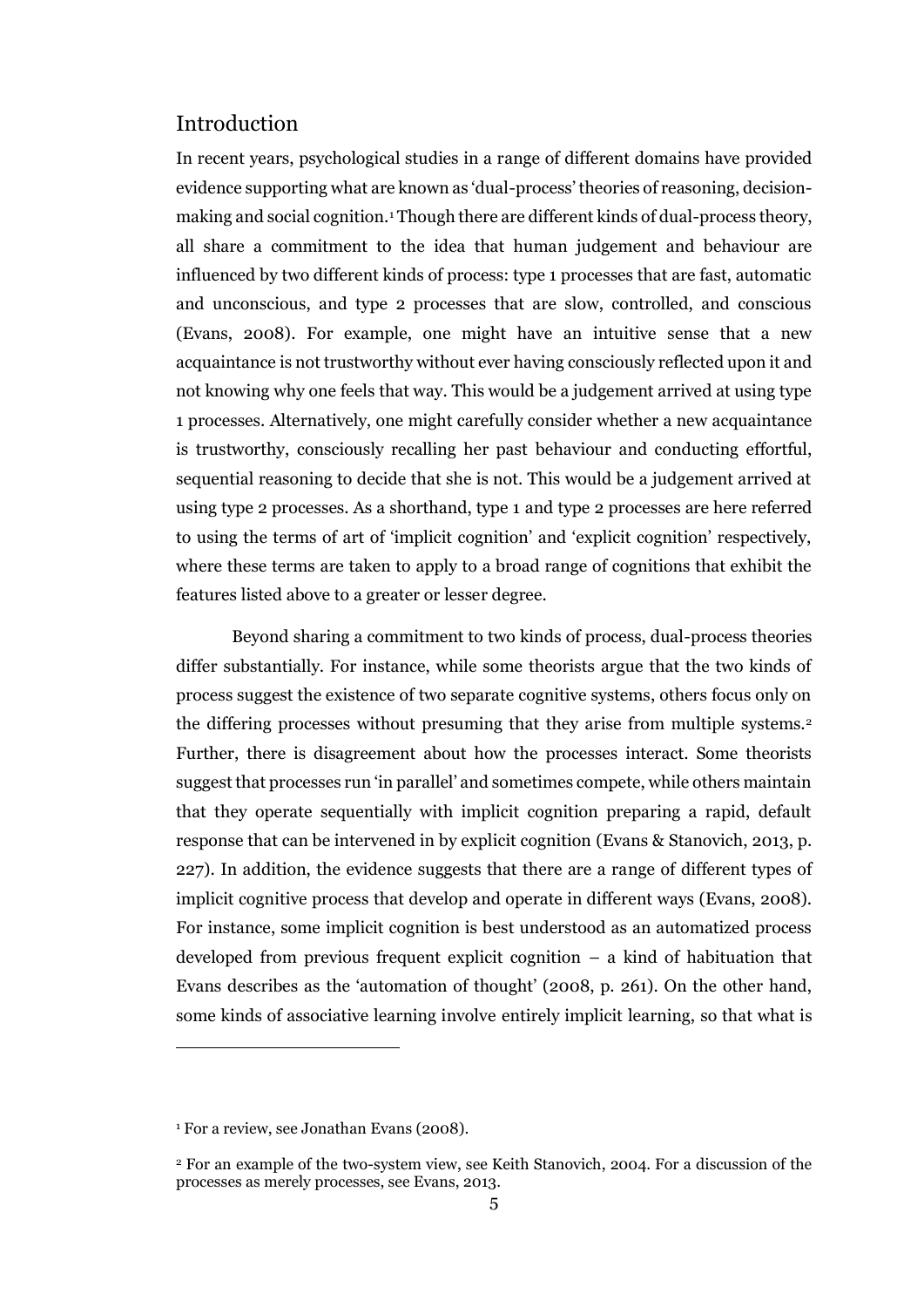learnt influences behaviour despite never being the subject of conscious, explicit cognition (Evans, 2008, p. 271). This suggests that a neat categorisation of type 1 and type 2 processes may be misleading if it fails to capture the diversity of implicit cognition.

Traditional conceptions of agency emphasise the influence of explicit cognition on action, focusing on the way that the agency distinctive of persons involves, directly or indirectly, conscious awareness and practical reasoning. For instance, the conception of agency arising from the work of Donald Davidson (2001b) and Elizabeth Anscombe (1963) characterises full-blown agency as intentional action where an intentional act is something that is, under at least one description, known and performed due to a belief that the act will help to satisfy some desire. This model accepts that intentional action need not proceed from conscious deliberation. However, it does require that an intentional action is consciously known to the agent, at least under some description. Further, it requires that intentional acts are performed according to reasoning that the agent would accept if she were aware of it, suggesting that it must at least align with some explicit reasoning, even if it is not directly controlled by it. Alternatively, philosophers such as Christine Korsgaard (2008) argue that full-blown agency is acting for what one takes to be a reason, suggesting that the reasons for acts must at least be possible for agents to call to mind and recognise as reasons. Finally, the work of Harry Frankfurt characterises fullblown agency as those acts which are performed according to the desires that the agent reflectively endorses, suggesting at least indirect governance by explicit reflection (1971).

On the other hand, while much philosophical work has been done to provide models of implicit cognition, 3 to explore its role in virtue, <sup>4</sup> and to establish what (if any) moral responsibility we bear for its influence,<sup>5</sup> relatively little work has been done to explore the ramifications of the influence of implicit cognition for traditional conceptions of full-blown agency. One reason for this is the way that its influence on behaviour seems, at first glance, to be non-agential. For example, one much discussed kind of implicit cognition is implicit bias. Implicit biases are associations between

 $\overline{a}$ 

<sup>3</sup> For an overview, see Jules Holroyd (2016).

<sup>4</sup> See, for instance, Nancy Snow, (2006) and Michael Brownstein and Alex Madva (2012).

<sup>5</sup> See, for instance, Holroyd (2012), Brownstein (2016) and Angela Smith (2018).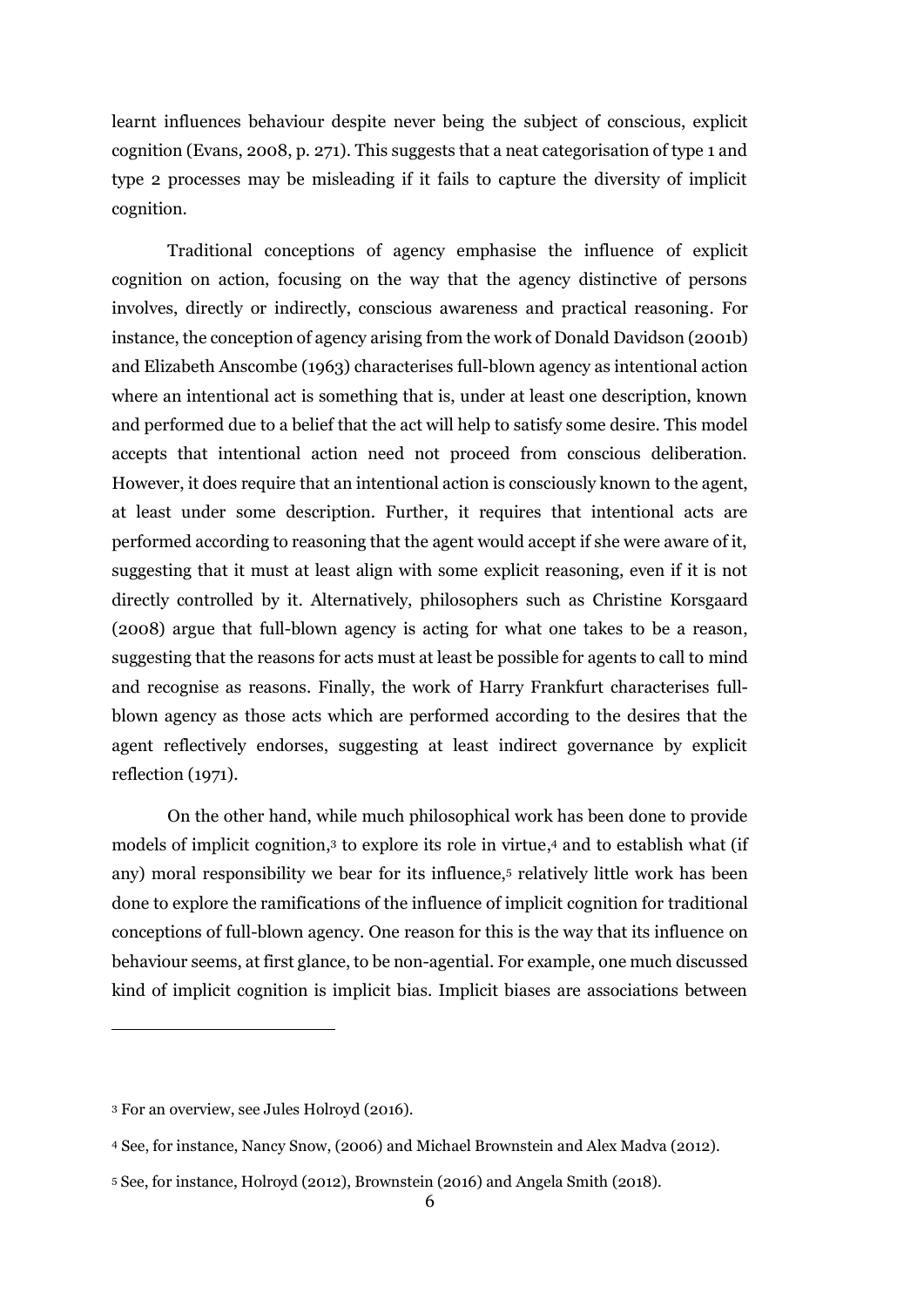certain groups (such as women or black people) and certain characteristics (such as submissiveness or aggression) that can influence action in ways that are typical of implicit cognition: unconsciously, without deliberation, and sometimes in ways that conflict with the agent's explicit attitudes about what to do. For instance, implicit racial biases make agents more likely to shoot unarmed black men than unarmed white men in simulations when forced to decide quickly (Payne, 2006), and they are thought to explain some kinds of discrimination in hiring decisions (Dovidio & Gaertner, 2000). Biased behaviours like these have been found even in participants with strong explicit commitments to equality (Monteith, et al., 2001) and by participants making a concerted effort to respond in an unbiased way (Payne, 2006). Given that this kind of influence of implicit cognition on behaviour can be unknown, does not arise directly from deliberation, and is sometimes counter to agents' reasoning, it first appears to be a non-agential influence on behaviour that need not be accommodated by a theory of agency. It appears more like an unwanted reflex reaction than an instance of full-blown agency.

However, there are two reasons not to accept the conclusion that the influence of implicit cognition should not be accommodated by a theory of the agency distinctive of persons. Firstly, the psychological record suggests that implicit cognition influences a wide range of our actions. If that is the case, a thorough account of agency ought to have something to say about what role implicit cognition plays, since it so frequently contributes to what we do. Secondly, not all instances of the influence of implicit cognition seem so clearly non-agential. Some studies have revealed examples of implicit cognition that do serve the agent's explicit goals, such as implicit cognition that helps agents avoid temptation (Fishbach & Shah, 2006), and cognition that inhibits the influence of unwanted bias in some agents with egalitarian goals (Moskowitz & Li, 2011). Goal-directed behaviour seems importantly different from other behaviours that do not count as instances of the agency distinctive of persons, such as reflex reactions. While the former seems like a candidate for something done by the agent herself, the latter seems like something only her body does. Whether or not the right kind of link to an agent's values and goals is sufficient to make implicitly-governed behaviour an example of full-blown agency deserves careful thought. Preparing the way for a convincing answer to this question is the goal of this dissertation.

In the first chapter, a range of cases of the influence of implicit cognition on action are presented in order to illustrate the potential problems it causes for traditional conceptions of agency. Considering these cases uncovers the intuition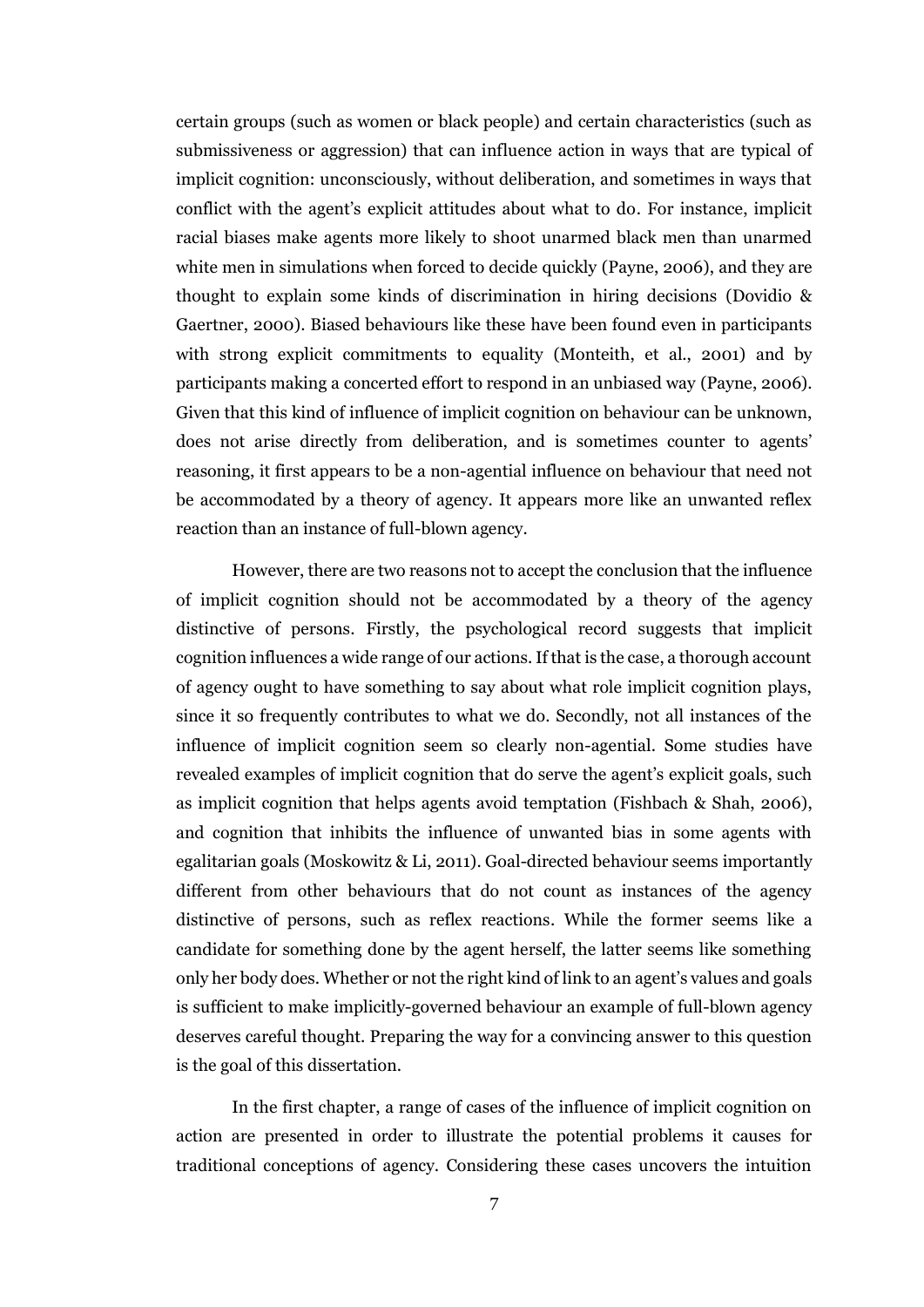central to the rest of the investigation: the intuition that implicitly-governed behaviour seems agential when it is best explained by the longstanding values and goals of the agent, despite lacking some features typically thought to characterise fullblown agency. Following the central intuition, the second chapter evaluates an account of agency provided by John Doris that places alignment with an agent's values at the heart of agency (2015). If Doris's account were successful, it could provide a principle by which to accommodate implicitly-governed goal-directed behaviour within the scope of agency. Unfortunately, Doris's valuational account is too vulnerable to criticism to provide a satisfactory theory of action, suggesting a better model must be developed. By placing values at the centre, Doris's account strays too far from our intuitions about everyday intentional action, leading to possible trouble for the central intuition.

In the final chapter, further trouble is caused by a possible deflationary response to the intuition. The work of Joshua Knobe suggests that intuitions about agency are systematically influenced by normative considerations arguably unfit to provide evidence of what kinds of action there are (2006; 2009). If this analysis proves correct, the intuition that values matter for agency might be too suspect to inform an account of agency. Ultimately, however, the deflationary response is rejected since the findings motivating Knobe's account are found to be compatible with both the central intuition and its evidential value for a theory of agency. Ultimately, it is concluded that the best way to accommodate the influence of implicit cognition on action is to develop a new theory of agency, one that can explain why values seem to matter for agency in some cases but not others. What is needed is a theory of agency that recognises that implicit cognition is sometimes a tool used by human agents to achieve their goals, without implying that other more paradigmatic cases of agency should not be seen as agential.

## <span id="page-7-0"></span>Chapter One: Implicit Cognition in Action

Both reflection upon experience and the findings of empirical psychology demonstrate that action is influenced by implicit cognition in a range of different ways. When we act from habits so ingrained that we need not deliberate, initiate action, or fully attend to what we do, it is implicit cognition that guides us. When we are forced to make split-second decisions and cannot consciously deliberate about what to do, it is implicit cognition that (for better or worse) shapes our response. And when we find ourselves faced with the opportunity to achieve a goal, an opportunity we have not consciously recognised as one, it is implicit cognition that drives our goalpursuing behaviour, even beyond our own awareness.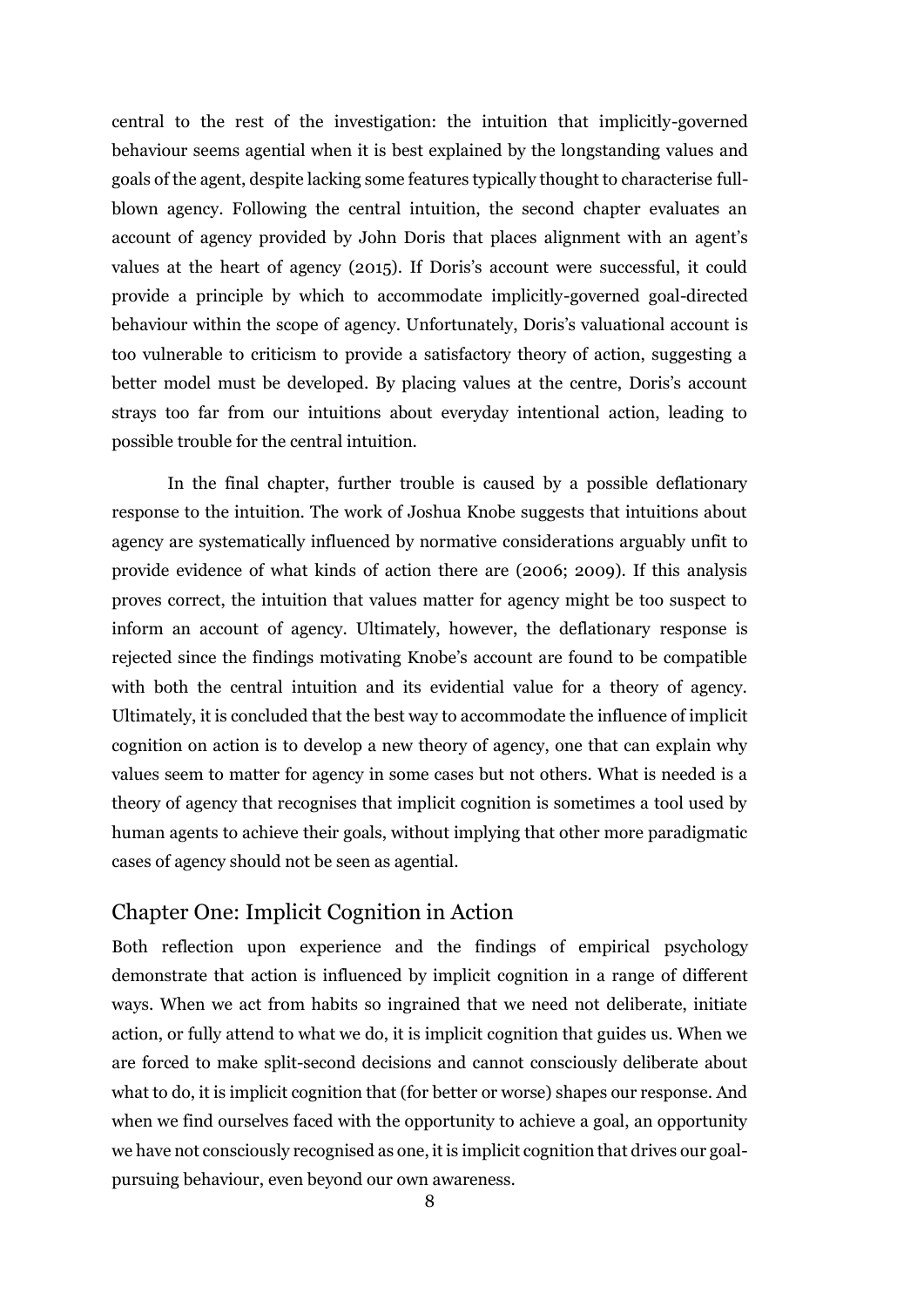In this chapter a general model of how some kinds of implicit cognition influence action is sketched, one that draws on a review by psychologists John Bargh and Peter Gollwitzer (2005). While there are a range of different models of implicit cognition, the work of Bargh and Gollwitzer is most closely concerned with how it shapes outward behaviour, making it the most likely model to underpin the effects pertinent to this investigation. Next, three contrasting examples of implicit cognition's influence on action are compared in order to establish where the tension between implicitly-governed action and traditional accounts of action really lies. A brief case is made that only the final case here considered – that of what is here termed autonomous goal-control – is really in tension with traditional conceptions of agency. This tension arises due to contrasting intuitive responses. On the one hand, the fact that the behaviour is best explained by an agent's longstanding goals and her past pursuit of them makes the behaviour appear agential. On the other hand, the way that the implicitly-governed behaviour is unknown to her when she acts and out of reach of her direct deliberative control suggests it is not a proper example of full-blown agency, according to traditional accounts.

### <span id="page-8-0"></span>*1.1 The influence of implicit cognition on action: a model*

Though it is here assumed that different implicit processes influence action in different ways, there seems to be a fairly common structure to their influence, as outlined by Gollwitzer and Bargh (2005). First, one or some of the agent's mental representations, such as her judgements or goals, become associated with certain situational features. For instance, repeated exposure to a particular racial stereotype might lead to the association of the judgement that 'that person is aggressive' with the situational cue of a black person's face. Alternatively, repeated efforts to compete with your older sister might lead to the association of competitive behaviours with the presence of (or even thoughts of) your older sister. This association is formed by the repeated pairing of the cue and the mental representation. One way that this repeated pairing might occur is through repeated explicit cognitive processes. For instance, goals chosen through explicit, reflective cognition can, if pursued habitually enough, give rise to implicit processes that serve them (Stanovich, 2004, pp. 66-67). However, it also appears that such associations can be made in one's implicit cognition without conscious awareness and even in conflict with one's explicitly gained beliefs (Evans, 2008).

The more often the pairing between the situational cue and the mental representation occurs, the more 'accessible' the mental representation becomes (Rees & Webber, 2014). The accessibility of a mental representation is a measure of how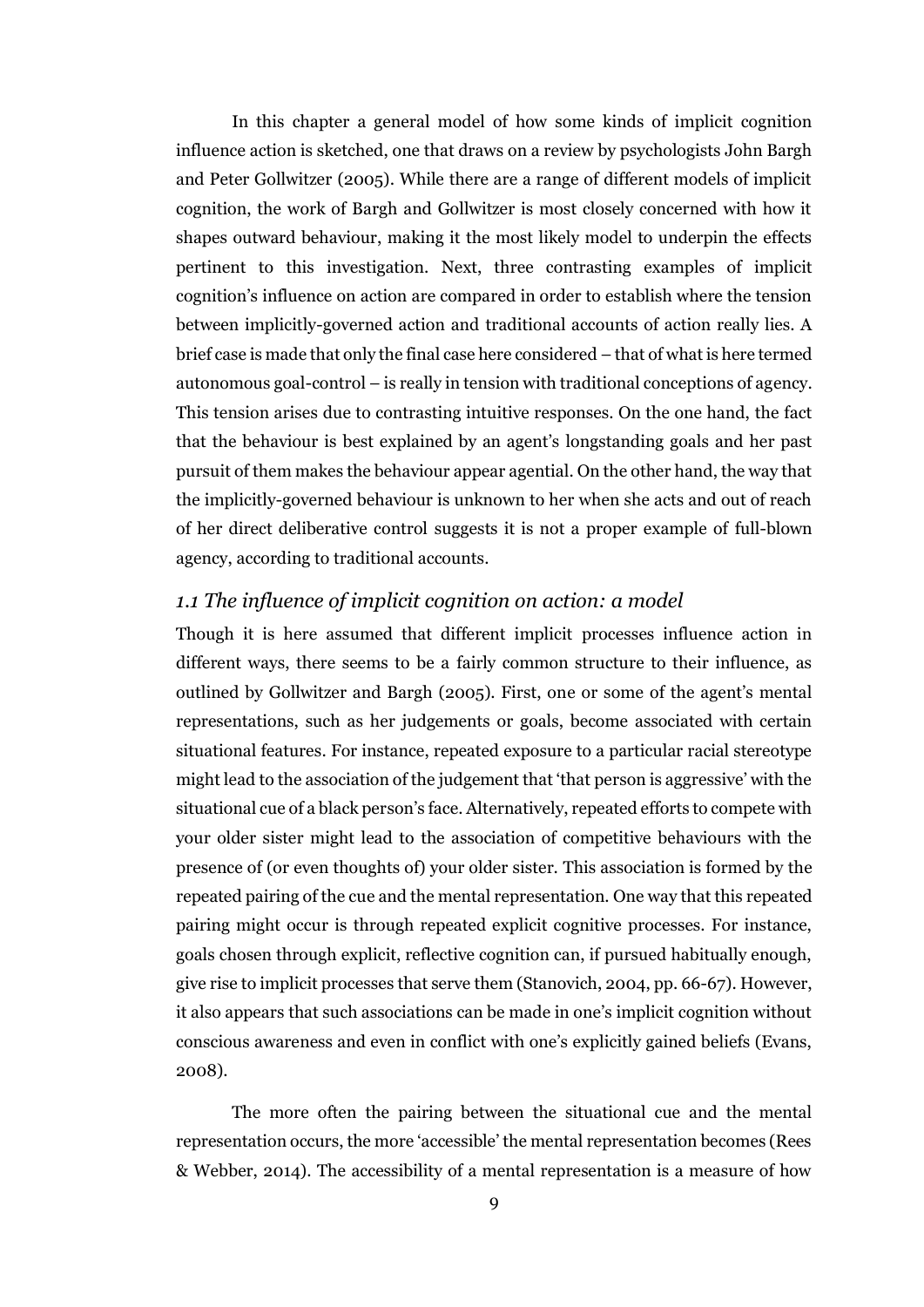quickly and how easily it can be 'activated', where activated representations are understood as those that are influencing cognition. The more accessible a mental representation is, the more easily it is activated by situational cues (Snow, 2006, pp. 555-556). Every mental representation has a level of chronic accessibility, which is increased by repeated activation. However, encountering situational cues associated with the representation can also increase its accessibility temporarily due to its likely appropriateness to the situation (Rees & Webber, 2014). For instance, repeated attempts to compete with one's sister might induce an association between mental representations such as 'I must compete' and the presence of or thoughts of one's sister. If this association develops a high chronic accessibility through repeated pairing over time, then the representation 'I must compete' and the behaviours it prompts will be quickly and easily activated by situational cues to do with one's sister. If such a cue is encountered, it will temporarily increase the accessibility of competitive mental representations even further, making it likely that they will influence cognition and behaviour.

Once an association is sufficiently established, exposure to relevant situational cues can non-consciously activate the mental representation, leading it to influence judgements and behaviours in ways that are beyond the agent's awareness and direct deliberative control (Gollwitzer & Bargh, 2005). For instance, the activation of an implicit racial bias might influence an agent's judgements about a potential employee in ways that she is unaware of and may struggle to exert direct deliberative control over. This influence is what the influence of implicit cognition on action is here understood to amount to.

While this model is able to account for the influence of implicit cognition most pertinent here, it should not be taken as the only way to explain implicit cognition's influence. To do so is to overlook the diversity of implicit cognition. Furthermore, there is considerable diversity even within the class of implicit cognitive processes that this model does explain. For instance, the influence of implicit processes considered here varies in the extent to which it lies beyond awareness and direct deliberative control. Its influence on habitual action, for instance, may sometimes be such that conscious effort can override implicit cognition and take back full deliberative control. Cases in which implicit cognition brings about behaviour that is not known under any description, however, does not seem so easy to override. A further way in which the influence of implicit cognition can differ is the way in which it can align with or depart from an agent's explicit judgements. Implicit cognition's influence can be in line with the agent's explicit beliefs and goals, such as when the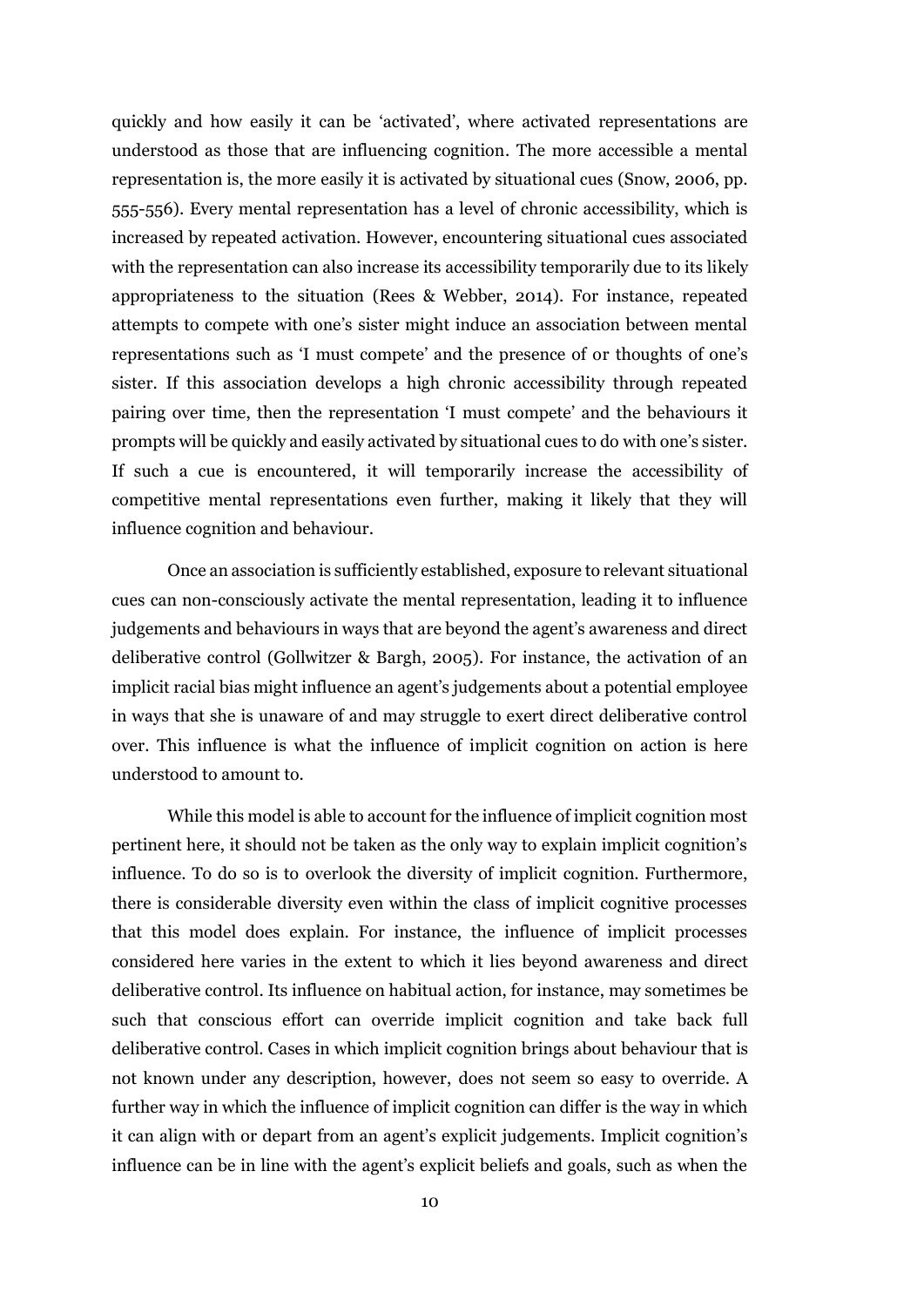presence of one's older sister encourages competitive behaviour when one does in fact believe that one should compete with her. Alternatively, its influence can be 'belief discordant' (Brownstein & Mavda, 2012), as when a racial bias that one does not believe in influences one's reaction to a person of that race.

#### <span id="page-10-0"></span>*1.2 Habitual action*

The most familiar way in which implicit cognition influences action is the way that it guides aspects of habitual action. Habitual actions are understood here, following Snow (2006), as those actions that an agent performs so often over time that they become routinized: they can be performed without deliberation and with only minimal awareness and control. Snow gives the example of driving home by a familiar route in ordinary conditions – what she describes as driving home on 'automatic pilot' (2006, pp. 551-552). When driving on autopilot, a driver can take turns, respond to other traffic, adjust her speed and so on without deliberating about, for instance, whether and when to turn or whether to speed up or slow down. She also drives with only minimal awareness of the acts that constitute her driving and the reasons motivating them. Though aware that she is driving home, she may not be consciously aware of many of the situational cues that she is responding to, or of her responses to them. She may not consciously register the brake lights of the car in front and her own braking in response, she may not notice at all the small adjustments she makes to stay in the middle of her lane, and it is doubtful that she is occurrently aware of the fact that she is taking this particular route because she desires to get home as quickly as possible.

The influence of implicit cognition on action provides an explanation of why habitual actions come to have these distinctive features. Since habits are formed by repeatedly performing the same actions, usually in similar situations, features of the situations in which the habitual act is performed become associated with mental representations and actions linked to the habit. For instance, a Catholic who has the goal to always make the sign of the cross before prayer will come to associate situational features common in the moments before prayer, such as hearing others say 'Let us pray', with the goal to make the sign of the cross and the action of making the sign of the cross. A driver on her usual route home will come to associate the features of a particular turning, such as that house on the left, with the goal of getting home quickly and the actions of braking and turning the wheel. If the mental representations associated with the habit become sufficiently accessible over time then they come to be non-consciously activated by relevant environmental triggers,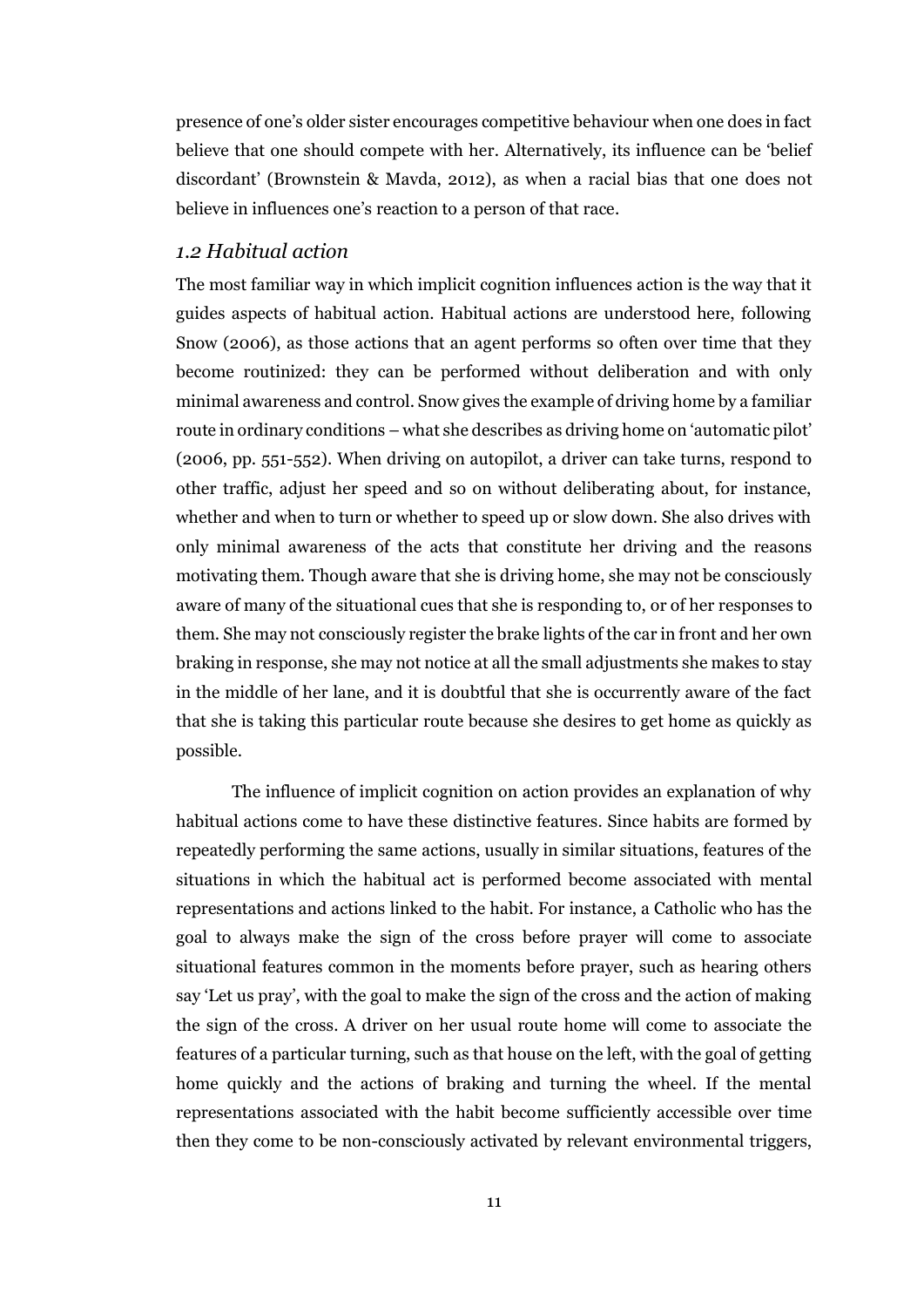influencing cognition and action in such a way as to perform the habitual action with only the governance of implicit cognitive processes.

Ordinarily, the implicit cognition guiding habitual action runs autonomously until the habitual action is completed  $-$  for instance, guiding the hand in making the sign of the cross without full awareness and conscious control of the agent (Bargh, 2005; Stanovich, 2004). However, its influence may be inhibited by conscious effort or the presence of action-inhibiting situational cues, such as the perception of a child running into the road or the awareness that the person saying 'Let us pray' is a character in a television programme. Further, the agent may intervene in habitual action, snapping back to full awareness and direct deliberative control. This is an example of what Snow describes as 'intervention control' (Snow, 2006, p. 549) – the kind of control we have when we can, through conscious effort, redirect or stop a habitually-performed action. If the agent remembered, for instance, that she needed to visit the shops on her way home then she might exert intervention control over her driving, taking back conscious, effortful control instead of relying on implicit cognition. She might, for example, consciously deliberate about the best route to the shops, pay full attention to the environment in order to make the right turns, and take fuller conscious control of her actions of indicating, changing speed and turning the wheel.

The influence of implicit cognition on habitual action, then, typically has the following features. Firstly, habitual action is not typically fully beyond an agent's awareness, though aspects of it may be. In standard cases of habitual action the agent knows that she is performing the action under some description, such as the description 'driving home', even if she is unaware of many of the situational cues and responses that partly constitute her driving. Secondly, habitual actions are typically performed without deliberation. Instead, a situational cue non-consciously activates the relevant mental representations and behaviours, setting the habitual action into motion and guiding it autonomously to completion. Thirdly, habitual actions are under intervention control – we can take back the reins from our implicit cognition in order to guide action with effortful awareness if we need to or if we so choose.

#### <span id="page-11-0"></span>*1.3 Situational control*

Situational control is the influence of implicit cognition on action that has motivated a kind of scepticism about agency, where agency is understood as the ability to act according to one's reflectively endorsed beliefs and desires and situational control is presented as a pervasive way in which our actions are not so governed (Doris, 2015).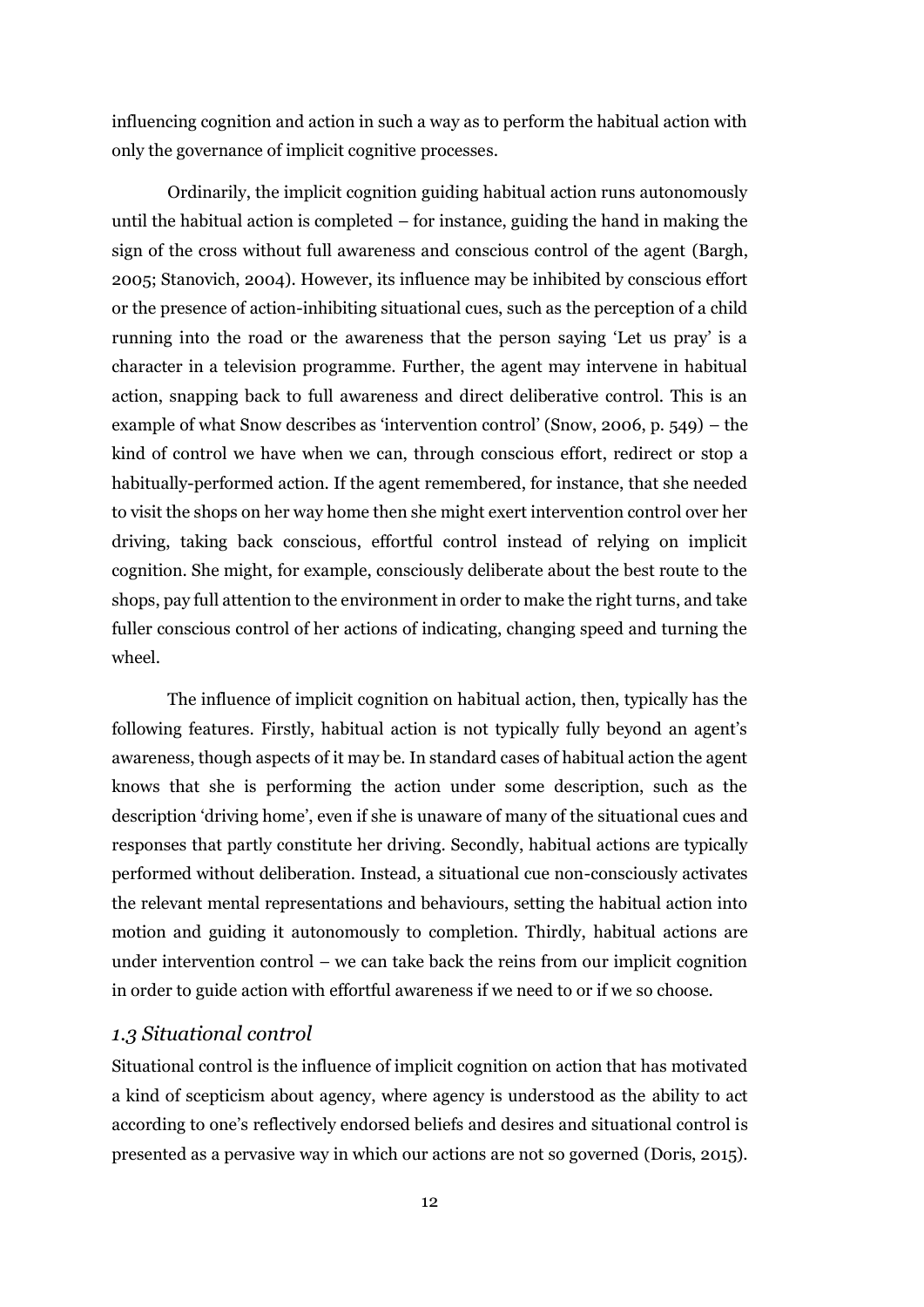In a sense, 'situational control' is an ambiguous term to use here: it could be suggested that all influences of implicit cognition on action discussed here involve some kind of situational control, insofar as situational features non-consciously activate cognition that influences behaviour. A more accurate name, perhaps, would be *mere* situational control, as this name reflects the way in which the influence on action in these cases is governed primarily by the situation and not, even indirectly, by the agent and her attitudes. However, in the interests of simplicity and brevity 'situational control' will be used throughout.

In instances of situational control, situational features that have become associated with certain mental representations non-consciously activate those representations. Once activated, the mental representations influence cognition and behaviour in ways that are both *fully* beyond awareness at the time they operate and that cannot be intelligibly explained by reference to the agent's explicit attitudes, such as their beliefs, values and goals. Some cases of situational control are marked by a simple absence of rationalising attitudes: in these cases, it does not seem plausible that the agent has any explicit attitude that would explain the behaviour. In other, perhaps more worrying cases, situational control appears to influence action in a way that the agent would clearly reject, running counter to her explicit beliefs about what to do.

The clearest evidence for the effects of situational control come from studies that involve unconscious 'priming': experiments in which psychologists deliberately non-consciously activate some mental representation and then measure its influence on behaviour (Gollwitzer & Bargh, 2005). For instance, participants may be shown an image for a time so short that they do not consciously perceive it, or they may be presented with words associated with a particular behaviour in a word-sorting activity. By presenting the prime in a way that is unable or unlikely to draw conscious attention, experimenters aim to ensure that any activation of an associated mental representation is non-conscious, rather than being the result of a conscious choice or inference. Further, the experiments are designed in such a way as to ensure that the influence of the activated representation must operate beyond awareness, and/or they use self-report in order to measure whether agents took it to be influencing their behaviour. For instance, in experiments such as those using Implicit Association Tests the activity used to measure the influence of implicit cognition on behaviour must be completed in time-spans that are too short for explicit decision-making, forcing implicit cognition to guide behaviour. In others, though the activity occurs at a slow pace with conscious deliberation, interviews following the activity are used to try to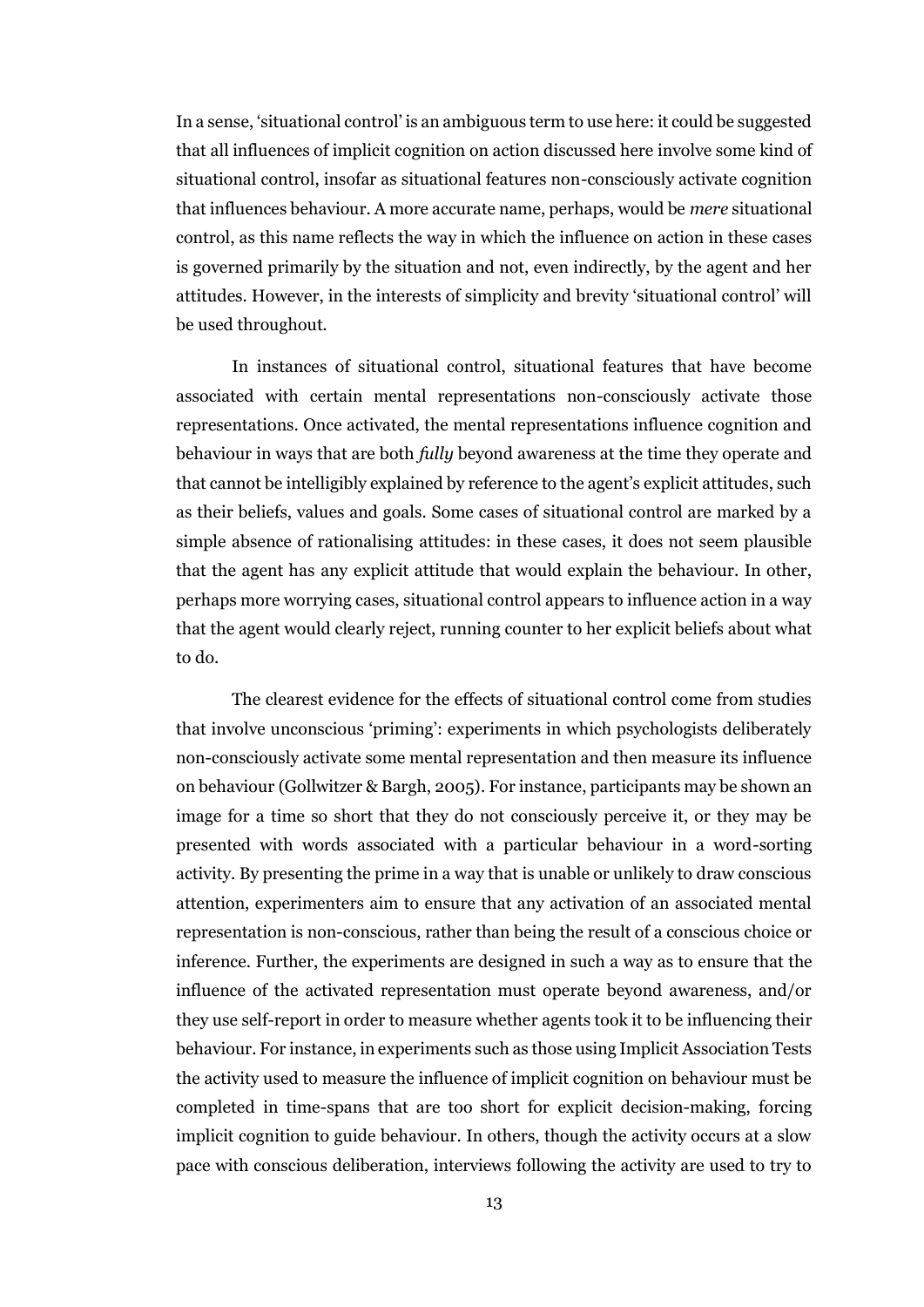establish whether explicit cognition or implicit cognition was responsible for the behaviour. It is assumed that if the participant did not notice the prime and does not identify the primed mental representation as driving their behaviour then it exerted its influence implicitly.

Considering two experimental examples can help to make the process clearer. In the first study (Bargh, et al., 1996), some non-African American participants were non-consciously primed with photos of black faces while they were concentrating on a shape-sorting task, while others were primed with images of white faces. The images were shown to them for such brief intervals that they were not consciously perceived. After a while, the computers on which participants were working were made to 'crash' while experimenters measured the level of hostility shown in response. A significantly greater level of hostility was shown by those who had been primed with black faces than those who had been primed with white faces. According to the psychologists' interpretation of this effect, the increased hostility was attributable to the implicit association of black faces with a mental representation of hostility, a representation that influenced agents to be more hostile once activated. The pattern was observed even in agents whose self-reported levels of racial bias associating black people with hostility were low, those who would presumably reject both their association between blackness and hostility and the process of seeing a black face as a reason to be more hostile. In the second study (Bargh, et al., 1996), young and healthy participants were given a word-unscrambling task that, for some participants, included lots of words to do with elderly infirmity. Those who had been primed with words to do with infirmity walked significantly more slowly when leaving the experiment. In this case, the unconscious prime influenced behaviour despite the fact that agents presumably lacked any attitude that rationalised it, given the assumption that no agents believed reading words to do with infirmity gave them reason to walk more slowly.

Though it is easiest to detect in experimental conditions, there is evidence that situational control operates in ordinary circumstances too. A non-experimental instance of situational control in which there does not seem to be an attitude that could explain the behaviour is plausibly provided by ballot order effects. Multiple studies of voting habits reveal that being placed first on a ballot significantly increases the number of votes the candidate gets (Marcinkiewicz, 2014; Webber et al., 2014). One way to explain this would be to assume that the situational feature of being first on the ballot non-consciously activates some mental representation, something like the judgement 'The first one is the best one'. Once activated, the mental representation influences the act of choosing a candidate in ways beyond the agent's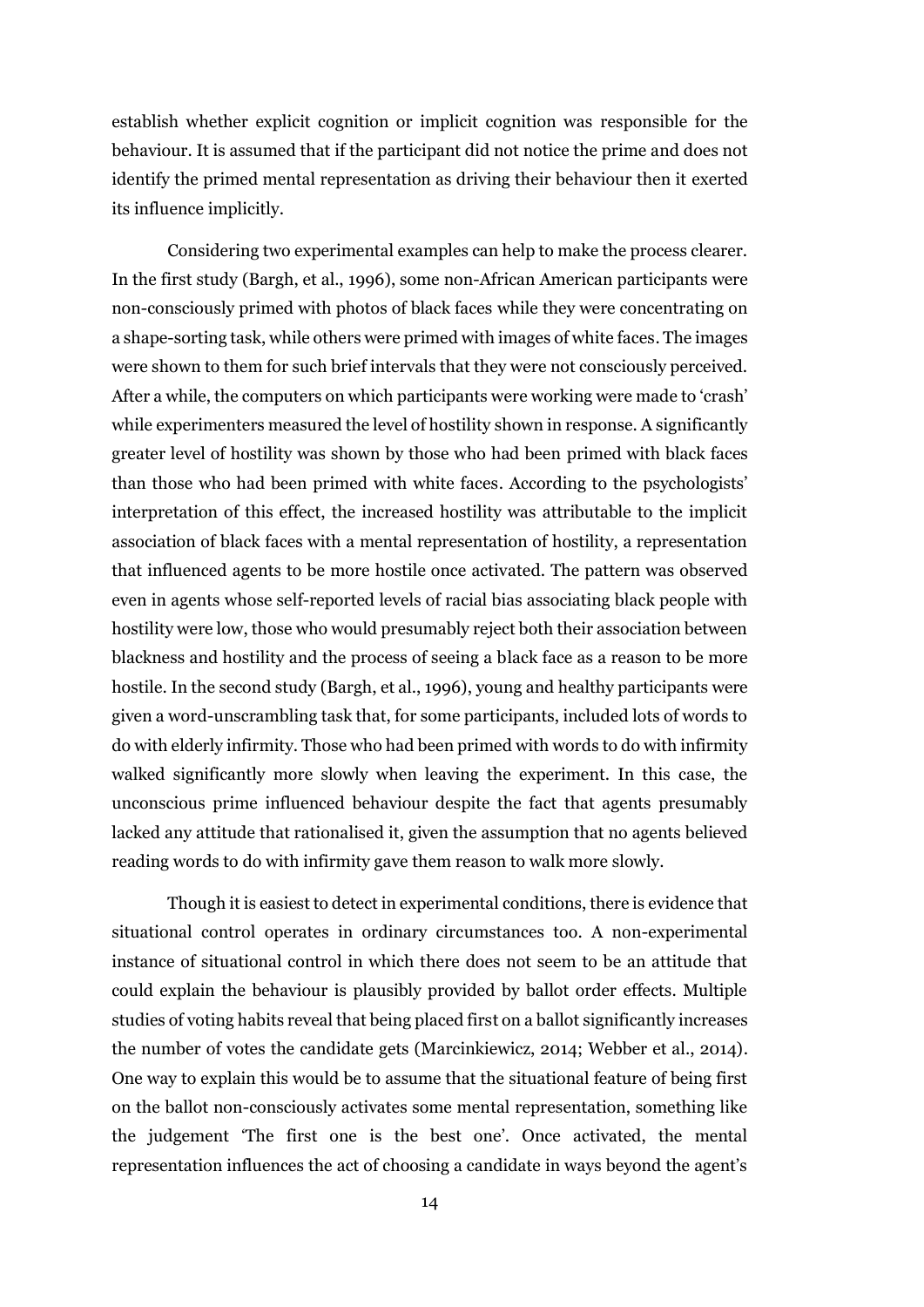awareness, making her more likely to choose the candidate listed first. In cases where this occurs, it seems likely that the agent simply lacks any explicit attitude that would rationalise the behaviour, such as the belief that 'The candidate listed first is the best one', or any attitudes that would entail such a judgement in this situation. Though it is certainly possible that some voters *do* choose based on a belief that the candidate listed first is the best choice, it is perhaps more plausible that most voters lack such an attitude and that this is a case of mere situational control.

Cases of what has been termed 'aversive racism' provide examples of situational control in which an agent not only lacks attitudes that would rationalise her implicitly-governed behaviour, but has explicit attitudes that would prohibit such behaviour, so that the behaviour in some ways runs counter to her explicit beliefs (Pearson, et al., 2009). For instance, an agent with the egalitarian explicitly-gained belief that all races are equal may yet have implicit racial biases. Her implicit bias may consist in an association between racial features and some mental representation, such as an association between a black face and a mental representation with content like 'That person is aggressive'. Where this implicit bias influences behaviour, the egalitarian may be led to act in ways counter to her explicit goals, for instance choosing to sit further away from a black person than a white person (McConnell & Leibold, 2001) or rating the application of a candidate who belongs to the Black Student Union more poorly than the equally good CV of a candidate who belongs to an overwhelmingly white fraternity (Dovidio & Gaertner, 2000).

To recap, then, situational control is the influence of implicit cognition on action when that influence is fully beyond the agent's awareness, so that she does not know how her implicit cognition is shaping her behaviour under any description. Participants in unconscious priming studies, for instance, typically do not report awareness of the prime or the way that it influenced their subsequent behaviour, and often even deny the psychologist's explanation of their behaviour if told (Gollwitzer & Bargh, 2005). Presumably due to this lack of awareness, agents seem unable to exert even intervention control over their situationally-controlled actions: since the influence of the cognition lies fully beyond the agent's awareness she cannot intervene in it while it is taking place and snap back to full attentive control. This may explain why even participants told to suppress their bias often fail to do so (Payne, 2006). Finally, while many instances of habitual action can be explained by reference to the agent's goals and beliefs, situation control occurs when the influence of implicit cognition cannot be intelligibly explained or rationalised by reference to the agent's explicit attitudes.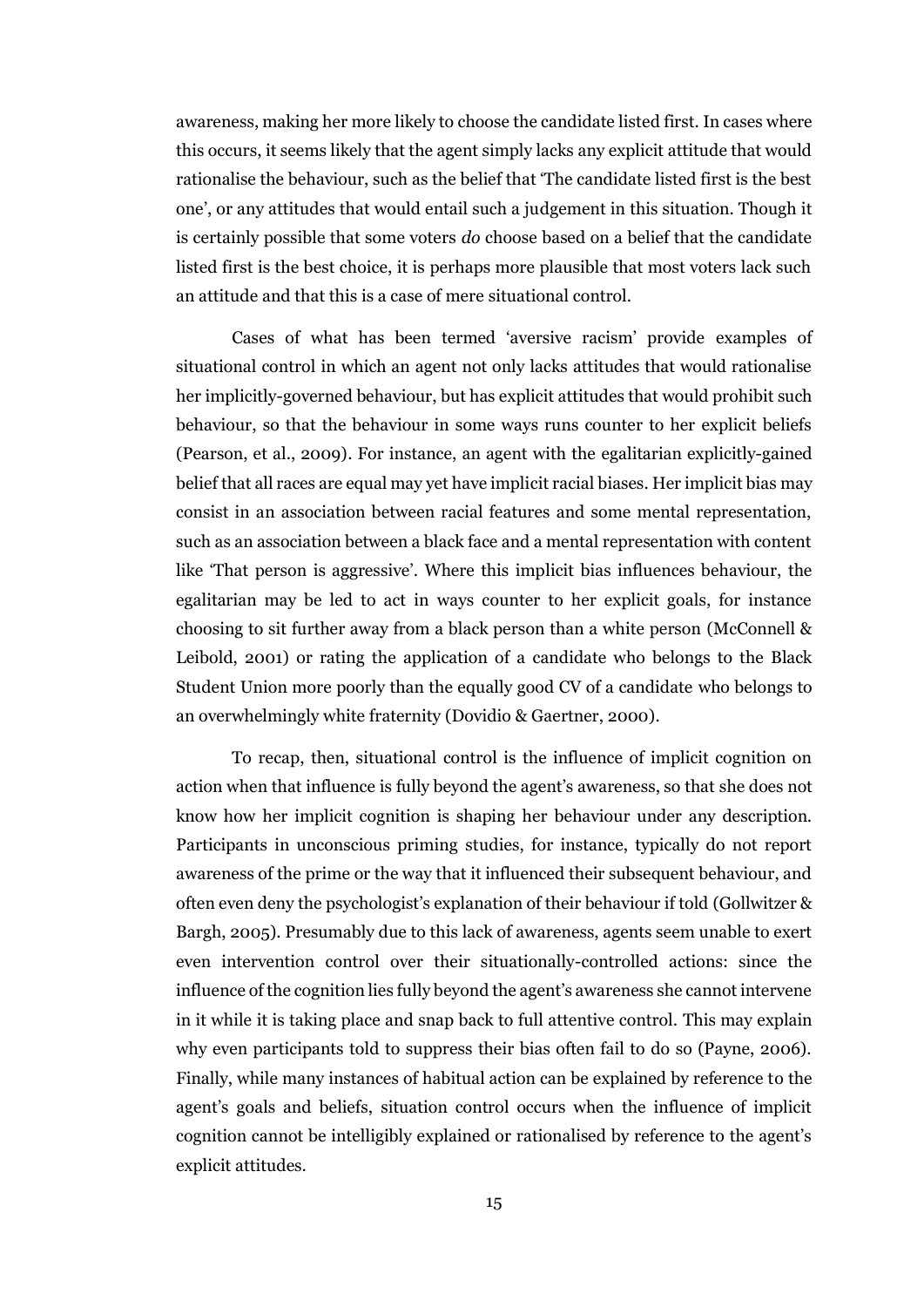#### <span id="page-15-0"></span>*1.4 Autonomous goal control*

The final example discussed here is the one that causes the most trouble for traditional conceptions of agency: that of autonomous goal control. Autonomous goal control is a term used here to refer to cases in which implicit cognition helps agents to attain a longstanding goal, though the goal-pursuing behaviour and the implicit cognition guiding it both remain beyond the agent's awareness. Autonomous goal control is one of a class of overlooked cases that would benefit from further study (as argued by Brownstein and Madva (2012) and Holroyd (2016)): cases of behaviour in which the influence of implicit cognition is in line with the agent's explicit beliefs about how she ought to act.

What is so interesting about these cases is the way that they pull our intuitions in different directions. On the one hand, the influence of implicit cognition and the behaviour it governs are typically beyond conscious awareness at the time they occur. This suggests that, like a heartbeat or a digestive process, it should not be considered an instance of agency. However, the goal-pursuing behaviour is part of the way that the agent strives to attain a goal – often one that really matters to her as a person. The behaviour both arises from and demonstrates the value that the agent attaches to it. Moreover, reference to her goal is needed to give a full explanation of the action and make it intelligible when it would, in many instances, otherwise remain puzzling. These features prompt the intuition that the action might be an instance of full-blown agency after all, since what is done arises out of a goal that matters to the agent and her past striving for it. Unlike a heartbeat, the acts governed by autonomous goal control seem like something that the agent does herself.

Early and influential investigation into autonomous goal control was conducted by Gollwitzer and Bargh. In a series of studies (Gollwitzer & Bargh, 2005), these psychologists show that non-conscious priming of an agent's chronically-held goals elicits behaviours that are in pursuit of the goal, guiding behaviour flexibly and responsively towards attaining the goal's end in the same way that a conscious goal would do. For instance, in one study participants who were given a wordunscrambling task that contained lots of words to do with cooperation were significantly more likely to use a cooperative than a competitive strategy in a game that could lend itself to either a cooperative or competitive style of play. Unlike those participants who were explicitly instructed to cooperate, there was nearly no correlation between the amount of cooperation demonstrated in game play and the extent to which agents reported that they had been cooperative, providing substantial evidence that many agents were unaware of the influence of their implicit cognition.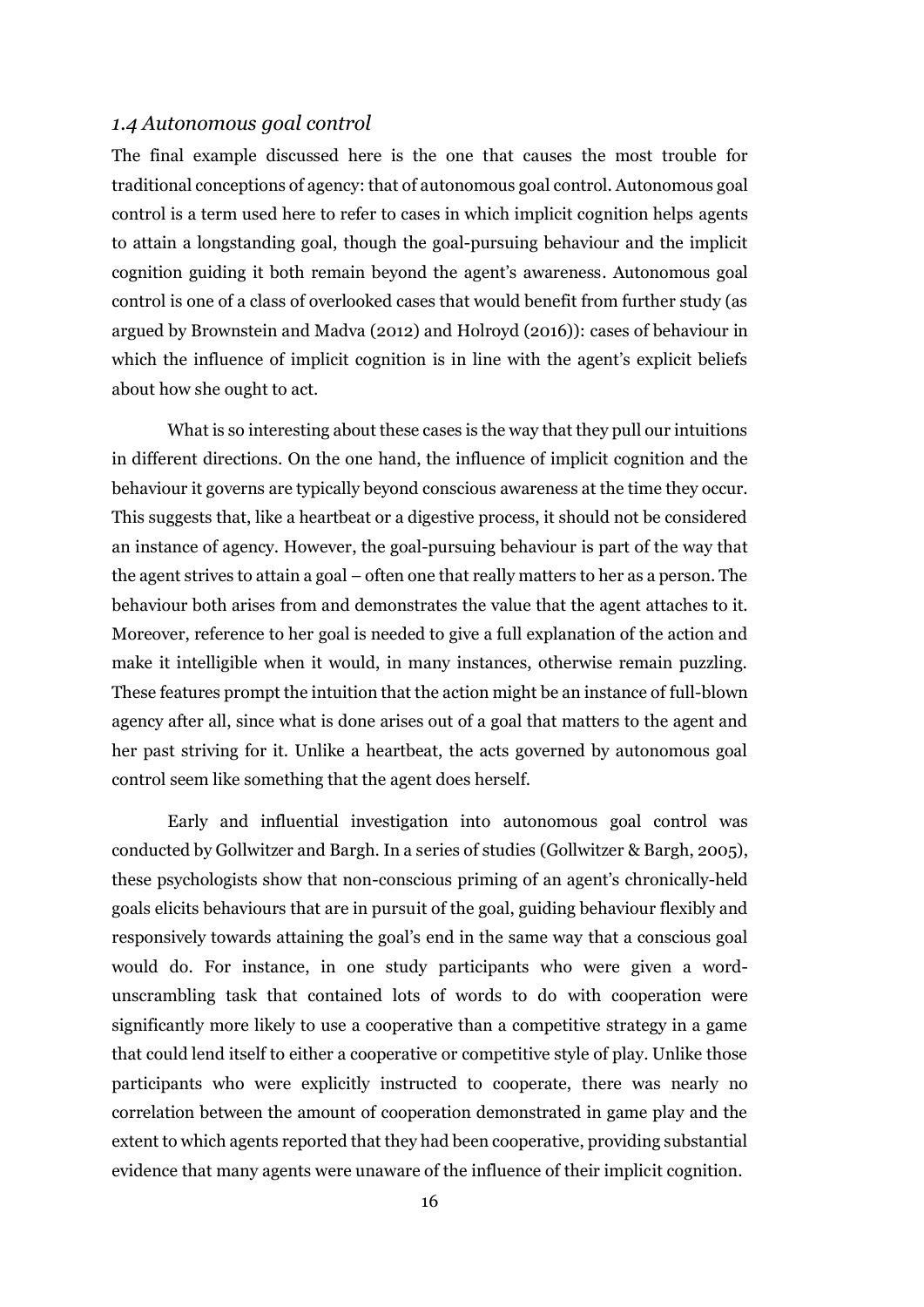By itself, this study appears to do little more than show further evidence of situational control. All that appears to differ between a study in which words to do with cooperation make an agent unwittingly more cooperative and one in which words to do with the elderly make an agent unwittingly more slow is that being cooperative in a game at least appears warranted from a third-person perspective. This difference seems of no importance here, however, since the appropriateness of this implicitly-governed behaviour may only be a happy coincidence, and there is no reason to think that the cooperative behaviour is an act that the agent would reflectively endorse if she were aware of it.

However, further studies more plausibly track the way that autonomous goal control can provide a way for agents to ensure that their acts are in line with their explicit attitudes goals and beliefs about what they ought to do. For instance, Fishbach and Shah (2006) have presented the findings of five studies in which implicit cognition contributes to successful goal pursuit in the face of temptation to do otherwise. In these studies, agents demonstrate implicitly-governed goal-pursuing behaviour, such as responding more quickly when pushing a button to avoid a tempting stimuli and pulling a lever to engage with the pursued end than vice versa. The effect of the implicit cognition on behaviour was strongest in those who had stronger explicit goals to avoid the temptation, demonstrating a link between agents' judgements about what they ought to do and the influence of autonomous goal control on their behaviour. As Snow notes, studies like these suggest that non-conscious goal activation 'can counteract situational control and promote the personal control of action in accordance with a person's values and priorities' (2006, p. 548). Instead of being subpersonal responses to situational triggers, these examples seem more like implicitly-governed methods of behaving as one believes one ought.

Some of the best examples of autonomous goal control are provided by studies of the control of unwanted implicit bias. For instance, Moskowitz et al. (1999) demonstrate that agents with chronic egalitarian goals – agents who have pursued the goal of treating others fairly persistently over time – are able to pre-consciously inhibit the effect of unwanted implicit bias on their responses in Implicit Association Tests. In a further study, Moskowitz and Li (2011) demonstrate that in situations in which egalitarian goals are activated by, for instance, contemplating failure to treat people of different races equally, they continue to have non-conscious influence on behaviour by inhibiting the influence of racial bias on subsequent Implicit Association Tests. Multiple studies, such as one performed by Webb et al. (2010), have demonstrated the efficacy of using implementation intentions (consciously formed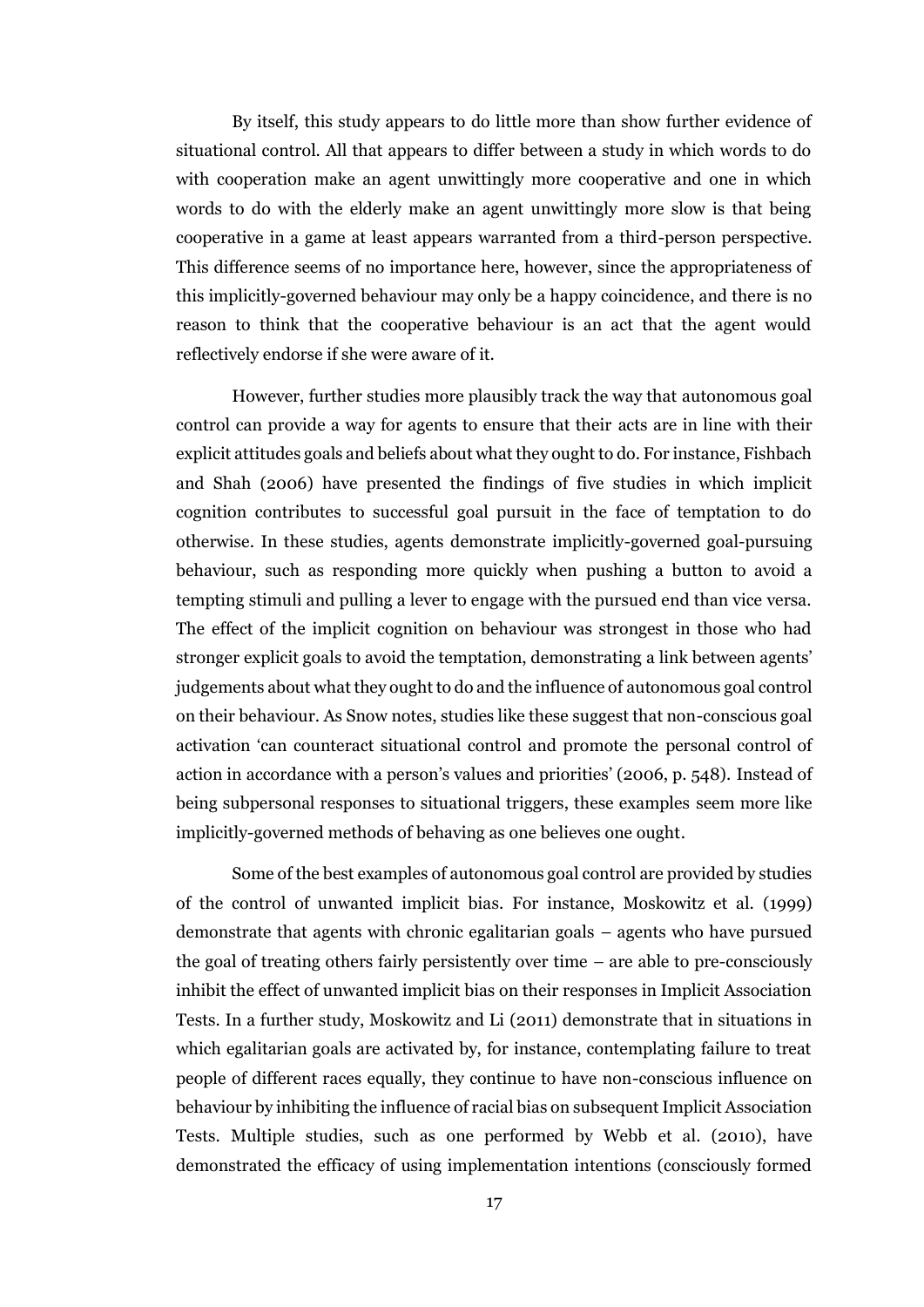intentions that specify what action will be taken if a specific cue is encountered, such as 'When I see a woman, I will think leader!') to establish implicit cognition that effectively inhibits unwanted bias in Implicit Association Tests. Finally, Glaser and Knowles (2008) demonstrate how an implicit motivation to control prejudice preconsciously inhibits the influence of unwanted implicit bias.

In each study above, implicit cognitive processes inhibit the influence of unwanted implicit bias, helping the agents to achieve egalitarian goals. In cases in which these egalitarian goals plausibly reflect the explicit attitudes of the agent, these are cases in which autonomous goal control helps agents to act in line with their beliefs, goals and values. Further, since there is evidence that conscious, effortful control of unwanted implicit bias can actually be counterproductive, $6$  causing rebound effects in which an agent behaves in a more biased way immediately after she stops trying to be unbiased, autonomous control may actually provide a more effective way of acting in line with one's beliefs than direct deliberative control since it is not so cognitively demanding that it brings about a rebound.

In many cases, it may be difficult to know whether the influence of implicit cognition on action is a case of mere situational control or a case of autonomous goal control. One may wonder, observing the behaviour, whether it really reflects the longstanding goals of the agent or if it is just a brute response to some situational cue – a response not arising from any previous explicit cognition. However, it is here argued that autonomous goal control can be identified when the influence of implicit cognition on behaviour is best explained not only by reference to the situational features that triggered it but also by reference to the explicit attitudes of the agent and her history of acting in line with those attitudes.

Consider the actions of a chronic egalitarian living in a racist society, a society that associates black faces with aggression. Though she has an unwanted implicit bias, she frequently strives to treat people equally in her explicitly-governed behaviour. She often contemplates past failure to treat people fairly and the likelihood that her behaviour is not perfect. Her persistent pursuit of egalitarian goals makes them highly accessible, while her reflection upon past and possible failings directly activates them temporarily after each bout of reflection. Imagine she completes her weekly shop in hurry, distracted by worries about work. In this situation, most people with her

<u>.</u>

<sup>6</sup> For discussion of various studies, see Moskowitz and Li (2011).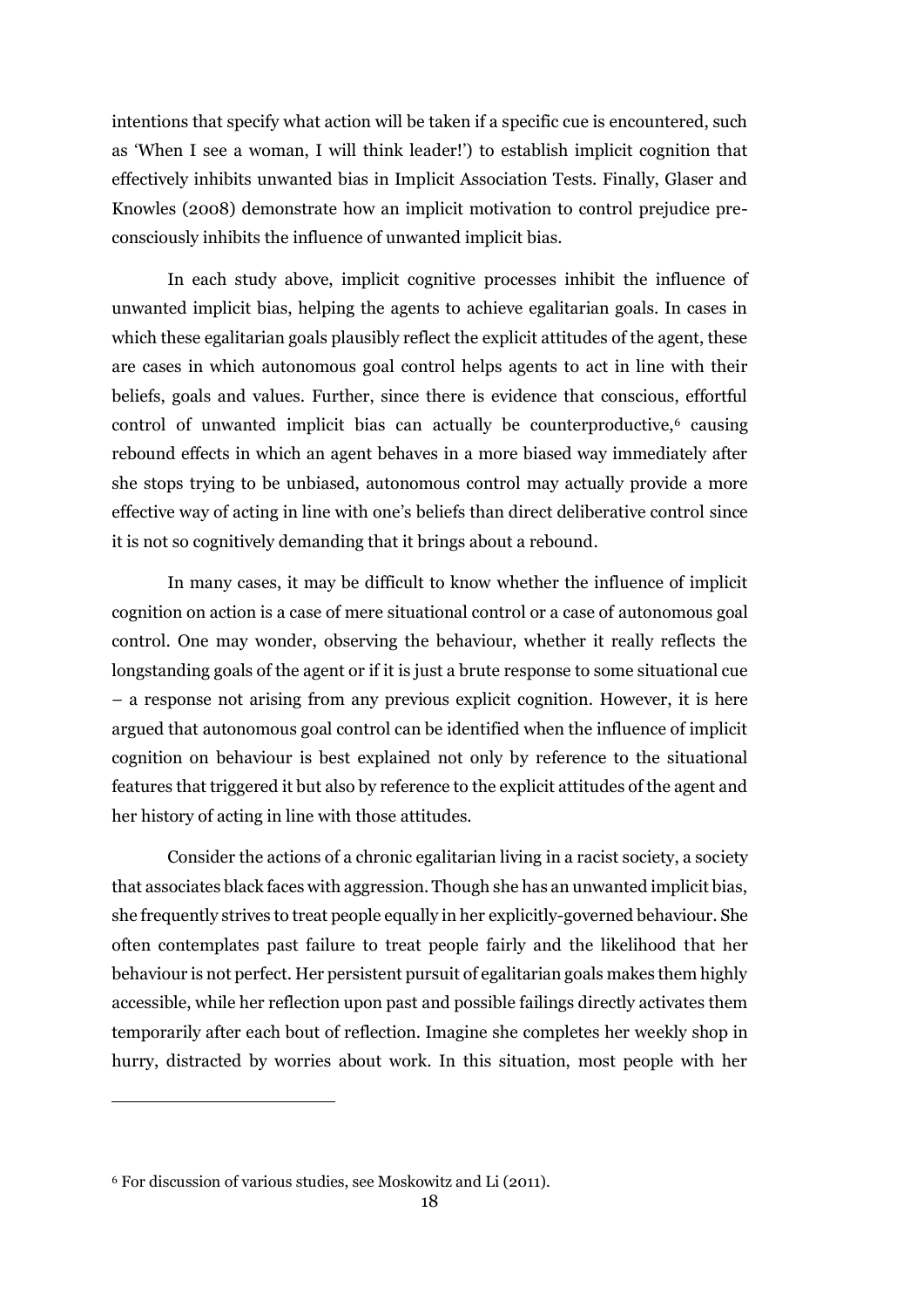implicit bias would be expected to respond in a biased way to black employees, making less eye contact with them or standing further away from them than their white colleagues. If the chronic egalitarian implicitly appreciates that this is a situation in which she might be biased due to relevant situational cues, and if her goals implicitly influence her to respond in an unbiased way, then her behaviour would provide a clear case of autonomous goal control. Her goal to be egalitarian would, in this instance, influence her to act in an egalitarian way without her conscious guidance or awareness. Furthermore, it would be puzzling without the explanation provided by her explicit goals and past pursuit of them, since most people with her bias would have acted differently.

Though this example is hypothetical, there are good reasons to think it a real and common phenomenon. Since the chronic accessibility of a goal is established by repeated pursuit over time (Gollwitzer & Bargh, 2005), some of the most accessible goals an agent has are the ones that she pursues most often. In some cases this will be because they are the goals she values the most. In many situations, an agent's most chronically accessible goals can be expected to guide her behaviour. If this analysis is correct, it appears that agents have a kind of indirect, long-range control over the influence of their autonomous goal control. What autonomous goal control they have is shaped by the goals they most often strive for – often the things that really matter to them. By consciously striving to act in a particular way, implicit cognition supporting that behaviour is established that later guides behaviour towards the agent's valued end in ways that are beyond the agent's conscious awareness and control.

## <span id="page-18-0"></span>*1.5 Accommodating the influence of implicit cognition on action*

The remaining question for this chapter is the question of what traditional conceptions of agency ought to say about each of the examples described above: habitual action, situational control, and autonomous goal control. While there seems to be a straightforward way to include habitual action in a traditional conception of agency, as well as clear reasons to exclude situational control, the best response to autonomous goal control is as yet unclear. Not only does autonomous goal control not fall cleanly within or without a traditional conception of agency, it also raises questions about what is at stake when defining full-blown agency.

Before exploring the three examples and their place within a conception of agency, it is useful to sketch what kind of agency is up for debate. There is, of course, a sense in which all three cases are examples of agency. Agency understood in a broad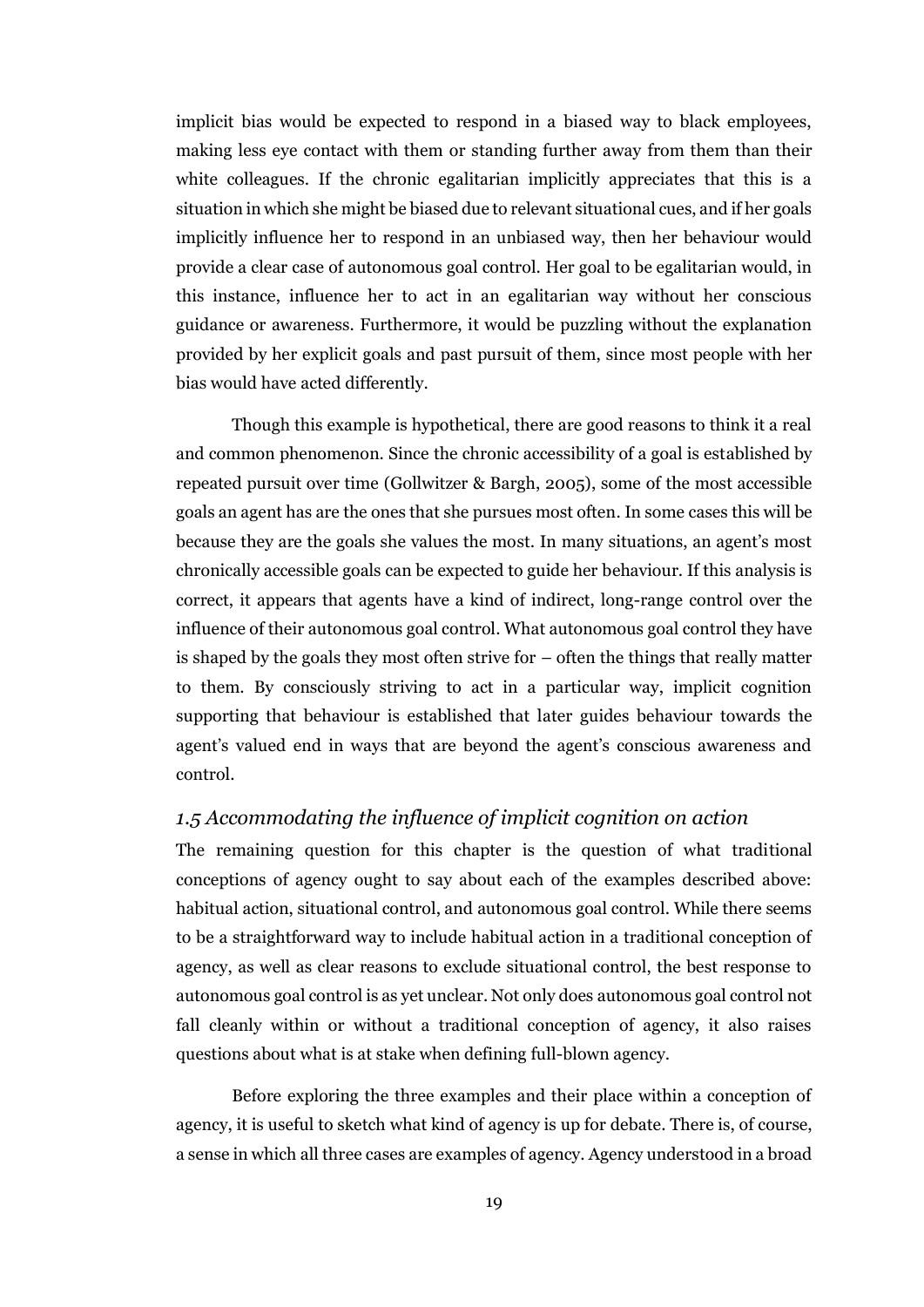sense as bodily movement initiated by the body could include unintended and uncontrolled movements such as reflexes, movements made in sleep and so on. This broad conception would clearly include all implicitly-governed behaviour. However, most philosophical accounts of agency investigate not this broad understanding of action but instead a narrower conception: full-blown agency understood as the distinctive kind of action that persons do. For instance, one of the most influential ideas in action theory is the idea that agency finds its full or sole expression in intentional action. Donald Davidson remarks, for example, that 'a person does, as agent, whatever he does intentionally' (Davidson, 2001b). In a nutshell, the motivation behind this idea is this: what we are interested in when we talk about agency is the actions of persons, not bodies or organs, and we are best able to attribute actions to persons when it is something they intend. John Hyman characterises what he calls this 'orthodox doctrine' as follows: what makes 'the contraction of my heart' different from the 'contraction of my fist when I clench it' is the fact that the latter is done intentionally, a difference that matters because intentionality allows an act to be 'imputed to the whole person as an agent' (2015, p. 25). <sup>7</sup> Another account of the distinctive agency of persons is defended by philosophers such as Korsgaard (2008), who argues that what is distinctive of the agency of persons is that their actions are done for what they take to be a reason. It is this narrower kind of agency that is under consideration here – the agency distinctive of persons. What must be asked of each example in turn, then, is not merely 'Is this an action?' but instead 'Is this an action that is of the kind distinctive of persons?'.

The route by which habitual action can be classed as agential is clear. Typical instances of habitual agency are intentional since they are known under some description (such as the description 'I am driving home') and, often, are rationalised by the belief that they will help satisfy some desire, want or urge (such as the desire to get home as quickly as possible). Even if aspects of the action are beyond the agent's awareness as she acts, this is common to most actions. As philosophers following the work of Anscombe (1963) point out, things like the muscle contractions we make as we act are typically unknown and not the object of a specific intention when we act,

**.** 

<sup>7</sup> This doctrine does not imply, however, that whatever is done as a person is done intentionally. It may well be that some unintentional acts are instances of the agency distinctive of persons – some might describe the implicitly-governed set of goal-serving acts described here as such, for instance. The doctrine is merely invoked here as a way of marking out the full-blown agency distinctive of persons.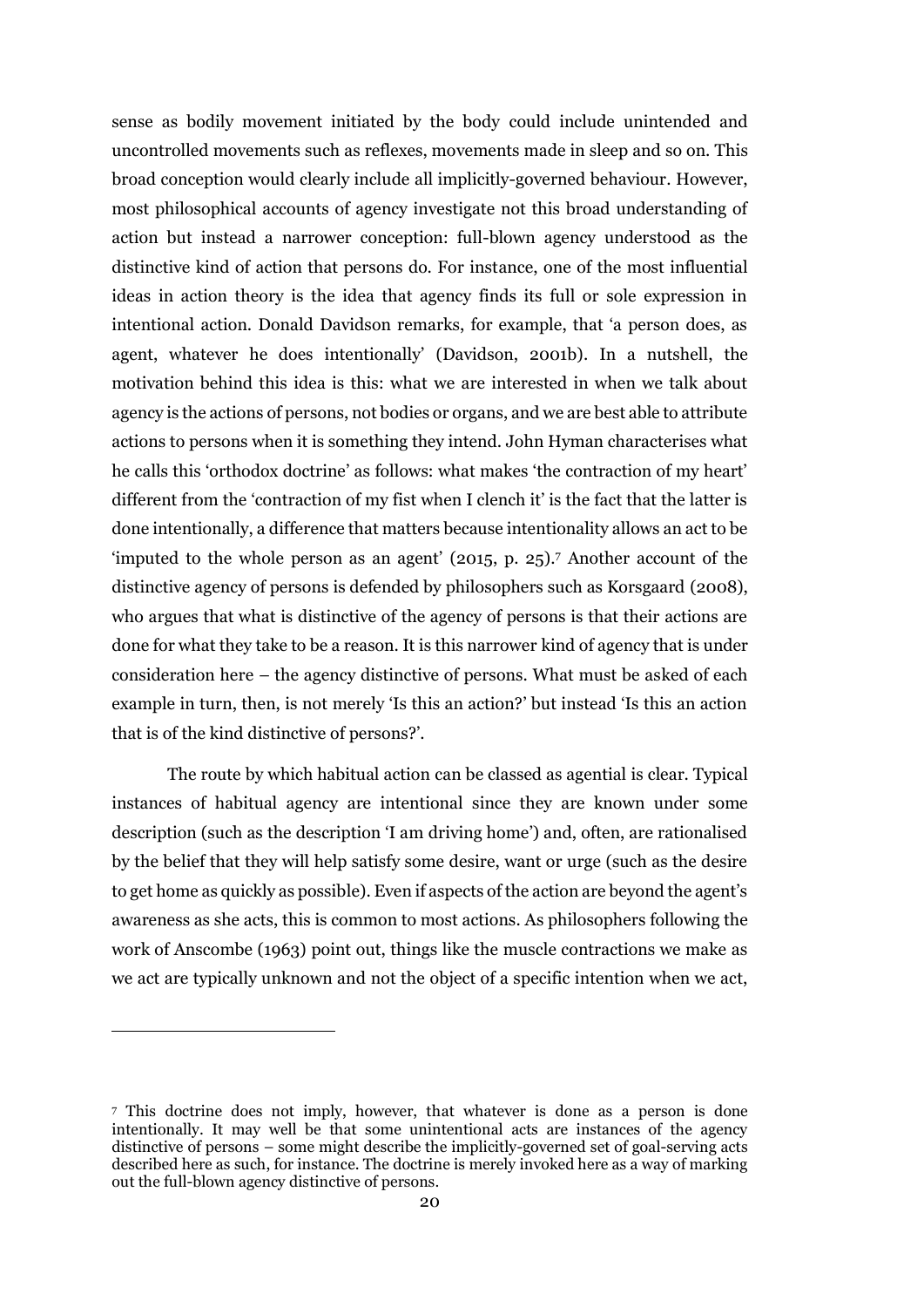but so long as there is some description under which the action is known and intended it can be considered intentional. Moreover, though the belief that her habitual action will help satisfy some desire – or the reason for which she takes herself to be acting – may not be before the agent's awareness when she acts, it is plausible in cases of habitual action that she could uncover it after a little reflection. If asked why one takes a particular route home, for instance, it seems likely one would be able to explain one's desire to get home quickly or give it as one's reason with only a little thought. This kind of awareness of one's actions and motivations is all that traditional conceptions of action require, suggesting that habitual action can straightforwardly be classed as agential by traditional conceptions of agency.

In contrast, the influence of situational control on action is not the kind of thing that can be considered an instance of agency according to traditional conceptions. When an agent acts as the result of a situational cue she is unaware of, in a way she is unaware of, and in a way that cannot be rationalised by her explicit attitudes or the reasons she takes herself to have, then there seems to be no good reason to attribute the action to her as a person. For instance, if a committed egalitarian sits further away in an interview with a black candidate than a white candidate because of an implicit bias she rejects, without knowing that her behaviour is being influenced by a bias and without knowing that she is in this way discriminating, there seems to be no good reason to class her behaviour as an instance of agency rather than mere behaviour. <sup>8</sup> Though her body and her cognition partly caused her to sit further away, this kind of role in the act's causal history does not seem to be the right kind of role to say that what was done was an instance of the agency distinctive of persons, any more than would be said of a movement in sleep caused by the cognitive processes of a dream. The behaviour is not known under any description, nor is it performed due to a belief that it will satisfy some desire. Further, it is performed regardless of the reasons that the agent takes there to be for action.

However, the influence of autonomous goal control cannot be accounted for so simply or satisfactorily by traditional conceptions of agency. Traditional conceptions of agency exclude the behaviour guided by autonomous goal control from agency since it occurs beyond awareness and direct deliberative control. Unlike

 $\overline{a}$ 

<sup>8</sup> There may of course be a separate question concerning whether she is still morally responsible for her bias and the behaviours it encourages. This question should, however, be treated separately from the question of agency.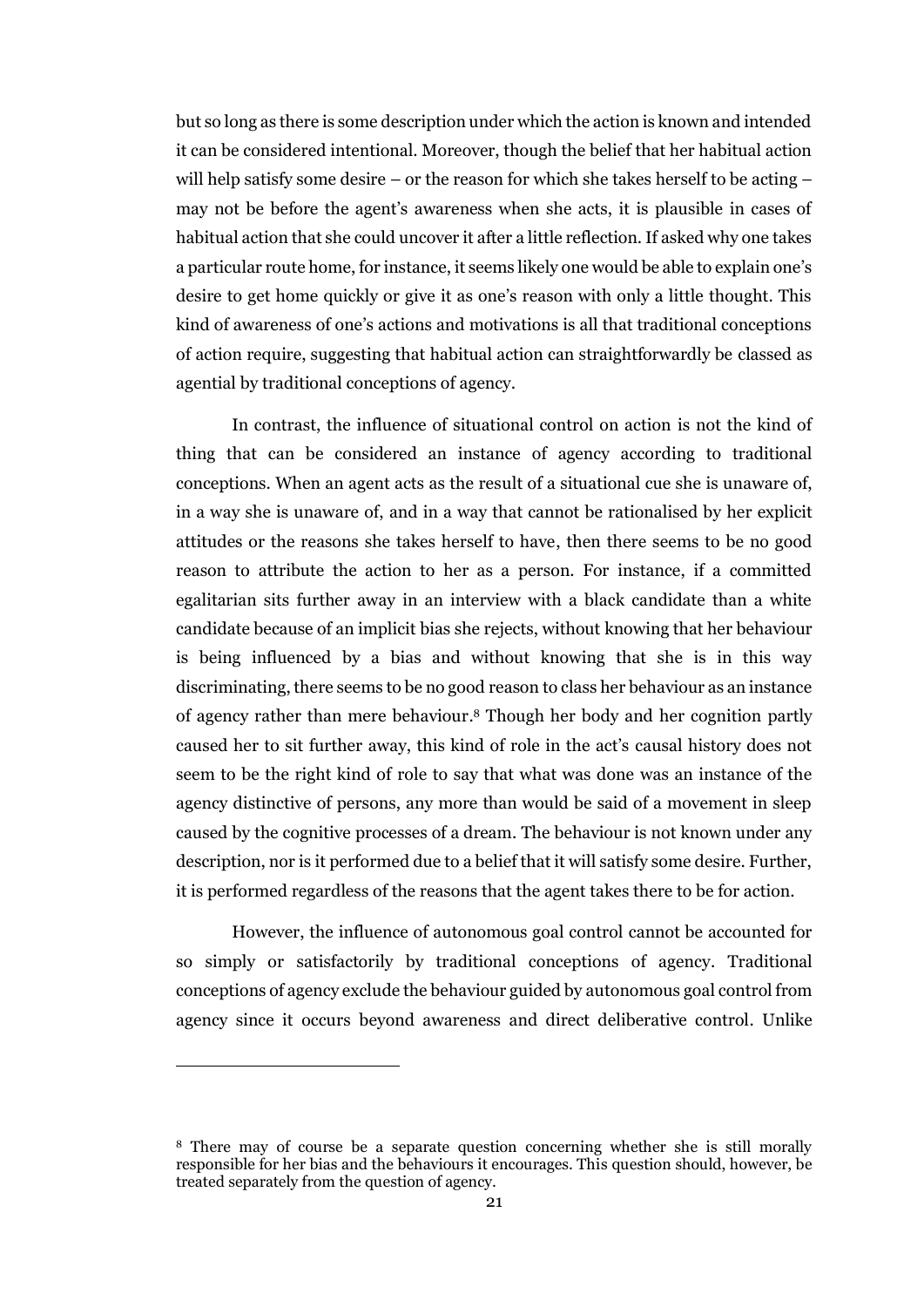habitual action, behaviour governed by autonomous goal control is often not known under any description and cannot be intervened in directly by snapping back to full conscious control. However, it is not entirely beyond the agent's control. It is controlled by the agent in a distinctive way: what autonomous goal control she has is shaped by the goals she consciously pursues over time – often the things that matter enough for her to persistently strive to achieve them. Thus, both the way that autonomous goal control is established and the ends that it serves are integrally related to the person's own values and explicit attitudes, such as her beliefs about how she ought to act. For this reason, behaviour governed by autonomous goal control does seem like an instance of the agency distinctive of persons.

As can be seen from the above, behaviour governed by autonomous goal control prompts conflicting intuitions about whether or not it is an instance of agency. On the one hand, behaviour that an agent does not know about and cannot bring under direct control does not seem agential. On the other hand, behaviours that are ruled by and expressive of the things that most matter to agents as persons do. Two ways of resolving the conflict present themselves. First, one could give an account of agency that provides a principled and convincing way to accommodate or reject the full range of implicitly-governed behaviours, including autonomous goal control. Alternatively, one could show that one or both of the conflicting intuitions creating the tension can be safely ignored. What follows here is an attempt at each strategy. The intuition that behaviour arising from an agent's values is agential, even if other typical features of agency are lacking, is explored by examining John Doris's valuational model of agency (2015). Next, a deflationary response suggested by the work of Joshua Knobe (2006) will be considered, according to which intuitions about problematic cases of agency are dismissed as evidence about what kinds of acts there really are. Ultimately, neither versions of these responses considered here are found to be convincing, suggesting that pursuing a better way to resolve the conflict may be a fruitful line of philosophical inquiry.

## <span id="page-21-0"></span>Chapter Two: Doris's Valuational Model

In *Talking to Our Selves,* John Doris sets out to achieve two goals: to undermine what he calls 'reflectivism' about morally responsible agency and to replace it with a 'valuational' model (2015, p. x). Reflectivism, according to Doris, is the doctrine that morally responsible agency is intentional action which is 'ordered by self-conscious reflection about what to think and do', and that its successful exercise requires 'accurate reflection' on salient aspects of the self, such as one's reasons for action (2015, p. 19). To undermine this doctrine Doris presents a sceptical challenge founded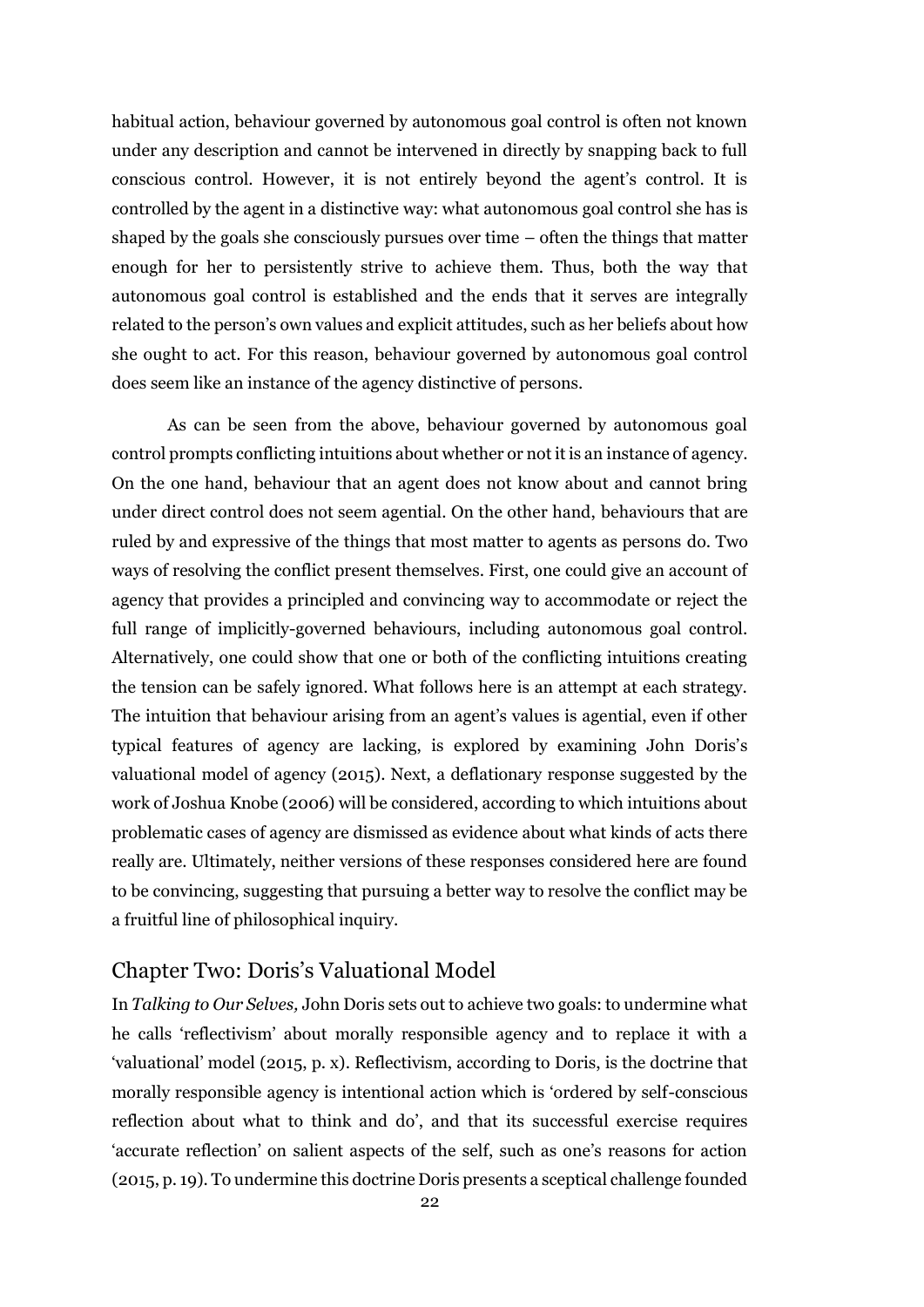on empirical evidence of non-rational, non-conscious influences on intentional action (2015, pp. 41-77). Doris argues that reflectivists cannot rule out the possibility that any given action is caused by non-rational, non-conscious influences rather than by accurate reflection and that, if reflectivism is true, this entails scepticism about morally responsible agency.

Rather than concede to the sceptics, Doris aims to replace reflectivism with an account of morally responsible agency that is both compatible with the empirical evidence and that justifies typical attributions of moral responsibility. Doris's account is characterised by two central claims. First of all, it is what Doris calls a 'valuational account' since it defines morally responsible agency as those acts which express the agent's values, whether or not her actions are reflectively guided and whether or not she is aware of the values expressed (2015, pp. 24-33). Secondly, in a move away from the individualist picture of agency, Doris presents agency as a social and not an individual achievement. He argues that the processes enabling agents to discover and act upon their values are social, collaborative processes – for Doris, 'agents are negotiations' (2015, p. 148).

Although Doris is a pluralist about agency, he places the greatest emphasis on the importance of value-expression (2015, pp. 171-177). His hunch is that it is the fact that an act is aligned with and partly caused by the agent's values that really matters for agency. As such, his account might provide a principled and convincing way to differentiate between different kinds of implicitly-governed acts. If it implies that autonomous goal control and habitual action (but not mere situational control) are instances of agency then it might provide an intuitively plausible way to accommodate the influence of implicit cognition within a theory of action. Furthermore, since Doris's account is motivated in part by psychological evidence of some kinds of implicit cognition, it uses an interdisciplinary approach uniquely appropriate to the task in hand. However, it will here be maintained that some aspects of both Doris's method and his model ought to be rejected. First, Doris's method of holding agency and responsibility so close together leads to confusion rather than clarity. Second, closer consideration of the non-conscious influences that Doris claims undermine agency reveals that many of them pose no real threat to agency, which at most provides a way to defang the sceptical challenge and at least warrants more careful disambiguation between heterogeneous examples. Third, Doris arguably provides insufficient reason to think that it is an agent's values that matter, either for agency or responsibility.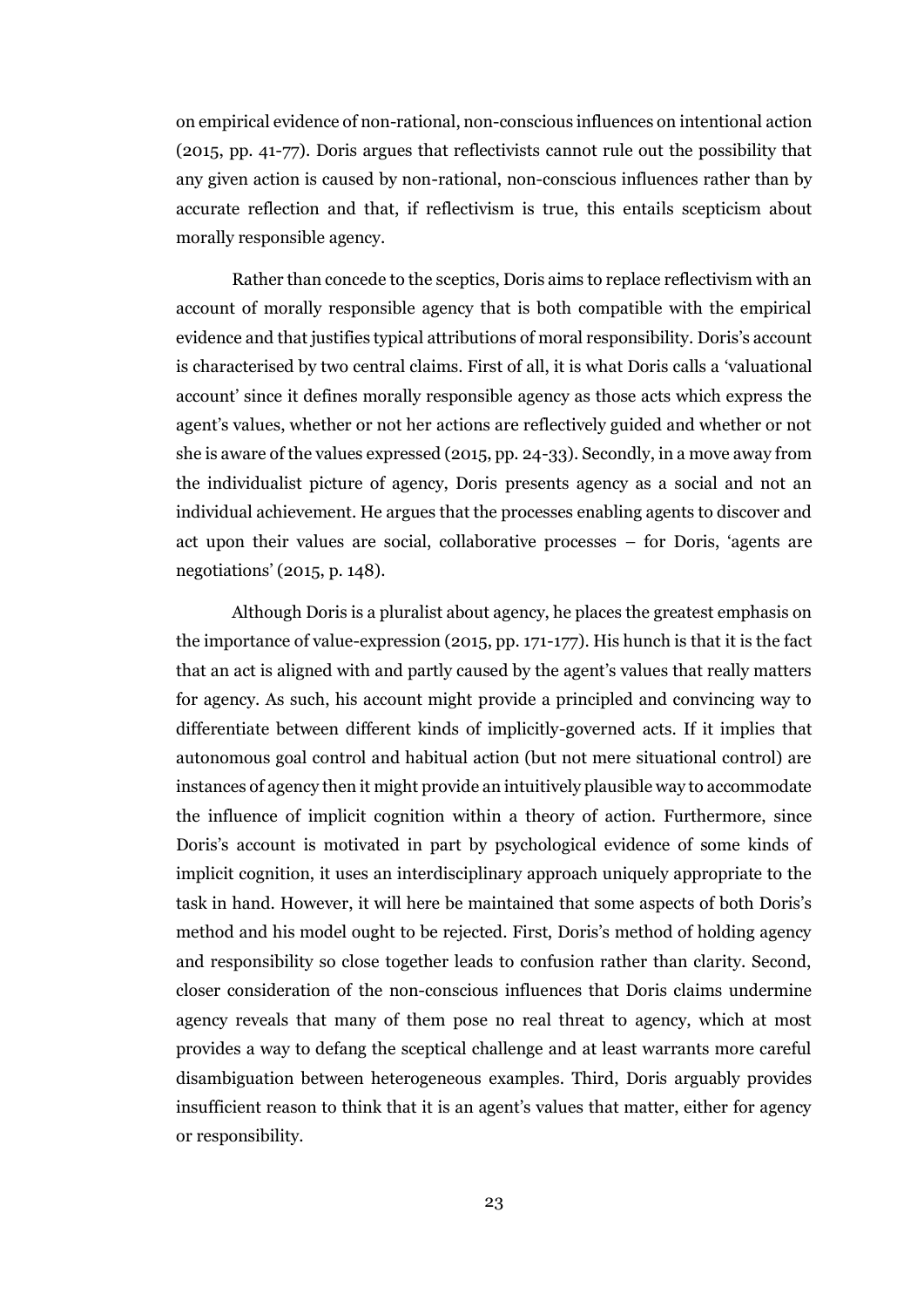### <span id="page-23-0"></span>*2.1 Reflectivism and the Sceptical Challenge*

The first aim of Doris's project is to undermine a doctrine in moral psychology that he terms 'reflectivism': a doctrine about morally responsible agency that defines it by its relation to agents' accurate, self-conscious reflection. Before considering Doris's argument in detail, it is worth highlighting the notion of agency that he invokes. Doris is concerned with what might be described as a 'thick' notion of agency that is bound up with moral responsibility. Morally responsible agency is, for Doris, the kind of intentional action that is 'self-directed' (in a manner fleshed out below) in such a way as to make the action apt for moral evaluation, wherever the act is morally relevant (2015, pp. 23-25). To use his example: it is the agency that the young man Smitty exercises when he chews one's slippers as a prank rather than the kind of agency exercised by a puppy that chews one's slippers out of puppyish exploration (2015, p. 23). This sense of agency is, accordingly, not the 'thin' psychological sense of agency in play when describing the mere capacity to initiate one's own bodily movements, such as the kind of agency shared with animals. Nor is it reducible to the notion of intentional action: for Doris, intentional actions performed under duress or due to compulsive addiction are not instances of morally responsible agency, since they are not self-directed in the right way (2015, p. 25). For ease, in this chapter 'agency' will be used mostly to refer to Doris's understanding of it, unless otherwise indicated.

Doris defines the reflectivist account of morally responsible agency as follows: reflectivism is the doctrine that 'the exercise of human agency consists in judgment and behavior ordered by self-conscious reflection about what to think and do', along with the corollary claim that 'the exercise of human agency requires accurate reflection' (2015, p. 19). Put more loosely, agency on this model has to do with being able to reflectively discern things about oneself, such as one's desires and reasons, and act accordingly upon them. A typical instance of agency, according to reflectivism, would be something like this: Samira wonders what she would like to eat for lunch, decides she will have pasta because she likes it and it will provide energy for her run, and so she eats the pasta. Further, the reflectivist maintains that her acts of choosing and eating are examples of agency not only because they appeared to her to be governed by her reflection but also because the reflection was accurate – she does indeed like pasta and does plan on going for a run, and these were indeed the reasons that she chose and ate the pasta.

To undermine reflectivism, Doris draws on a range of studies in psychology that reveal non-rational implicit influences on human behaviour. He argues that if what these studies purport to show is true then reflectivists are forced into scepticism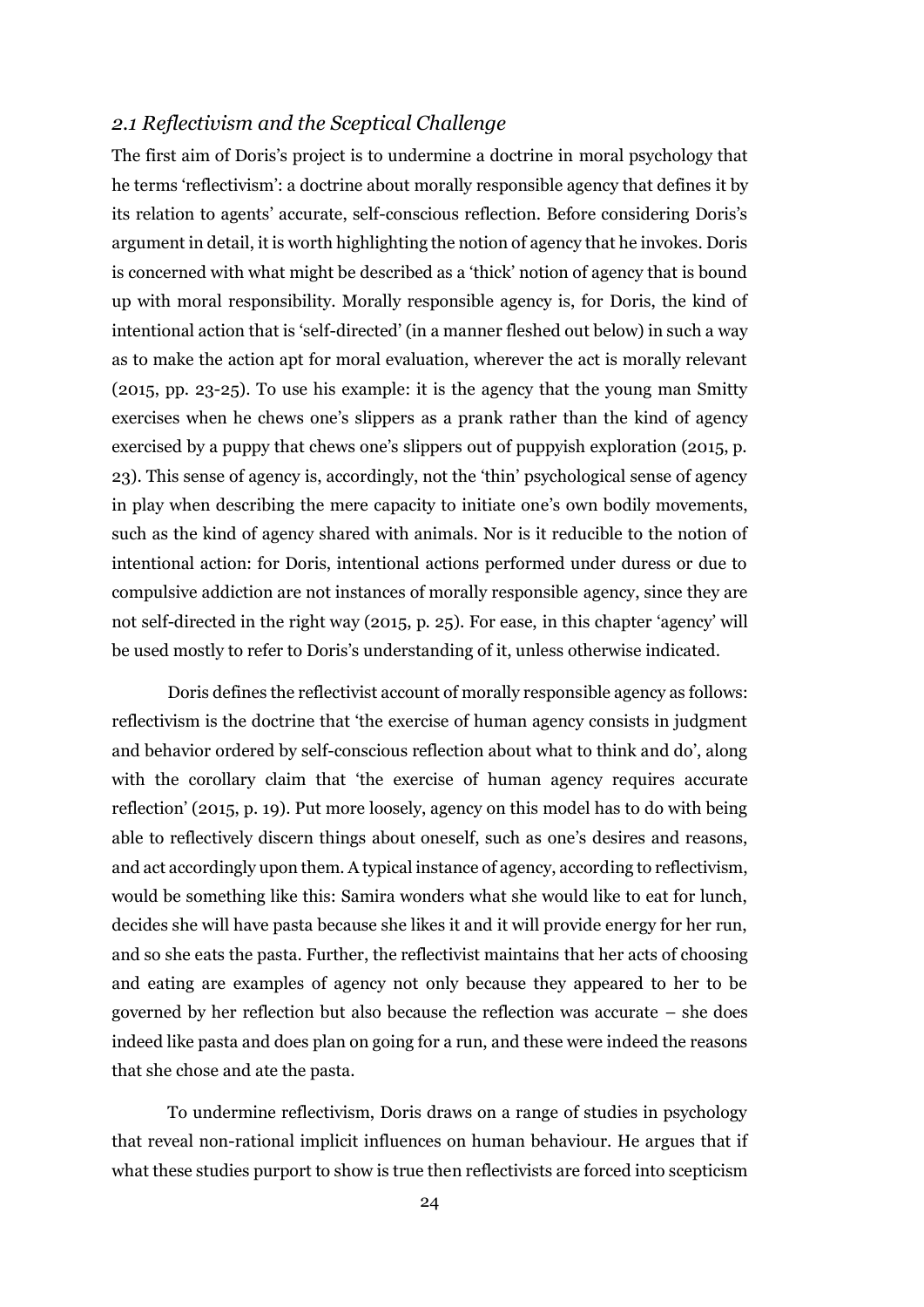about morally responsible agency, since they cannot confidently rule out the possibility that a piece of apparently reflective action was actually caused by nonrational implicit cognition instead. The examples vary considerably but, according to Doris's analysis, they are all cases of a particular kind of 'incongruence' – the psychological mismatch that occurs whenever 'different psychological processes issue divergent outputs regarding the same object' (2015, p. 51).

The more innocent and familiar kinds of incongruence include *akrasia*, when an agent desires to do one act but judges that she ought to do another, and known perceptual illusion, when an agent perceives an object as being in one state but judges it to be in a different state. Acts influenced by these kinds of incongruence typically engage the agent's reason in some way: the akratic agent typically reasons about what to do but gives in to her desire, while an agent who acts upon her beliefs rather than her illusory perceptions obeys the output of her reasoning. The same cannot be said, according to Doris, of the more troublesome kind of incongruence that leads scepticism – what Doris calls 'incongruence with bypassing' (2015, p. 52). Bypassing occurs when an agent's action or judgement is caused by implicit cognition which, according to Doris, does not engage with reason at all – it merely bypasses it, such as when an agent whips her hand away from a hot stove. When bypassing and incongruence combine, often the result is that an agent's action is caused by cognition of which she is unaware and which she would not recognise as a justifying reason for her action were she to become aware of it. When this occurs, Doris characterises the cause of behaviour as a 'defeater' of agency: since the agent has acted due to a cause she would not recognise as a reason, were she aware of it, her behaviour is not an instance of morally responsible agency (2015, pp. 64-65). Doris discusses a wide range of examples of defeaters. Three of his examples are used below to illustrate the account he gives of the phenomena.

One example of a defeater Doris discusses is the 'Watching Eyes Effect', revealed by studies that suggest people are more likely to behave cooperatively if pictures of eyes are displayed within view than if images of other things, such as flowers, are displayed in the same place (2015, p. 41). For instance, studies found that participants are more likely to contribute to the coffee-money tin in their office (Haley & Fessler, 2005), to be more generous in giving money to shared resources in computer games (Burnham & Hare, 2007; Haley & Fessler, 2005), and to be more likely to tidy up after themselves in a shared cafeteria (Ernest-Jones, et al., 2011) when pictures of eyes were present. Doris maintains that the agents whose actions were influenced by the eyes are unlikely to recognise a picture of eyes as a reason to give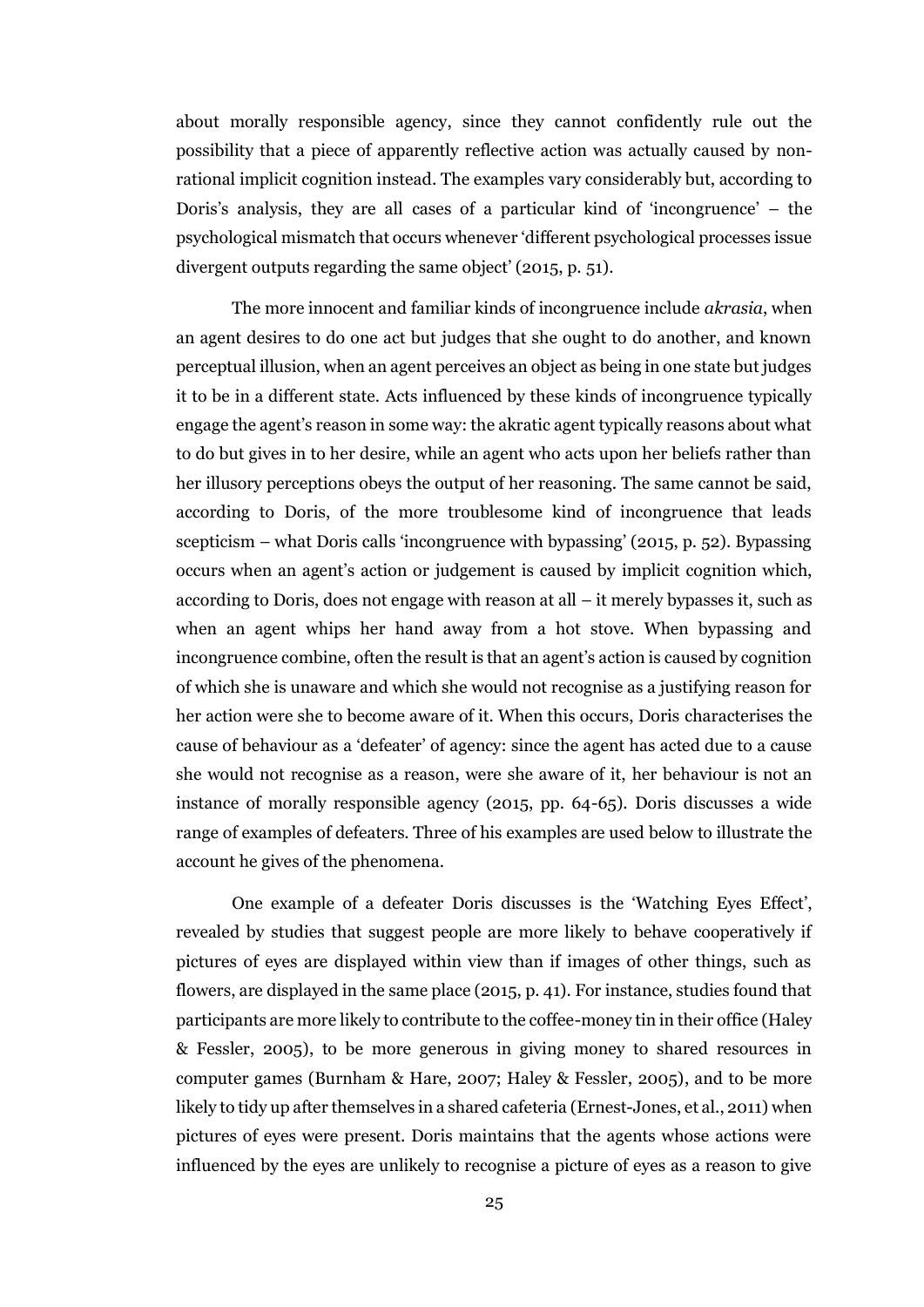money, share resources, or tidy up – instead, their actions were caused by defeaters and were thus not instances of morally responsible agency.

Another example is the 'Ballot Order Effect', which suggests that in some elections people are more likely to choose the name at the top of the ballot (Webber, et al., 2014; Meredith & Salant, 2013; Marcinkiewicz, 2014 & Krosnick, et al., 2004). These studies are performed by analysing patterns in real voting data, rather than conducting controlled experiments. One benefit of this is that it provides potential evidence of how implicit cognition affects behaviour in everyday settings. However, it does make it more difficult to determine what kind of cognition influenced agents' decisions since they cannot be consulted or artificially constrained to certain types of thinking. Doris's analysis runs as follows. He suggests that at least some voters must be influenced by the ballot order for there to be a statistically significant effect. He then argues that these voters presumably wouldn't consider being on the top of the ballot a reason for voting for someone. If this is the case, he suggests that their action is likely to have been caused by a non-rational implicit cognition that they would not recognise as a reason (2015, p. 56).

Finally, Doris cites studies of implicit bias, studies that reveal that many agents harbour biases about groups such as black people, women and people with disability that can affect their behaviour implicitly, even causing them to act against explicit egalitarian values. Doris cites the study described above (Bargh, et al., 1996), in which non-African American participants had to complete an onerous task on a computer. In between tasks, pictures of either black faces or white faces flashed on the screen for times too short for participants to notice. When the computer appeared to crash and the participants were told they had to start again, researchers measured the hostility shown by participants. They found that participants shown faces of black people were more hostile than the control group, and that this effect was not significantly linked to self-report of racist or non-racist attitudes. These findings suggest to Doris that those participants committed to non-racist values would not recognise the influence of black faces as a justifying reason for their increased hostility, so that a defeater obtained (2015, p. 57).

Having set the scene, Doris's sceptical argument is fairly easy to characterise. He argues (pp. 64-65):

Where the causes of her cognition or behavior would not be recognized by the actor as reasons for that cognition or behavior, were she aware of these causes at the time of performance, these causes are defeaters. Where defeaters obtain, the exercise of [morally responsible] agency does not obtain. If the presence of defeaters cannot be confidently ruled out for a particular behavior, it is not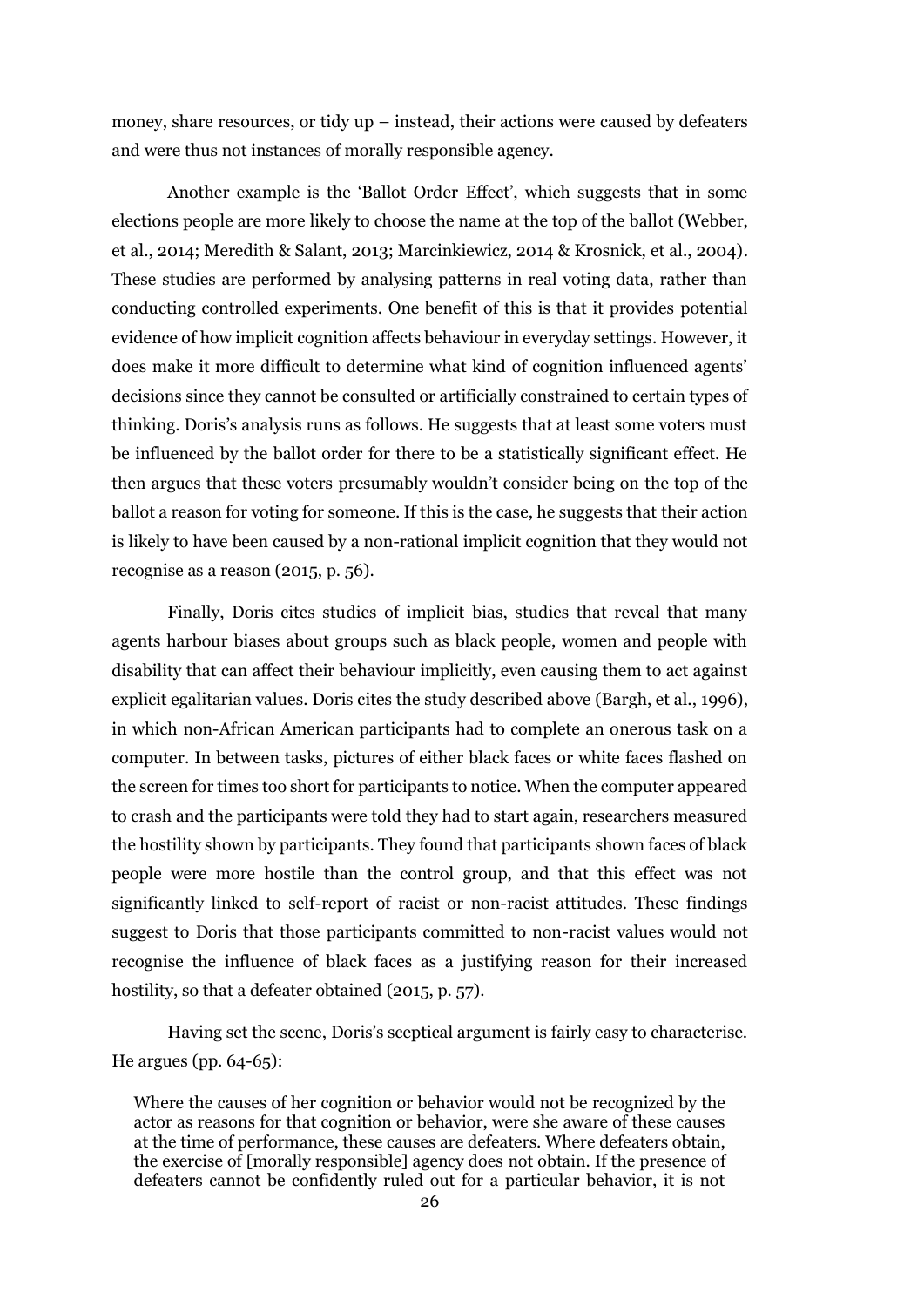justified to attribute the actor an exercise of agency. If there is general difficulty in ruling out defeaters, skepticism about agency ensues.

In a nutshell, Doris argues that if reflectivism is true then there is going to be a general difficulty ruling out defeaters. To see why this might be the case, consider Samira's decision to eat pasta. In order to rule out defeaters, the reflectivist would need to show that there is good enough evidence to believe that Samira acted according to her reflective reasoning and not because of some cause that she would not consider a reason, such as having walked past a pasta advert that she didn't notice. Given that the psychological record suggests such influences occur frequently outside of the agent's awareness, Doris maintains that it is a live hypothesis that any experience of reasoning or deciding that Samira might present as evidence of a reflective act might have been influenced by a defeater without her knowing it.

The reflectivist might respond that the psychological evidence is insufficient in the face of substantial everyday experience of reflective agency. She might argue that we choose to do things all the time after thinking about what to do, and that the burden of proof lies with the sceptic to show that anything is amiss in these everyday cases. In response, Doris attempts to undermine the evidential value of the experience of agency. He does this by outlining a wider range of studies that reveal self-ignorance, arguing that they (as well as the cases considered above) suggest that agents often do not have an accurate understanding of what guides their actions. If they do not, Doris argues, then neither their experience nor their report of reflective agency can provide sufficient evidence of reflective control. The sceptical challenge still remains: if we are often mistaken about the cognitions that cause and explain our actions then the possibility of mistake must be ruled out before an account of our own agency can be trusted.

For instance, Doris cites studies of the 'Group Effect', according to which the likelihood that an agent intervenes to help someone decreases according to how many other bystanders there are (Latané & Darley, 1970; Latané & Nida, 1981). Typically, agents do not report the number of other people around as a reason for not helping and deny that this was the cause of their decision when presented with experimental results suggesting otherwise, suggesting ignorance of the factors affecting their decision-making and action. Further, Doris discusses studies of 'choice-blindness', in which agents are asked to choose between a range of different options and then explain the reason for their choices. For instance, Johansson et al. asked participants to choose the most attractive face from a range of faces (2005), while Hall et al. asked participants to choose what attitude best reflects their own attitude towards a range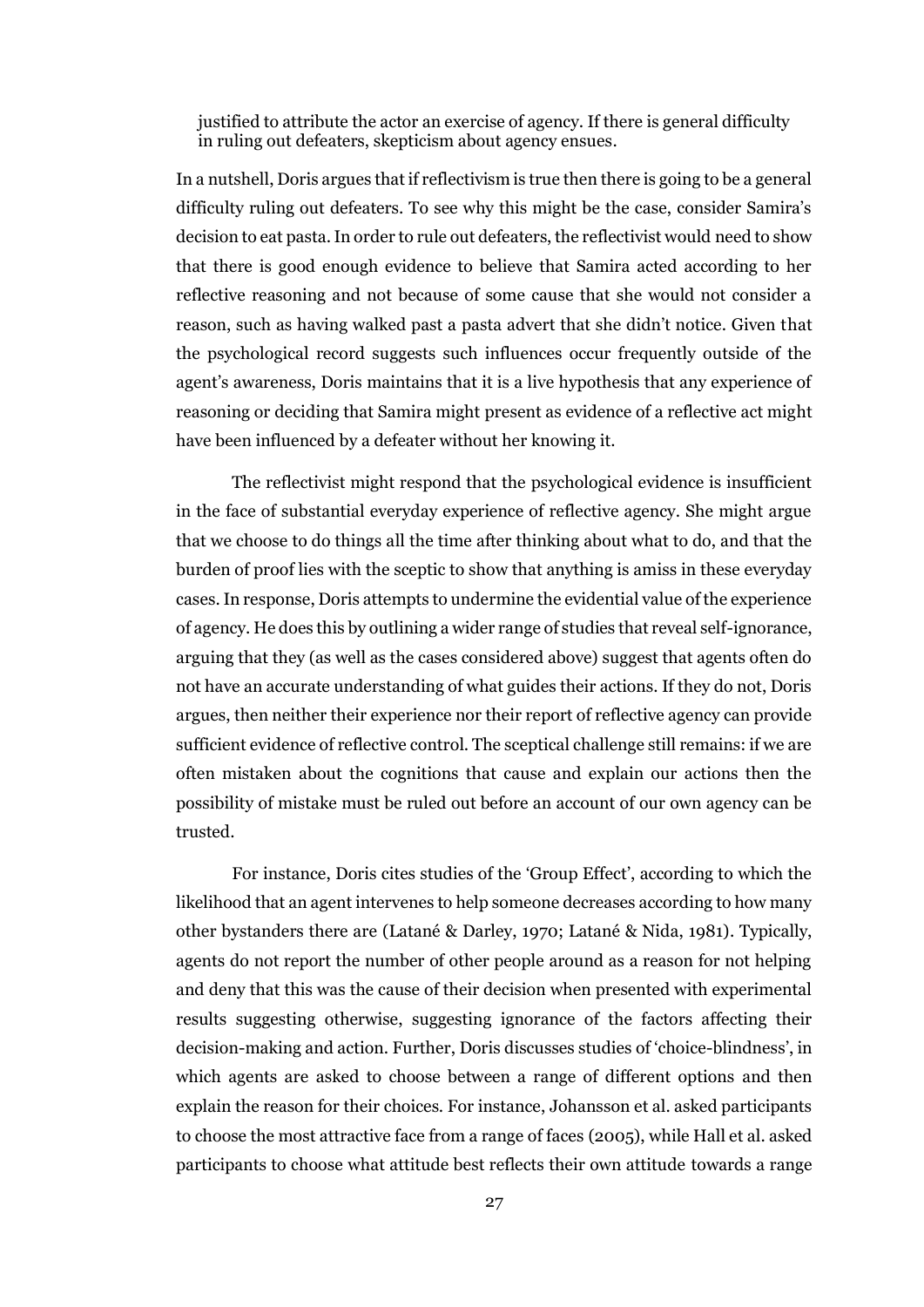of moral problems (2012). When asked to justify a choice different from the choice they have just made, the majority of participants fail to notice and give reasons they seem to believe in to justify a choice that they did not make. Finally, Doris discusses motivated forms of self-ignorance, according to which agents inaccurately judge themselves to be in some way better than they are – for instance, thinking themselves more talented (Cross, 1977; Zenger, 1992), more popular (Zuckerman & Jost, 2001), or more likely to stay married than they really are (Fowers, et al., 2001). Given that these facts about oneself will often be relevant to what one does, these inaccuracies are likely to be practically relevant.

If these varying studies do reveal that agents are commonly mistaken about the causes of their actions and the aspects of themselves relevant to their actions then, Doris argues, appealing to the experience of agency cannot successfully rule out defeaters. He summarises the problem thus (2015, p. 96):

For experience to have epistemic heft sufficient to block skepticism, its reliability must not be subject to substantial doubts, but the empirical literature indicates that it is so subject.

In other words, if agents are often mistaken about the aspects of themselves that cause and explain their actions, we cannot appeal to their understanding of their own actions in order to rule out the possibility that that understanding is mistaken.

We can sum up the sceptical argument as follows: a wide range of studies in empirical psychology suggest that human actions are often caused by influences that agents are not aware of and would not recognise as reasons for their actions if they were to become aware of them. Moreover, there is evidence to suggest that agents are often mistaken about themselves and what causes them to act. Given these facts, it is a live hypothesis that defeaters might obtain for any instance of agency and our theory of agency ought to be one that can confidently rule out defeaters. Since reflectivism relies on the agent's accurate self-awareness – that which is put into question by the empirical evidence – reflectivism cannot confidently rule out defeaters. Accordingly, if reflectivism is true, we are driven to scepticism about agency.

#### <span id="page-27-0"></span>*2.2 A Valuational Account*

Having characterised reflectivism and the evidence from empirical psychology as outlined above, Doris faces two options. The first is to accept scepticism about morally responsible agency, while the second is to reject reflectivism and provide an alternative account that can rule out defeaters. Doris opts for the latter route and presents an account of agency that is '*anti-reflectivist*', '*valuational*', '*collaborativist*'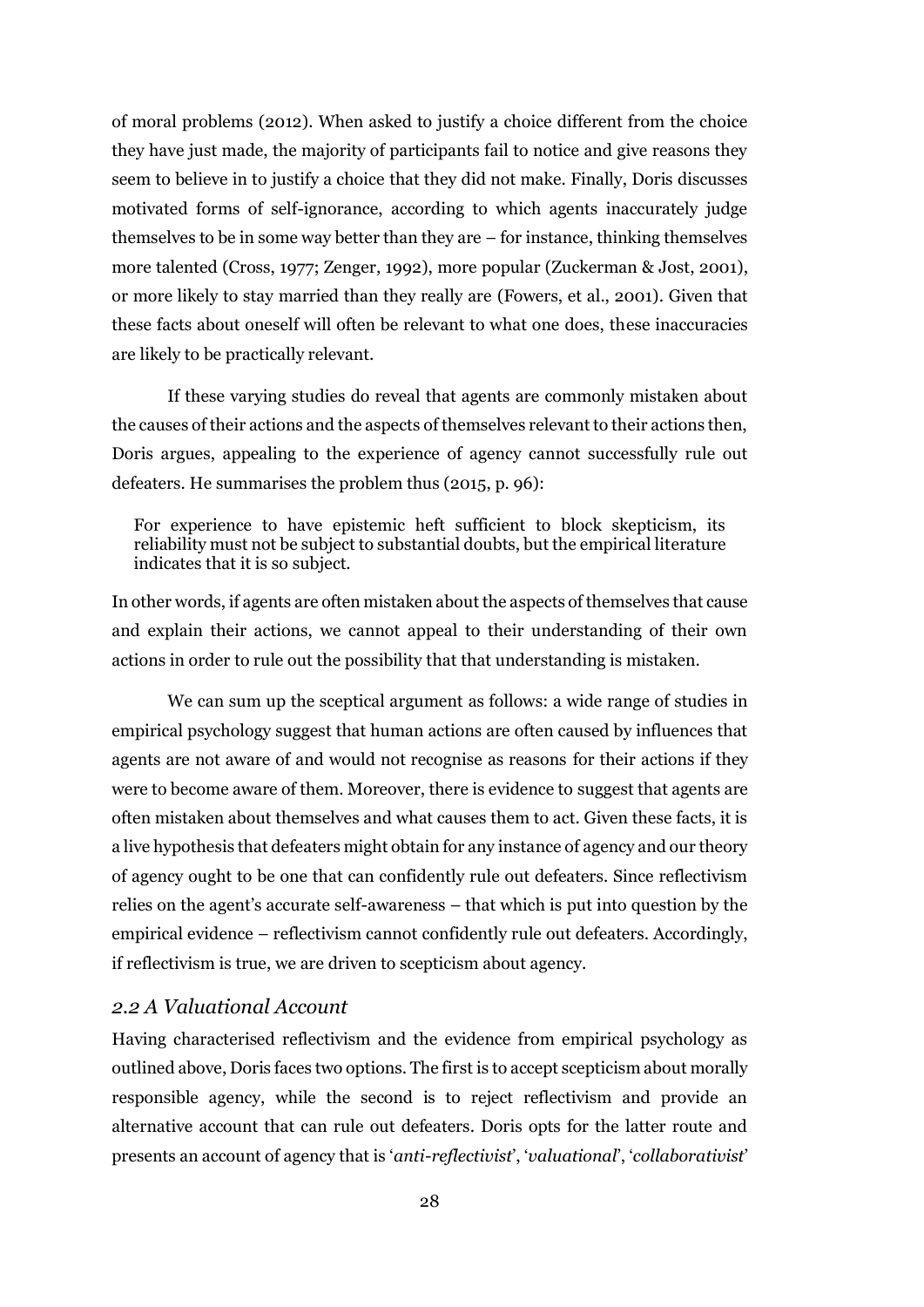and '*pluralist*' (2015, p. x, original emphasis). The central features of Doris's positive account will be briefly explored here before presenting criticisms of the picture as a whole. Though there are doubtless valuable things to be gained from studying the whole account in detail, the primary focus in this paper will be the model's core claim that what is needed is a 'valuational' account of agency – the idea that morally responsible agency is that which expresses an agent's values.

First and foremost, Doris argues that what is distinctive of morally responsible agency is that it is *self-directed* in a certain way – that is, governed by 'features of the self, such as desires or beliefs, as opposed to features of the environment that are "external" to the self, such as political regimes or natural disasters' (2015, p. 24). This seems a promising beginning but it raises the question of what should count as internal to the self and what external. Rather than engage at length with this notorious problem, Doris asserts: 'one has to start somewhere, and I'm going to blunder ahead with the notion of value, and say that behaviour is self-directed when it expresses the [agent's] values' (2015, p 25). The main attraction of this position, according to Doris, is the way that it aligns with moral evaluability. In a paragraph that is worth quoting at length, Doris seeks to illustrate this point (2015, p. 25):

[When he chews my slippers] I'm not tempted to see my rowdy puppy as selfdirected because I'm not tempted to see his behavior as an expression of his values (I don't think he *has* values), but I am tempted to see the deplorable Smitty's similarly destructive behavior as self-directed, since I suspect it expresses the value that Smitty places on a life of boisterous immaturity. The same expedient might be thought to distinguish different behaviors by the same [agent]: when the nicotine addict guiltily succumbs to craving and lights up, his behavior is not self-directed, but when he manages to resist a craving because he values his health, his behavior is self-directed.

According to Doris's analysis, what characteristically marks out a morally responsible act is that it is an expression of some value of the agent. Acts performed by agents who are supposed not to have values, such as puppies, are thus not instances of agency but mere behaviours, as are the actions of agents that are not expressive of their values – such as the act of an unwilling addict when she gives in to an overpowering craving despite not valuing the hit she thereby attains.

Doris's valuational account cannot be fully understood without considering what his notion of value-expressive acts amounts to. Doris first claims that: '[a] behavior expresses a value, we can say, when that behavior is guided by a valuerelevant goal' (2015, p. 26). By this, Doris means that responsible agency is a subclass of goal-directed behaviour – what Doris understands intentional behaviour to be – where goal-directed behaviour is behaviour guided by a mental representation of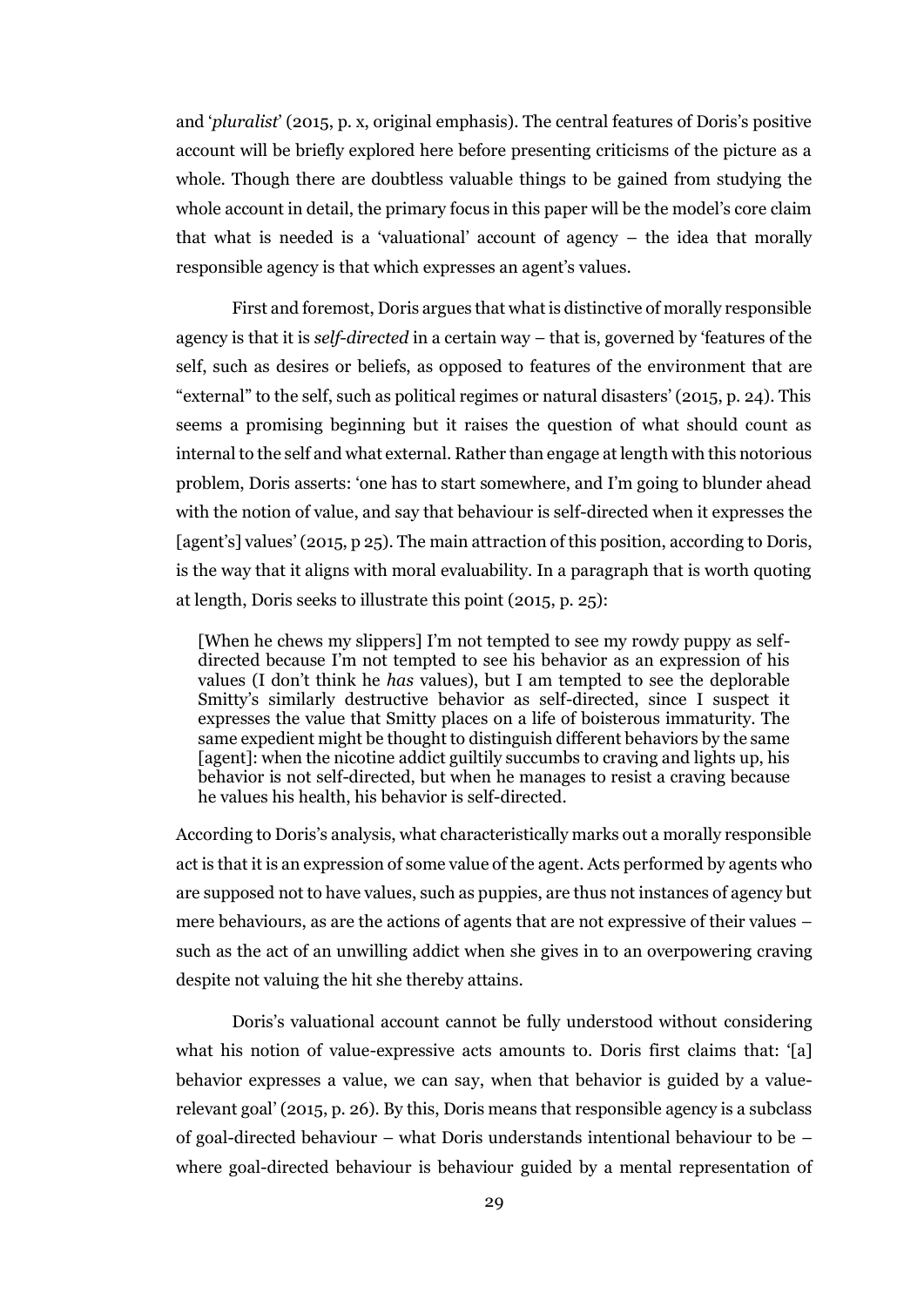some desired future state. Not all goals are value-relevant, however. Doris suggests this is because not all desires are equal. While some desires suggest that a person values the sought-after state, others are too fleeting, passing or alien to do so. He claims that 'values are associated with desires that exhibit some degree of strength, duration, ultimacy, and non-fungibility, while playing a determinative-justificatory role in planning' (2015, p. 28).

Though Doris never unpacks quite what is meant by 'associated with', he will here be read as suggesting the following: an agent values X when she has some desire(s) to bring about X that have, to some degree, the properties of strength, duration, ultimacy, and non-fungibility, while playing a determinative-justificatory role in planning. An agent's values, accordingly, are here understood as the things that she desires to bring about whenever her desires to do so have the relevant properties. For instance, Samira values having good health if she desires to bring it about that she has good health and her desire for it has the following properties to some extent. Her desire must have some significant degree of strength so that it cannot be outweighed by just any passing care. It must last some significant duration – as a standing desire if not always an occurrent one. The value (good health) must be desired for itself and not only as the means to an end, and it must be something that cannot be easily replaced by some other good. Finally, her desire must be the kind of desire that guides some of her behaviour, for instance by shaping a plan to achieve good health, and she must accept it as justifying her health-pursuing acts.

Contrasting pairs of examples can help clarify the difference between valueexpressive acts and other intentional acts. Consider the cases of the willing and the unwilling addict. If both addicts badly desire a cigarette and then smoke one, both perform a goal-directed act according to Doris's account. However, only the willing addict performs a value-expressive act because of the difference between the addicts' desires. While the willing addict would take her desire to smoke a cigarette as justification for doing so, the unwilling addict would not. Alternatively, consider the difference between the reliable donor and the one-off donor. Let us stipulate that the reliable donor has durable, strong desires to help homeless people and so she gives to a local shelter every month. The one-off donor, on the other hand, experiences a fleeting, weak desire to help the homeless when she passes by a homeless young man and gives him some spare change. While the reliable donor performs a valueexpressive act, the one-off donor does not since her desire lacks the strength and longevity required.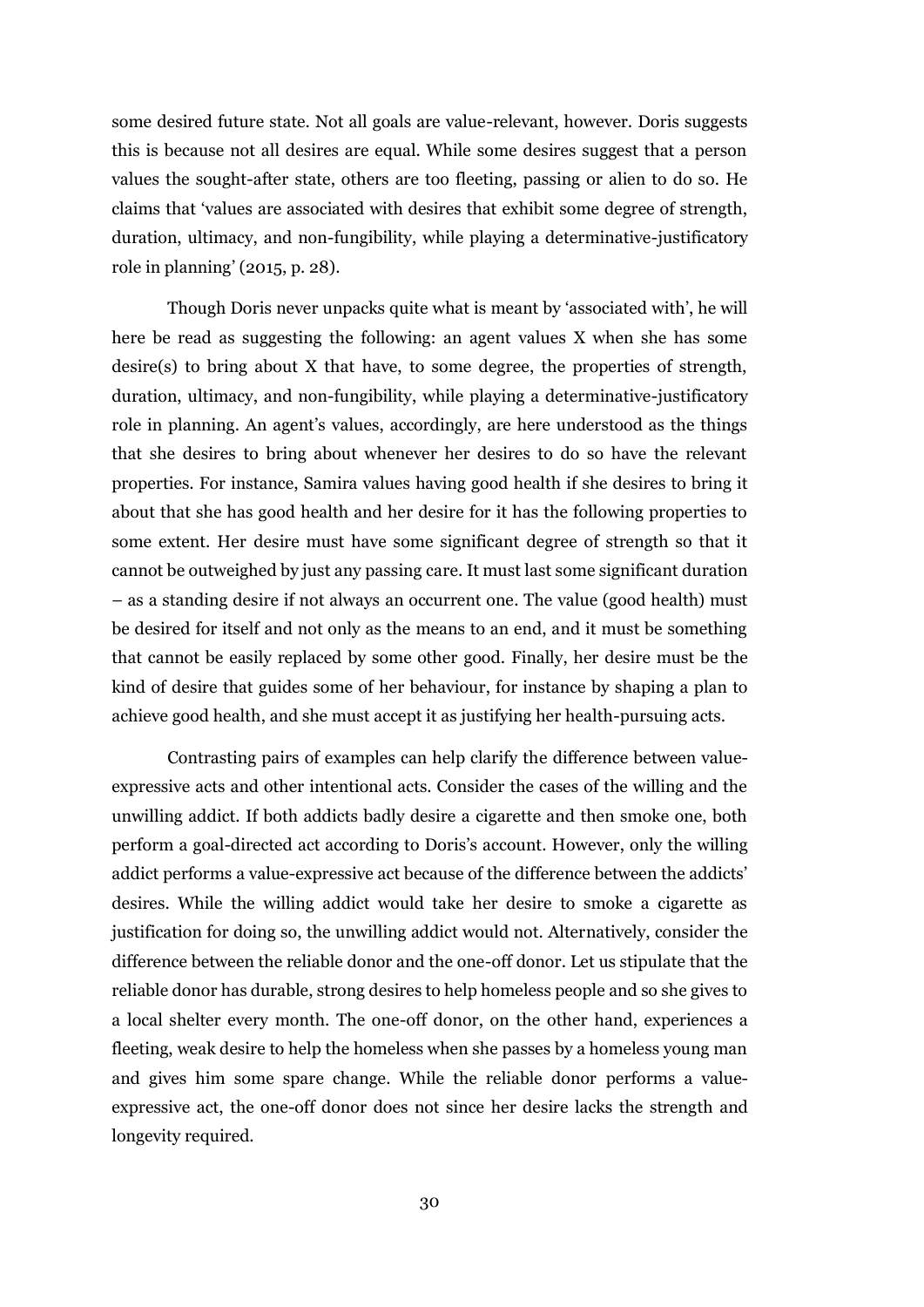Doris adds a further clarification later in the text that values are expressed by actions only when the fact 'that the actor holds the value [is] causally implicated in her undertaking a behaviour suited to realize the value', with deviant causal chains ruled out (2015, pp. 135-136). For instance, Samira expresses that she values good health whenever the fact that she values good health causes (in the right way) an action of hers that furthers her chances of good health. If her value is part of what causes her to choose a healthy lunch, for instance, this act expresses her value and thus counts as an instance of morally responsible agency. If, however, she chooses a healthy lunch only because her workplace bans all unhealthy lunch options, or if she unintentionally faints at the prospect of an unhealthy lunch, then her value is not causally implicated in the right way and so no instance of morally responsible agency occurs.

Importantly, Doris maintains that an act can express an agent's values even if she is unaware of holding the value and/or unaware of how the act expresses a value she holds: 'people may have desires, values, and plans that they are quite unaware of, and their behavior may express their values without their knowing that it does so' (2015, pp. 27-28). This claim is necessary for Doris's account to stand apart from reflectivism and to account for agency in the face of pervasive self-ignorance. This is because allowing that an agent may express values she is unaware of holding allows her to be held responsible for acts despite being ignorant about the salient aspects of herself that brought them about.

#### <span id="page-30-0"></span>*2.3 A Social Account*

With this core element of his valuational account in place, Doris begins to paint an anti-reflectivist picture of how such value-expressive agency is typically brought about. Again drawing on psychology, Doris turns away from the individualist ideal of reflectivism towards a collaborativist, dialogic picture of agency. On Doris's model, agency is typically a 'socially embedded' achievement: agents typically and optimally reason, act, and discern salient things about themselves not through an individual effort to do so but as part of a negotiation with others (2015, p. 103). Though it is not the central focus of the criticism presented below, the social aspects of Doris's account will here be briefly sketched.

First, Doris argues that optimal human reasoning is typically socially embedded. He argues (2015, p. 115):

[...] human beings typically reason best when reasoning takes the form of an ongoing social process. Sociality is not merely a *precondition* of optimal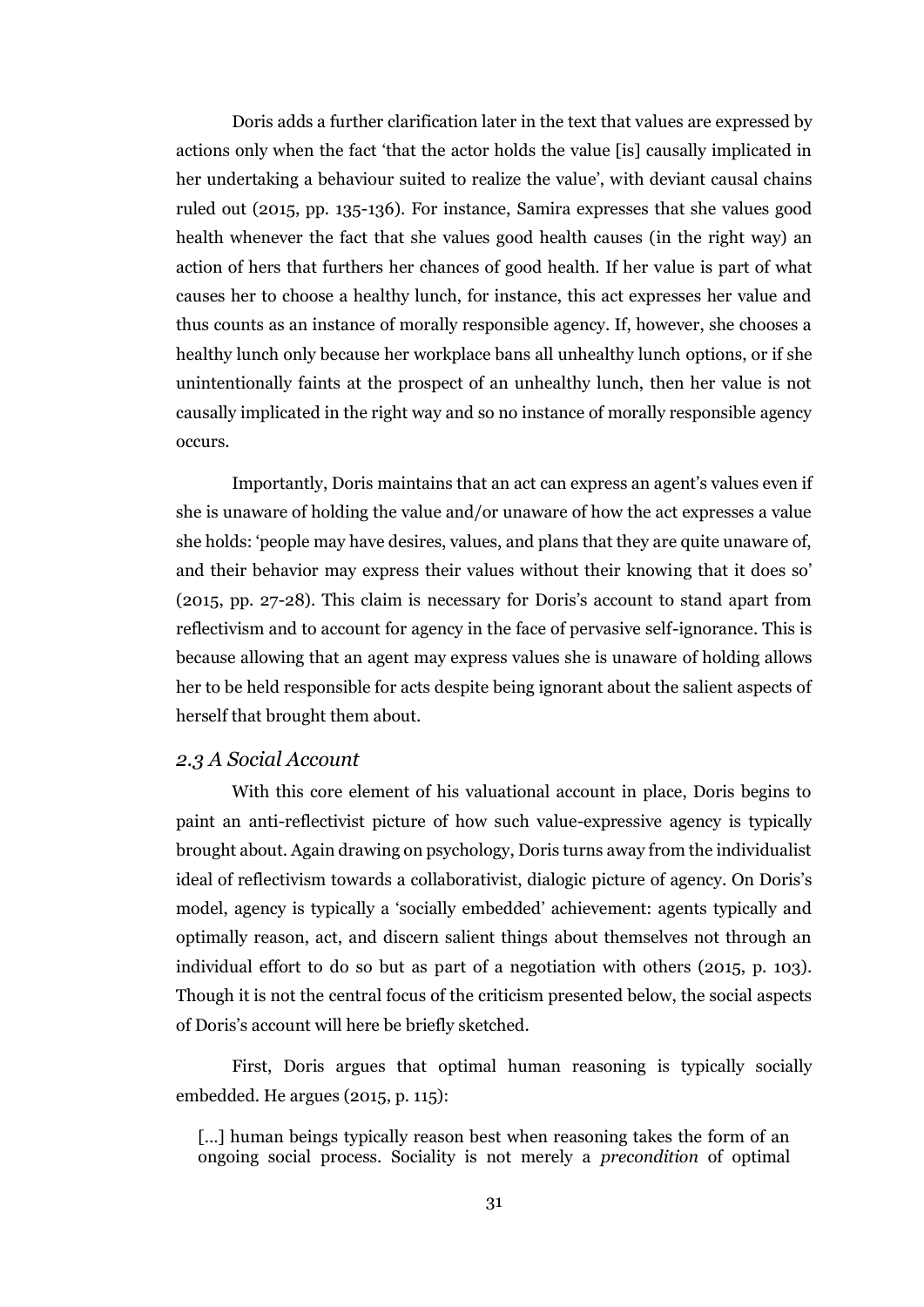reasoning, like adequate sleep and nutrition; optimal reasoning is *itself* characteristically social.

To justify this claim, Doris draws together a range of findings suggesting that reasoning is often enabled and improved by social exchange. For instance, he cites psychological studies that suggest that working with others helps participants to more quickly identify errors in their reasoning (Hill, 1982) and to more rapidly spot rules that allow them to solve a set of problems than participants working alone (Schwartz, 1995). Further, he cites studies that suggest that agents are most likely to reason about their moral views when justifying themselves to others, which leads Doris to claim that 'moral reasoning is typically socially embedded reasoning' (2015, p. 119). While Doris proceeds cautiously, taking note of the ways in which groups can in some circumstances hinder rather than promote good reasoning, the general conclusion he reaches is that 'human problem solving is characteristically socially embedded, and this sociality facilitates optimal reasoning' (2015, p. 122).

Next, Doris extends his argument to agency itself. He maintains that exercises of agency are also often socially embedded in a way that helps his account overcome the scepticism that challenges reflectivism (2015, p. 129):

The social exchange of explanations and justificatory narratives [concerning action] erects a scaffolding that supports behaviour expressing the actor's values. These dialogs effect the exercise of agency in conditions of selfignorance where direct reflective control may falter. In the right social milieu agency obtains in spite of – or rather *because* of – self-ignorance.

Doris argues that agency is often enabled by the exchange of what he calls 'rationalizations': explanations of behaviour given by an agent or her interlocutors that make her actions intelligible, whether or not they accurately reflect the causes of her behaviour (2015, pp. 138-143). To return to an earlier example, such a rationalization might be Samira's claim that she ate pasta because she likes it and needs energy for a planned run. Doris suggests that such rationalizations, both provided by an agent's own understanding and by the accounts of others, form part of her 'biography' – the narrative by which she makes her behaviour intelligible (2015, pp. 143-146). Whether it is accurate or not, this biography can motivate the agent to act in ways consistent with it, helping her to express her values. For instance, Doris might say of Samira that some aspect of her biography, such as her self-understanding as someone who values being fit and healthy, might lead her to rationalize her choice of pasta by telling herself that she chose it to fuel her run. Both her self-understanding of being fit and healthy and this rationalization make it more likely that she will actually go on the planned run, since she wants to live up to her own and/or others'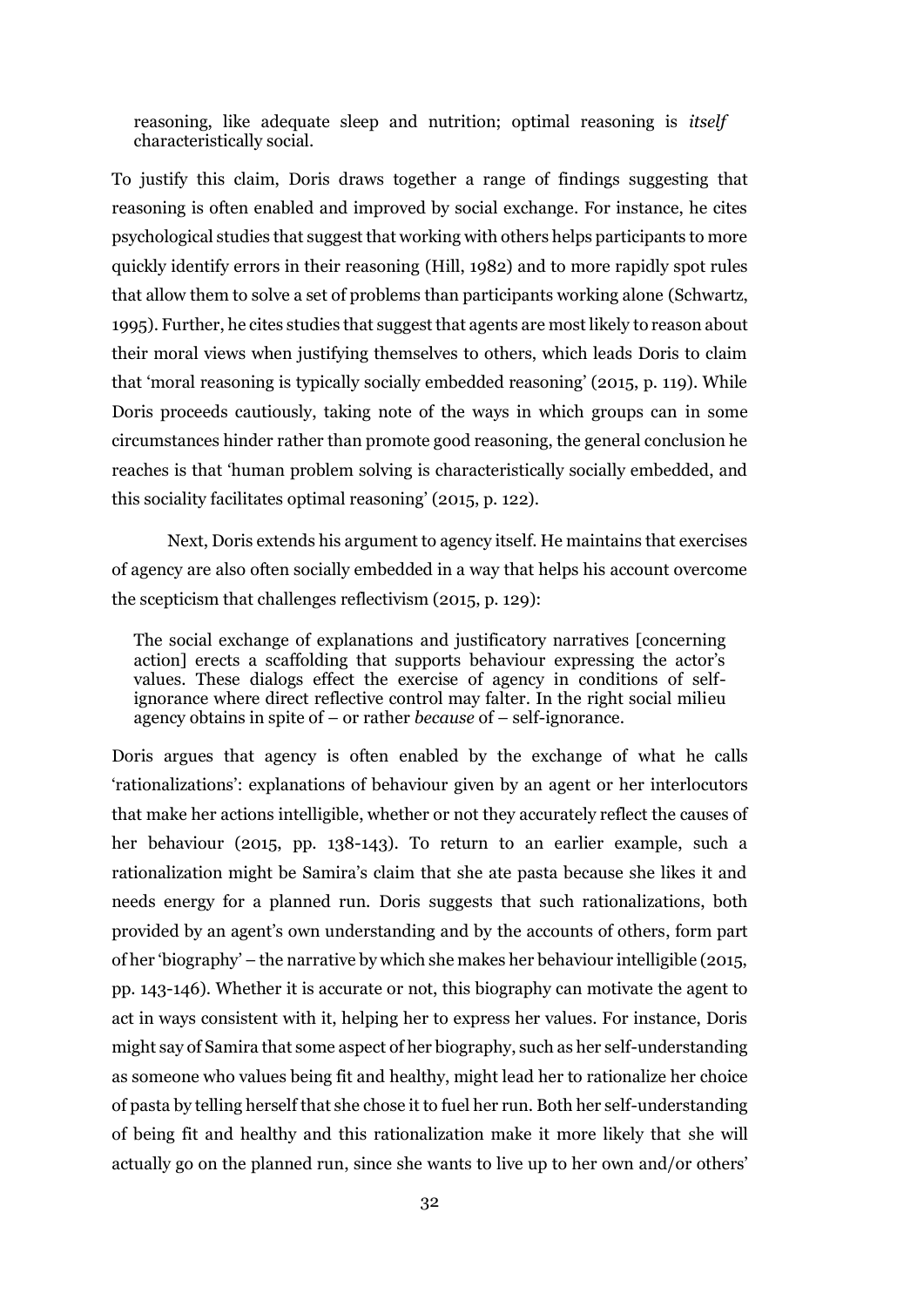expectations. If she does then go for a run, one which expresses that she values keeping fit, then her biography has helped her to exercise her agency.

It may be objected that there need be nothing especially social about the picture Doris paints. One might invent one's own biography and strive to live up to it entirely independently of others' input. However, Doris convincingly argues that as we are highly social beings our biographies are in a large part 'negotiations' with others around us (2015, pp. 146-148). Agents are raised in families and societies in which certain roles are determined by shared understandings of what they entail, such as 'son', 'friend', or 'feminist' – roles that come with expected patterns of behaviour. Doris argues that agents adopt these roles through negotiation with others and use them to help structure their lives. They do so as agents – active 'participants' in their biographies – when they are able to accept or reject aspects of the roles they adopt and thus shape shared understandings of both who they are and the roles they perform (2015, p. 148).

In addition to this general picture of socially embedded agency, Doris provides examples of how particular social exchanges support agency. For instance, Doris presents the example of talking therapy (2015, p. 124):

First, the "talking cure" is very much a social treatment, where client and therapist work things through together more effectively than the client could do on his own. There's the collaborativism. Second, decreasing psychological discomfort and increasing personal efficacy are very likely values many clients in therapy hold, so the clinical process is reasonably thought to facilitate the expression of these values. There's the agency.

Doris here argues that the patient is enabled to live her life according to her values because of the social process of working through challenges with the help of her therapist. This is one case of what Doris sees as a broader pattern in which social interaction helps us develop a narrative about our behaviour, one that helps structure and motivate our value-expressive acts.

Doris is keen to emphasize that this picture, unlike the reflectivist picture, does not require accurate self-knowledge; according to his account, agency can and often does rely on self-ignorance. To see how this may be true, consider Doris's examples concerning married couples (2015, pp. 131-133). According to a survey Doris cites (Fowers, et al., 2001), American married couples typically believe that the probability that their marriage will end in divorce is close to zero, despite it being common knowledge that around half of American marriages end in divorce. Doris argues that this motivated self-ignorance is also motivational: the illusion of bliss can help couples to do the work, such as attending couples' counselling, that makes it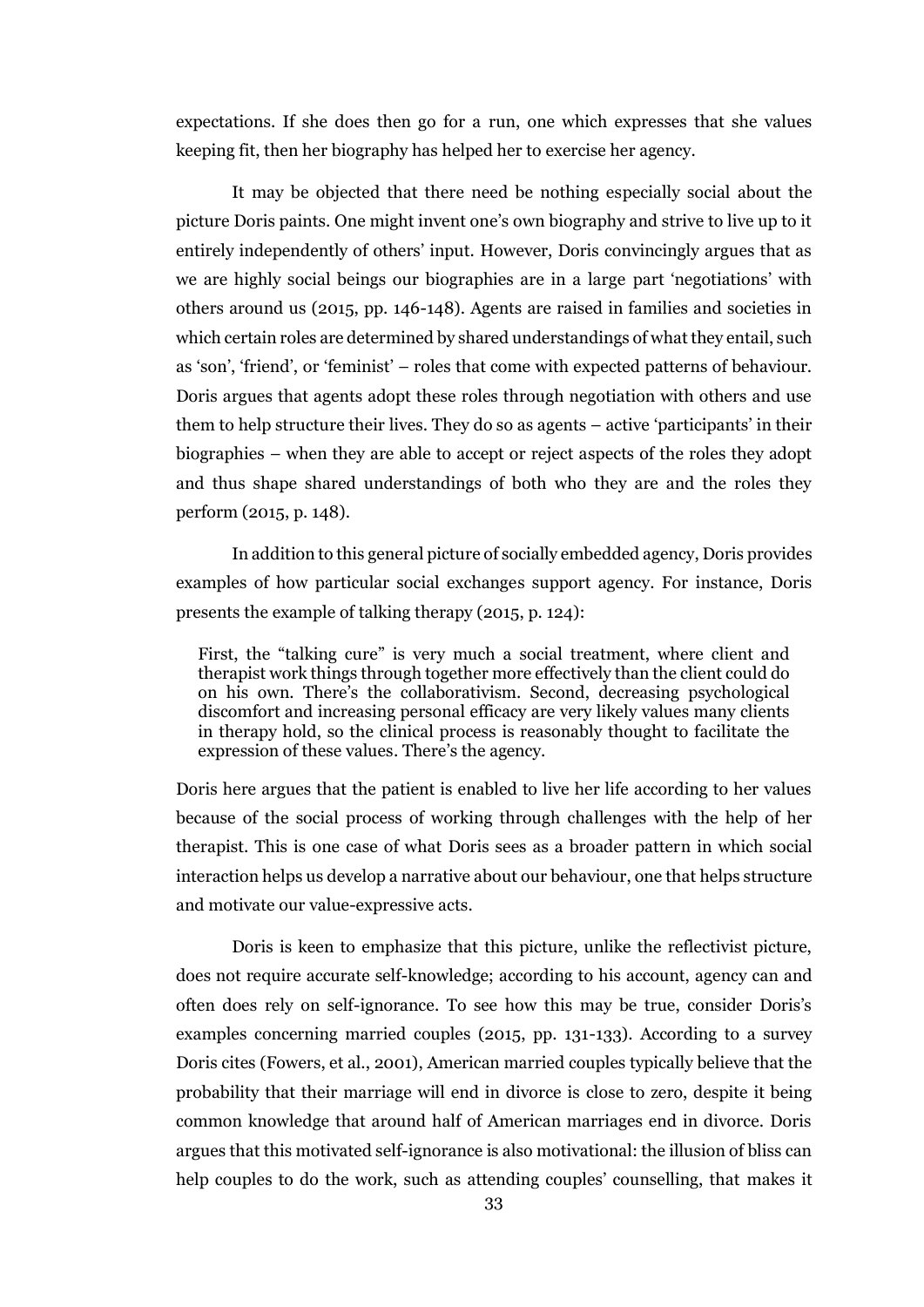more likely that their marriage will last. In this case, Doris argues, ignorance about their own chance of divorce facilitates actions that allow couples to stay married, helping them to express that they value married life. Similarly, Doris presents the hypothetical case of a mediocre academic 'Professor Drudge' who believes that he is very talented (2015, p. 144). He suggests that Drudge's ignorance of his actual academic merit can motivate him to put the work in that is required to become very talented, helping him to express that he values being a talented academic. By emphasizing how self-ignorance can facilitate agency, Doris seeks to show how his account is preferable to reflectivism that requires accurate self-knowledge.

Having presented this overall picture of agency, Doris makes two refinements in order to ward off objections. First, he considers the objection that he has not thoroughly refuted reflectivism since there are plausible instances of agency that involve accurate reflective control without any dialogue or negotiation, as well as plausible instances of agency that are not expressions of any value. Doris's response to this objection is simple: he defines his account as being pluralistic about both agency and responsibility (2015, pp. 171-177). For instance, he accepts that different psychological processes, including both direct reflective control and dialogic selfdirection, can lead to actions that express the agent's values. Further, he concedes that there may be some instances of agency without value-expression, such as when an agent acts according to reflective deliberation but not because of her values. While this response is permissible, it does seem in tension with the importance that he places on value-expression when outlining his account of agency. To what extent Doris's pluralism weakens his account will be explored further below.

The second main objection Doris considers is a new sceptical problem for his account: the problem of how to correctly determine whether or not an action expresses an agent's values. It might appear that all Doris has done is relocate the problem if it is just as hard to determine whether an action expresses an agent's values as it is to determine whether it was caused by reflective guidance (2015, p. 159). Doris concedes that correct attributions of value expression are difficult but that they do not to lead to scepticism. He maintains (2015, p. 164):

Attribution of agency and responsibility may be warranted when a pattern of cognition, rationalization and behaviour emerges, and that pattern is best explained as involving the expression of some value. Whether a particular action expresses a value may be uncertain, but the emergence of trends across iterated cognitions and behaviour can underwrite confidence that the trend is to be accounted for by reference to a person's values, rather than a massively coincidental run of defeaters.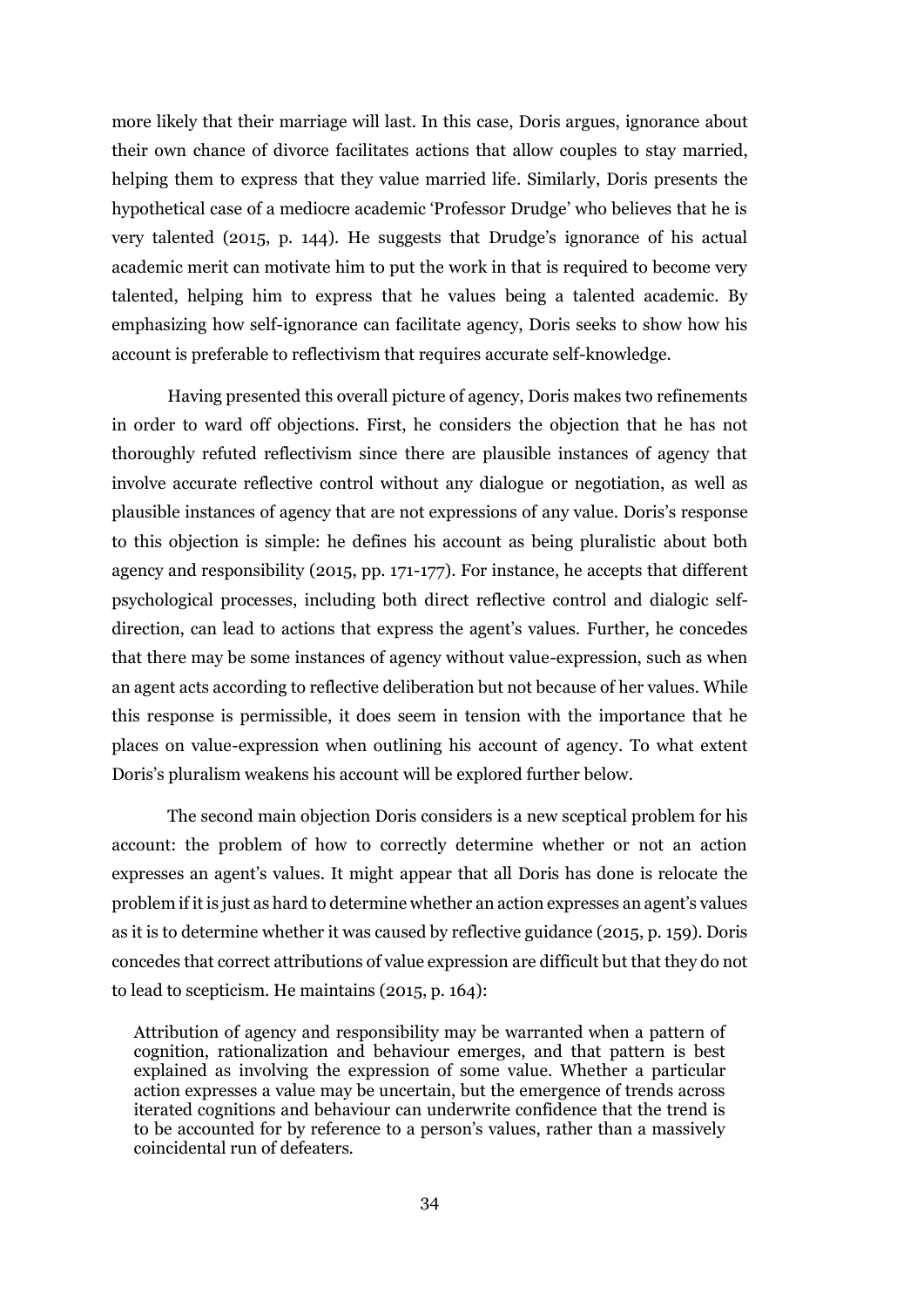Accordingly, Doris argues that his account can rule out defeaters by locating an action in a pattern of thought and behaviour that is best explained by attributing some value to the agent. This is because it is more likely that a value explains the pattern than that many defeaters coincidentally created a pattern just like that of someone who holds the value. This has the consequence that while Doris adopts 'currentism' about responsible agency, insisting that all that determines whether an intentional action is an instance of morally responsible behaviour is whether it expresses the agent's values at the time it occurs, the process of attributing a value to an agent must take into account the history of the agent in order to identify patterns in her behaviour (2015, p. 30). For some actions, perhaps because no clear enough pattern has yet emerged that would support a confident attribution of value-expression, it may just be too difficult to confidently attribute agency. Doris alleges, however, that this epistemological challenge is less serious than the scepticism threatening reflectivist accounts. Because of the way that patterns of behaviour can help rule out defeaters, Doris maintains that his account generates less scepticism and uncertainty than reflectivism (2015, p. 164).

#### <span id="page-34-0"></span>*2.4 Values and Implicit Cognition*

As the reader will have noticed, there are distinct parallels between Doris's account and the discussion above concerning how to accommodate the influence of implicit cognition in our theory of agency. For instance, the acts governed by mere situational control were ruled non-agential, since an unknown reaction to an environmental stimuli that is not rationalised by the agent's explicit attitudes concerning what to do seemed like a poor candidate for agency. Arguing along similar lines, Doris rules out acts caused by defeaters since an action caused by something that the agent would not accept as justification fails Doris's counterfactual test for responsible agency. Furthermore, the above discussion suggests that autonomous goal control does bring about agency because of the way that the acts it governs align with and arise from long-held goals. Similarly, Doris argues that behaviour counts as agency if it expresses a value partly because valuing is conceived of as having longstanding desires that structure the agent's behaviour.

Admittedly, there are important differences too between the discussion above and Doris's account. While emphasis is here placed on alignment with explicitly held attitudes, Doris argues that an act can be value-expressive even when the agent does not know that they hold the value in question. Further, it is questionable whether Doris would consider acts governed by autonomous goal control as intentional acts, given the way that agents lack awareness of them. However, the similarities suggest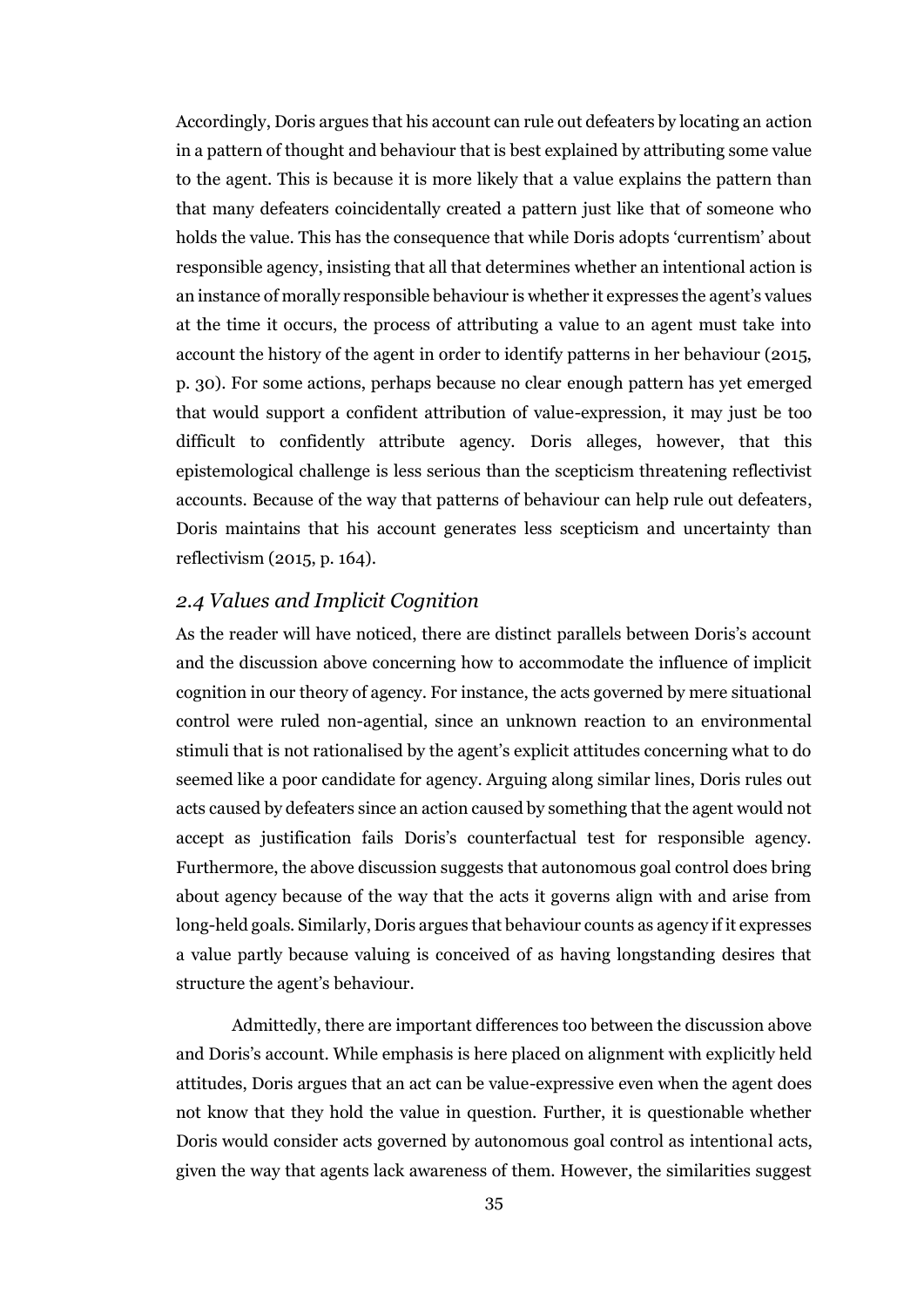that Doris's account (or one like it) might provide a more principled way to accommodate the influence of implicit cognition on action than the largely discursive, intuition-driven account provided above.

To see how Doris's account might accommodate the influence of implicit cognition, consider this brief sketch. Doris argues that agency is behaviour that is caused and guided by value-relevant desires. Acts governed by autonomous goal control arguably fall within this class of acts. It is highly likely that an explicitly-held goal that matters to an agent enough for her to strive for it repeatedly over time, automatizing pursuit of it to the extent that autonomous goal control is enabled, will involve desires that are longstanding, strong, ultimate, non-fungible, and play a determinative-justificatory role in behaviour. Though the operation of autonomous goal control does occur outside of the agent's awareness, making it distinctly unlike what is typically thought of as intentional action, nothing in Doris's definition of agency relies on an agent's awareness of what she is doing. Perhaps this is because it needn't. Perhaps Doris's account could be finessed further so that it not only excludes situational control but also includes those implicitly-governed acts that express an agent's values.

Unfortunately, however, Doris's account as it stands cannot provide a principled account of agency. As will be argued below, it fails to defend the central claim that value-expression is what matters for agency. Further, it has such counterintuitive implications for more everyday instances of agency and responsibility that it seems unlikely to be an accurate account. Where this leaves the influence of implicit cognition on action is as yet unclear. It might be the case that a new account of agency, one that draws on the central intuition but does not have problematic implications, can more successfully accommodate the influence of implicit cognition on action. Alternatively, as will be explored in Chapter 3, it may be that the central intuition driving this investigation is itself suspect and ought to be ignored.

#### <span id="page-35-0"></span>*2.5 Objections*

Doris's account is appealing for a number of reasons. His comprehensive effort to draw on psychological findings in order to make philosophical arguments provides an excellent example of interdisciplinary work in moral psychology. The way that his account of agency includes some kinds of behaviour that are caused by non-conscious cognition correctly recognises that agency is not limited to directly deliberativelycontrolled behaviour. Finally, Doris's attention to the social aspects of agency provides a welcome alternative to individualist picture that arguably misrepresents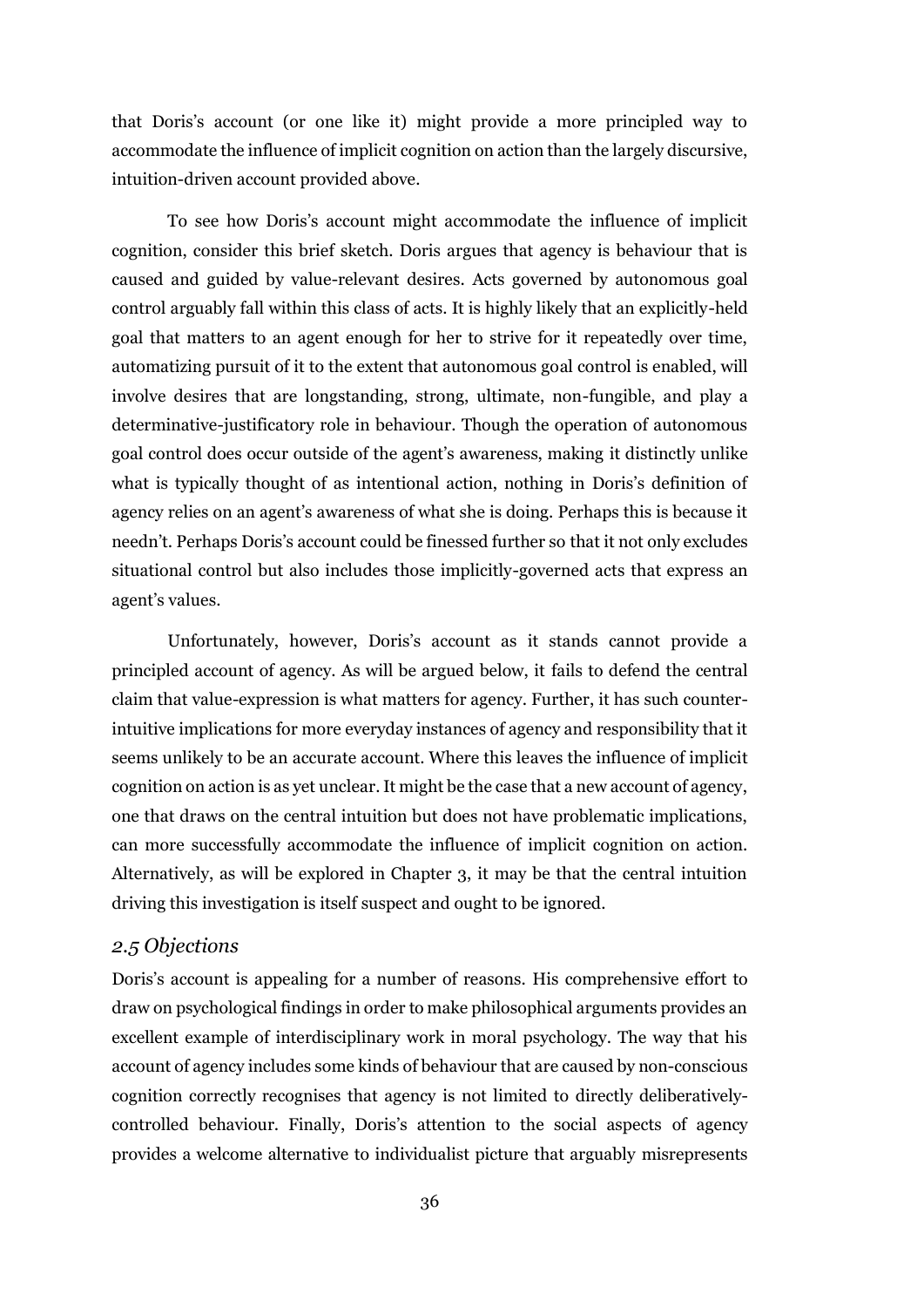profoundly social beings. However, it will here be argued his account should not be accepted in its current form, for reasons that will be explored below.

Firstly, Doris's accounts runs agency and responsibility very close together into what he admits might be a 'mare's nest' conception of morally responsible agency (2015, p. 32). Holding the concepts of agency and responsibility so close together leads to more confusion than clarity. This can be seen by considering cases in which an agent acts intentionally but does not act upon her values. Doris discusses some examples of this kind and presents them as cases of intentional behaviour that are not yet cases of agency since they do not express an agent's values (2015, p. 25):

[...] there are many breakdowns of agency, like succumbing to coercion or addiction, that are perfectly good candidates for intentional action. It's not as though the robbery victim surrenders his wallet or the nicotine addict lights up by accident; these are things the actors mean to do, but they're not the kind of things that make promising candidates for agency.

Even if we remind ourselves throughout this passage that 'agency' must be read as 'morally responsible agency', the notion of intentional behaviour that is not an instance of agency still seems strained, forcing together separate questions of what makes for agency and what makes for responsibility. To put it bluntly: addictive and coerced acts still seem like acts – not happenings – and though Doris acknowledges this by acknowledging their intentionality his refusal to treat them as instances of agency lacks rigorous defence.

Doris argues that intentional acts that do not express the agent's values are intentional because they are goal-directed – they are 'guided by a representation of a desired future state' (2015, p. 26), such as the representation of relieving a craving or appeasing a threatening robber. However, he suggests that they are not instances of agency because the desires these actions serve are not associated with any value the agent holds. For instance, the unwilling nicotine addict acts on her desire to smoke a cigarette but does not value smoking the cigarette, according to Doris's definition of valuing. This might be, for instance, because the desired end of smoking a cigarette is fungible or because appeasing a violent robber is only desired as a means of escaping harm.

While the distinction between behaviours driven by these desires and behaviours driven by value-relevant desires is tolerably clear, what is not clear is that this distinction amounts to the difference between agency and non-agential behaviour. If Doris argues that agency is the product of self-direction, he owes us an explanation of why the desires that are not associated with any value do not count as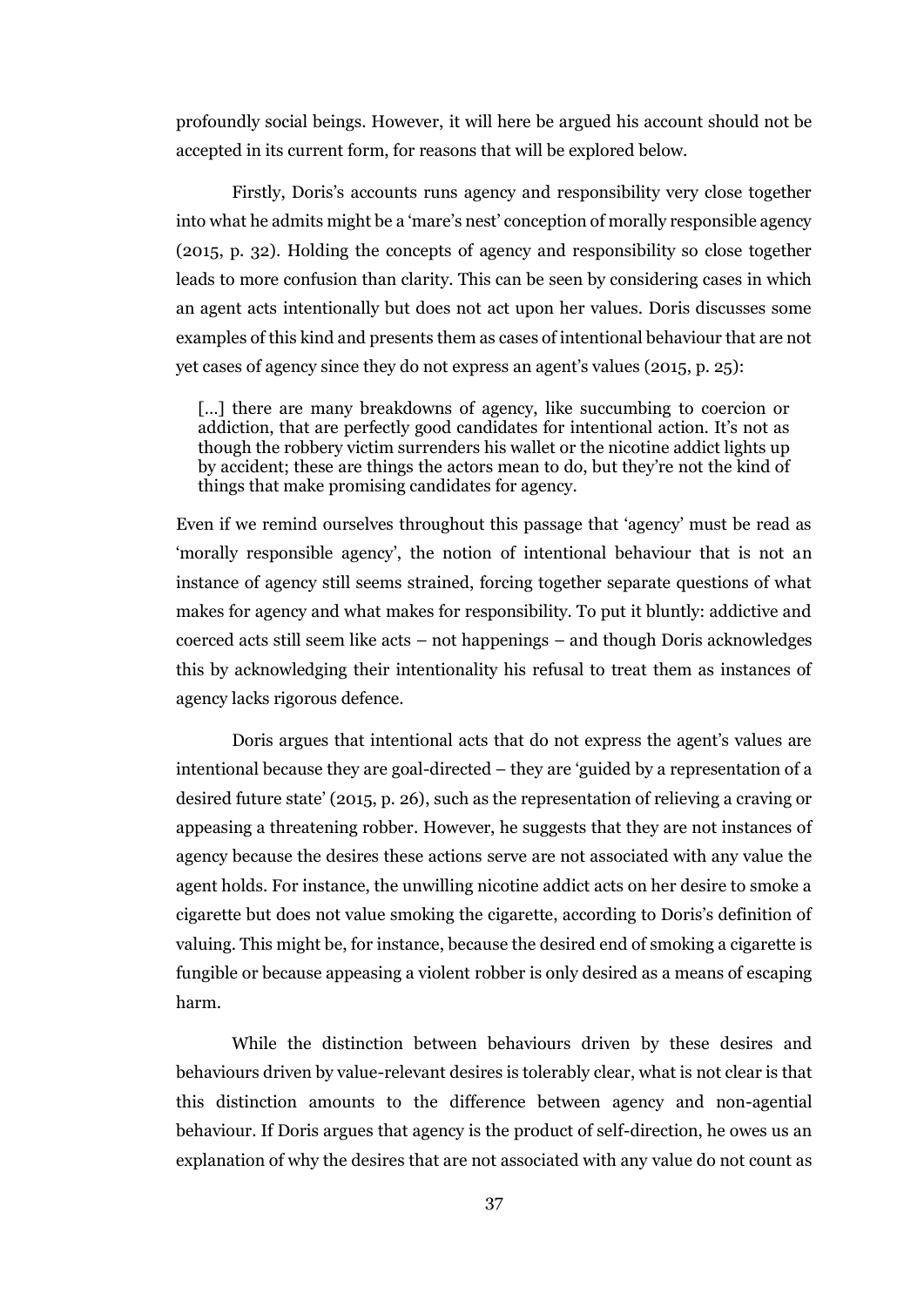part of the agent's self while those relevant to a value do. This is not an argument that Doris provides. The closest he gets to an argument for why only value-expressive acts count as self-directed is his argument that values matter for responsible agency because values are fitting targets for reactive attitudes like praise and blame. This argument only suggests that value-expression should be what grounds moral responsibility – it is silent on what should ground the self-direction characteristic of agency. By holding responsibility and responsible agency so closely together, Doris uses an argument concerning responsibility to defend an account of agency, confusing the issue rather than clarifying it.

Arguably, it would be clearer to maintain that all intentional actions are instances of agency but that only value-expressive acts can be acts that agents are morally responsible for, separating the question of agency and responsibility. However, even if Doris's distinction was understood in this way it would be unlikely to satisfy many of his opponents. In the cases of unwilling addictive behaviour and coerced behaviour, at least some of us have moral intuitions that align with Doris's; there is something right in the idea that such agents are not fully morally responsible for their acts due to the pressures of addictive desires and threats of violence. However, other cases of intentional acts that do not express the agent's values evoke opposite intuitions. For instance, consider one-off instances of acting against one's values. Some Scrooge who does not value beneficence might be generous to a poor child just once on a kind whim, or an uncharacteristically spiteful remark might be made by some Saint who values kindness. Such people would typically be considered morally responsible for their deeds, despite the fact that they do not express the agents' values. Doris might account for such acts in one of two different ways. They might be understood as cases in which the agent does not have the value their one-off act seems to express, perhaps because Scrooge's desire to help or Saint's desire to hurt lack the requisite strength or duration for their acts to count as value-expressive on Doris's terms. Alternatively, they might be understood as cases in which the actions do express a value but onlookers do not have sufficient grounds to attribute the value to the agent because no pattern has yet emerged that the value can explain. According to either understanding, agents could not be properly praised or blamed for such acts, a feature of Doris's account which many will find unconvincing.

In response to these objections, Doris would perhaps emphasize his claim that it is right to hold responsibility and agency close together because 'typically, instances of morally responsible behaviour involve exercises of agency' (2015, pp. 158-159). There are two ways in which this defence would fail. Firstly, it might be rejected due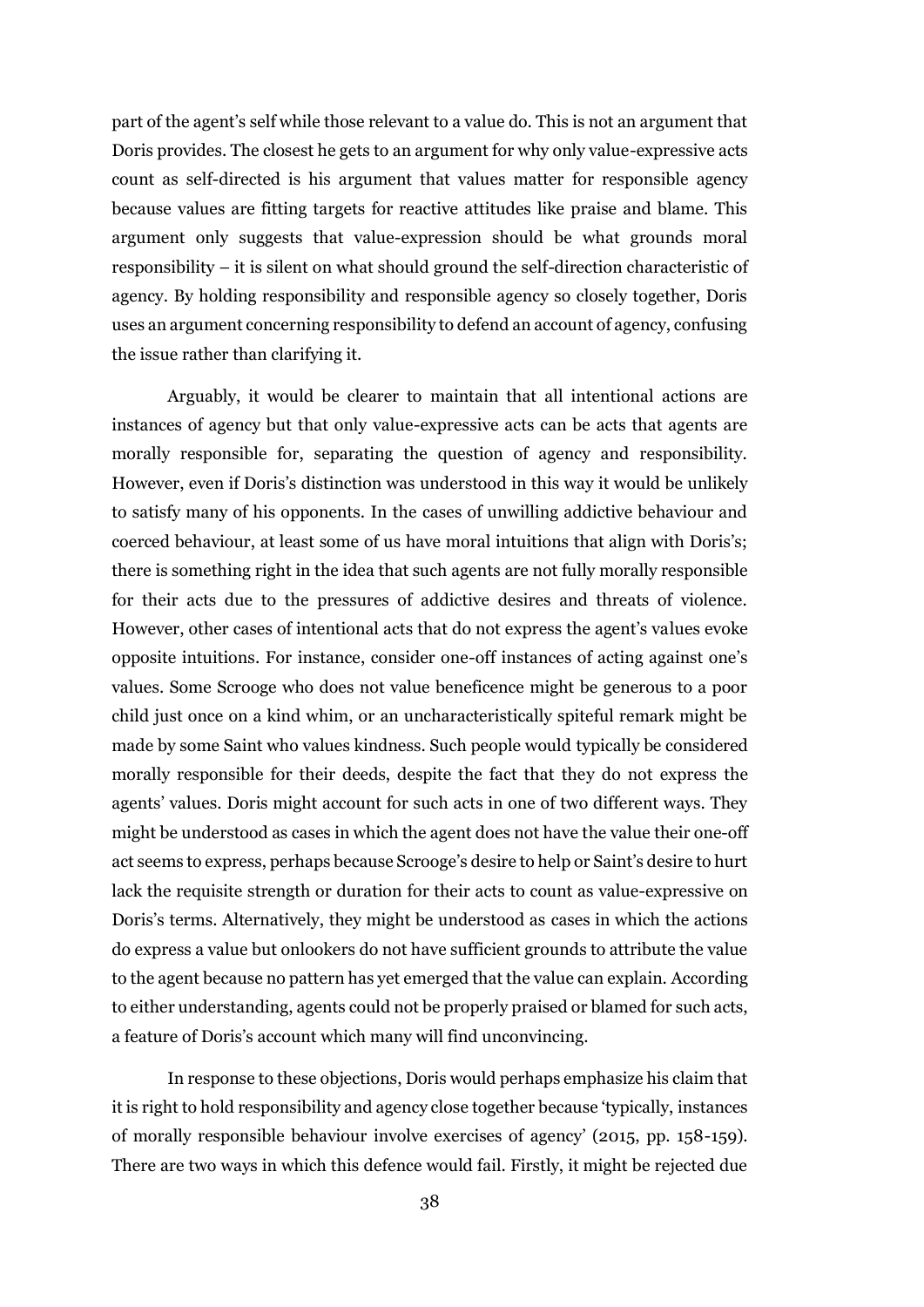to the fact that people are often held responsible for such things as unintentional omissions, attitudes and emotions that do not seem to involve agency. Samuel Murray's commentary (2018), for instance, rejects Doris's model because of its inability to explain the widespread practice of holding agents responsible for unintentional omissions, such as forgetting to call one's friend to wish her happy birthday. Doris's response to the problem of unintentional omissions is to suggest that, in many cases, what agents are actually morally responsible for is not the omission itself but a prior morally responsible act that led to the omission, such as choosing not to write friends' birthdays in one's diary. When an unintentional omission is not the consequence of any previous responsible act, Doris maintains that we ought not hold the agent responsible precisely because it does not express her values or derive from any prior value-expressive act.

A full discussion of the correct account of responsibility for unintentional omissions is beyond the scope of this dissertation. However, it will suffice here to note two things. First, insisting that those who are responsible for omissions are really responsible for a prior intentional act can have implausible consequences, as Doris notes: the drunk-driver ceases to be responsible for hitting a pedestrian and becomes only responsible for drinking in circumstances in which she was likely to drive a vehicle (2015, p. 31). Second, even if Doris's account of responsibility for omissions is correct it may struggle to account for a wide range of other things that agents are often held responsible for that arguably do not involve or result from agency, such as one's attitudes, beliefs, emotions, values and character. It seems unlikely that those held responsible for excessive anger, for instance, are really responsible for some prior intentional act that led to their anger.

The second reason that this defence would fail that it is not at all clear that just because the objects of moral responsibility often involve an action that it is right to analyse agency in terms of moral responsibility. To see why, consider other things that are typically involved when the question of responsibility arises, such as the agent's capacity to reason or the possibility that she might have acted otherwise. It does not follow that because these features are typically involved in morally responsible acts that they themselves should be analysed in terms of moral responsibility. The capacity to reason, for instance, should not be defined as the capacity to reason about right and wrong simply because this capacity is invoked in judgements of moral responsibility. Similarly, it does not follow that agency should be understood as value-expression just because value-expression is often invoked in assessments of moral responsibility.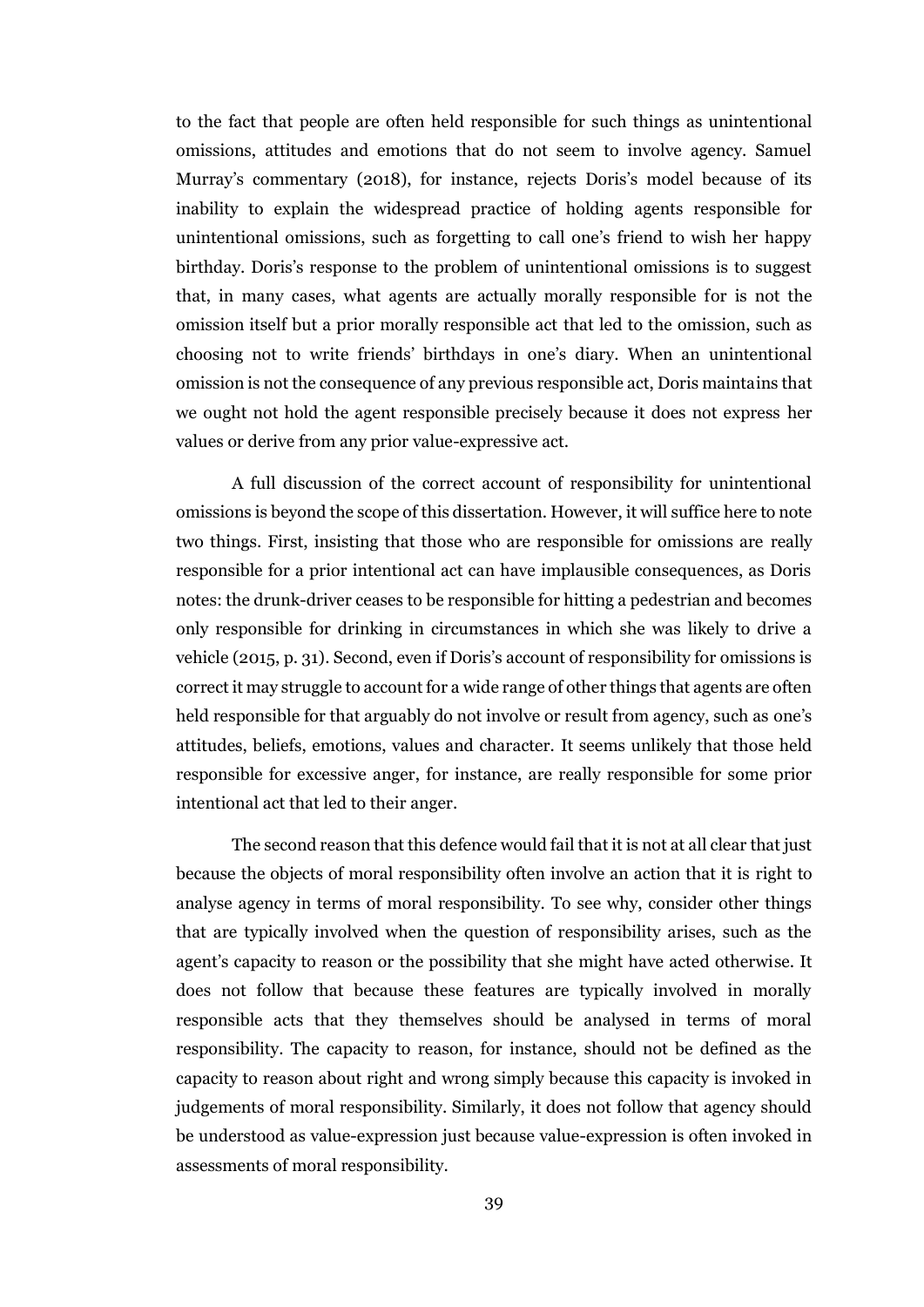Seeking another way to defend his position, Doris might fall back on the pluralism of his account which allows that there may be agency and/or responsibility without value-expression (2015, pp. 171-177). While this is certainly a permissible and plausible response, it is problematically in tension with the central place of values in Doris's account. If there can be both agency and responsibility without valueexpression, it becomes less clear why Doris insists that value-expression is of such central importance for morally responsible agency – especially if there is independent reason to question whether values really matter for agency, as will be explored below. The possibility of agency without value-expression makes it open to the critic to suggest that perhaps values do not really matter for agency. Perhaps, instead, some other feature shared by both reflectively-guided acts and value-expressive acts is what really matters. A candidate feature might be what Doris describes as self-direction. Doris attempts to argue that agency is behaviour characterised by self-direction, a feature that he then analyses as amounting to value-expression. However, if Doris concedes that there can be agency without value-expression it becomes an open question how self-direction should be understood, since presumably instances of agency without value-expression are self-directed in some other way. If self-direction could be analysed without presenting it as reflective guidance or as value-expression, in such a way that still warded off Doris's sceptical threat, Doris's account would appear explanatorily weak by comparison.

The second challenge here considered regards the sceptical argument which leads Doris to reject reflectivism – specifically the central claim that causes of behaviour that the agent would not recognise as providing justifying reasons for her behaviour count as 'defeaters' of agency. There is good reason to question the assumption that the causes of behaviour Doris discusses really defeat agency, even on his terms. To see why this assumption may be too quick, consider again the Watching Eyes Effect. The very fact that images of eyes – and not images of flowers – inspired greater generosity suggests that that the image is engaging with something like a good reason for generosity, such as an awareness that others depend upon your cooperation or that your reputation might suffer if you are caught being selfish. If the Watching Eyes Effect is in fact mediated by some value of the agent's, like her value of being cooperative or being well-liked, then its apparent threat to agency shrinks remarkably.

To emphasize the above point, Zina B. Ward and Edouard Machery (2018) compare the influence of defeaters with other rationally arbitrary features of the agent that influence what she does. Facts like where she grew up, what kind of personality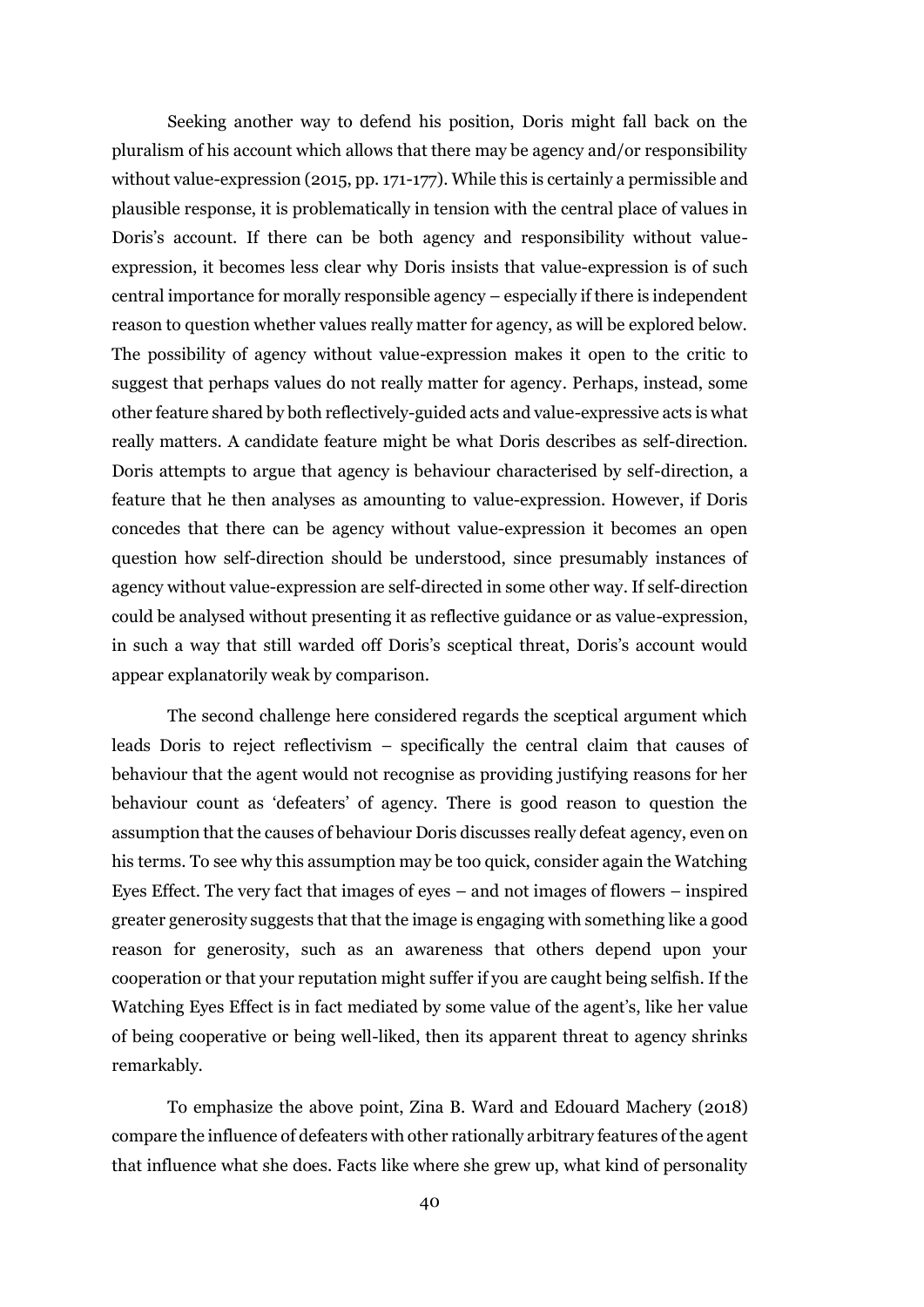she has and what her parents are like are all rationally arbitrary influences on an agent's behaviour. These influences are all such that she might not recognise them as providing justifying reasons for her actions. For instance, what her parents are like might influence her to prefer an environmentally-friendly lifestyle, but she may not see this as a good reason to protect the environment. However, if such parental influence is mediated by her values then it need not undermine her agency. If she lives an environmentally friendly lifestyle partly because of her parents' influence and partly because she values the environment then her agency seems secure, according to Doris's model. As for these factors of upbringing, Ward and Machery argue (2018), so for apparent defeaters.

Another way to undermine Doris's worry about defeaters is to consider how threatening Doris's defeaters are to agency in cases in which the agent is plausibly ambivalent about what action she performs. For instance, the Ballot Order Effect has been found to be most pronounced for two types of voter: those with little information about the candidates and those who are nearly indifferent to the choice that they make. As Neil Levy suggests (2018, p. 31), if the Ballot Order Effect influences those who either know too little or care too little to make a choice that expresses their values then it arguably does not undermine their agency, since their choice of the top-listed candidate will be no less value-expressive than a choice that was governed solely by deliberation. What prevents their value expression is not the ballot order effect, Levy suggests, but their ignorance and/or their lack of preference. Further, mediation might matter here too. While an agent might reject 'The name is at the top' as a good reason for voting for a candidate, they might accept 'The name is at the top and, since I do not really know who to choose, I might as well pick the first one rather than read on carefully and think about them all'.

Murray suggests that ambivalence might play a role in cases of choice blindness, too. He focuses on Hall's studies involving moral statements, drawing attention to the fact that the statements used were fairly complex and that the same results might not have obtained were simple statements such as 'Torture is wrong' used instead. Then he suggests (2018):

Perhaps with complex moral statements about [things like] the permissibility of government surveillance, people are ambivalent. They can think of reasons that support mutually exclusive positions. The initial judgment accords with the reasons that the subject finds salient at that moment. When the experimenters reverse the answer […], perhaps the switched answer makes salient the considerations in favour of the competing position.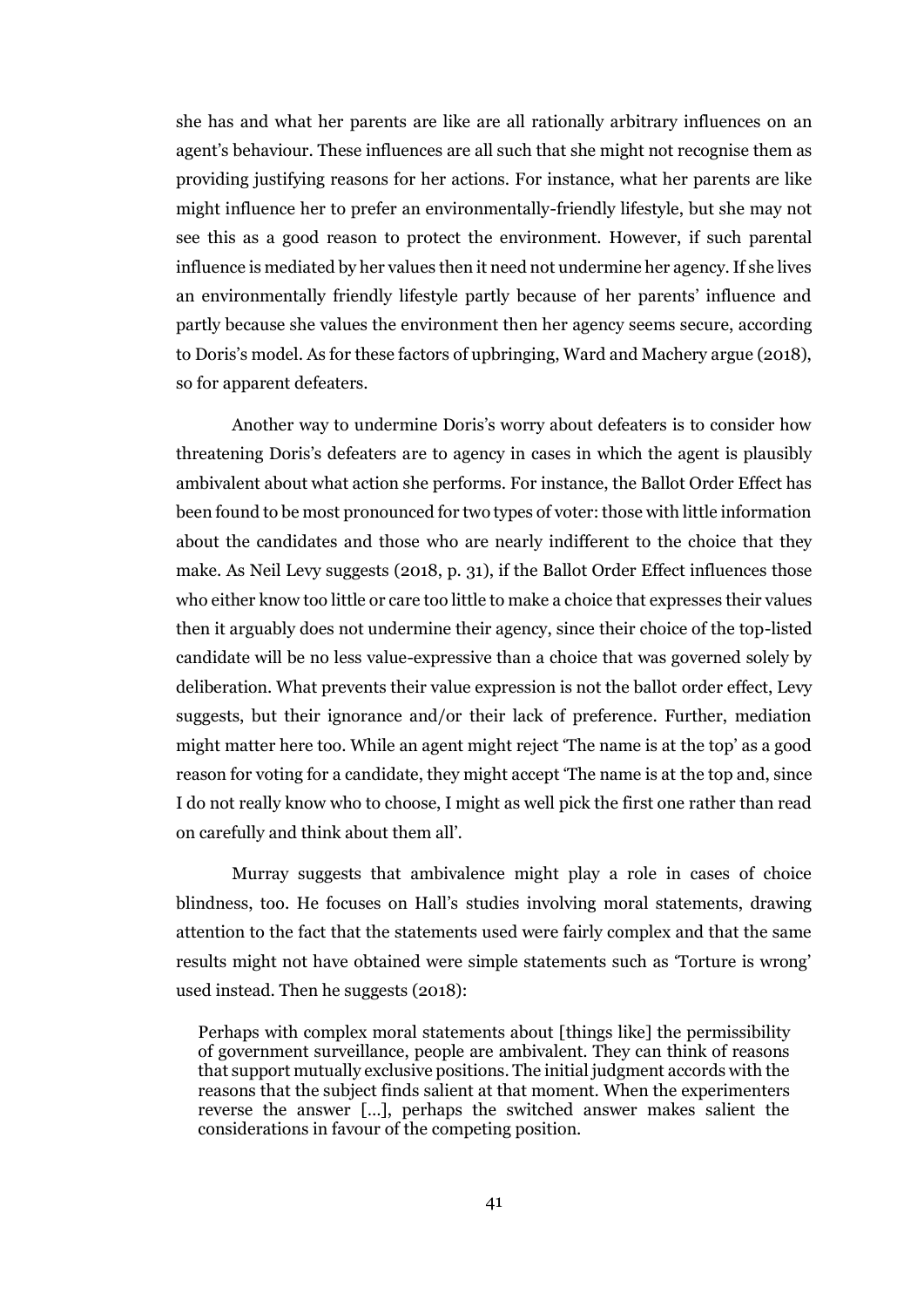If agents subject to choice blindness were ambivalent about the statements they read then either agreeing or disagreeing with them would be equally value-expressive, making the effect of their choice-blindness seem less threatening to agency on Doris's terms. If the agents are ambivalent, this might also suggest that other values will have a stronger rational hold on their behaviour, such as the value of saving face by giving convincing reasons for statements one is supposed to have chosen rather than seem ambivalent about an important issue. If agents were ambivalent about the statement but motivated by other values then choice-blindness seems less threatening to agency.

However, not all of Doris's examples can be so easily dismissed as posing no real threat to agency. For instance, it does not seem likely that the influence of an unwanted implicit bias is mediated by any value of the agent or other reasons that she has for acting – unwanted bias seems to influence egalitarians to act not only upon causes that they would not recognise as justifying reasons for their discriminatory behaviour but to act in ways that directly contravene values they hold. For this reason, it also seems likely that at least some egalitarians exhibiting inegalitarian implicit biases are not merely ambivalent about the influence of the bias – it is more likely they would strongly disapprove of it were they to become aware of it. Accordingly, the foregoing considerations do not suggest that there is no such thing as a defeater. However, they may suggest that the effects Doris terms 'defeaters' are a heterogeneous group and that he might improve his account by following Enoch Lambert and Daniel C. Dennett's recommendation that he recognise 'a gradient between goofy and not-so goofy' influences on behaviour (2018, p. 29).

Finally, several authors (such as Fowers et al (2018) and Lambert and Dennett (2018)) have called upon Doris to take individual differences more seriously when considering whether the non-conscious, non-rational influences on behaviour that he cites are defeaters of agency. The kind of experiments in social psychology that Doris draws his evidence from rarely study individual difference, making it difficult to paint an accurate picture of the extent to which vulnerability to Doris's defeaters varies between individuals or to understand why people differ in this respect. If, for instance, research into the influence of virtue and character on susceptibility to defeaters found that the possession of certain virtues or character traits had a significant influence on how likely an agent is to be susceptible to defeaters then the sceptical challenge may look less worrying. This might be because the cultivation of virtues and character traits is itself considered agential, so that cultivating a virtue that leads one to behave (or not behave) in a certain manner is a way of indirectly exercising one's agency. Alternatively, it might be argued that virtues, vices and character traits make proper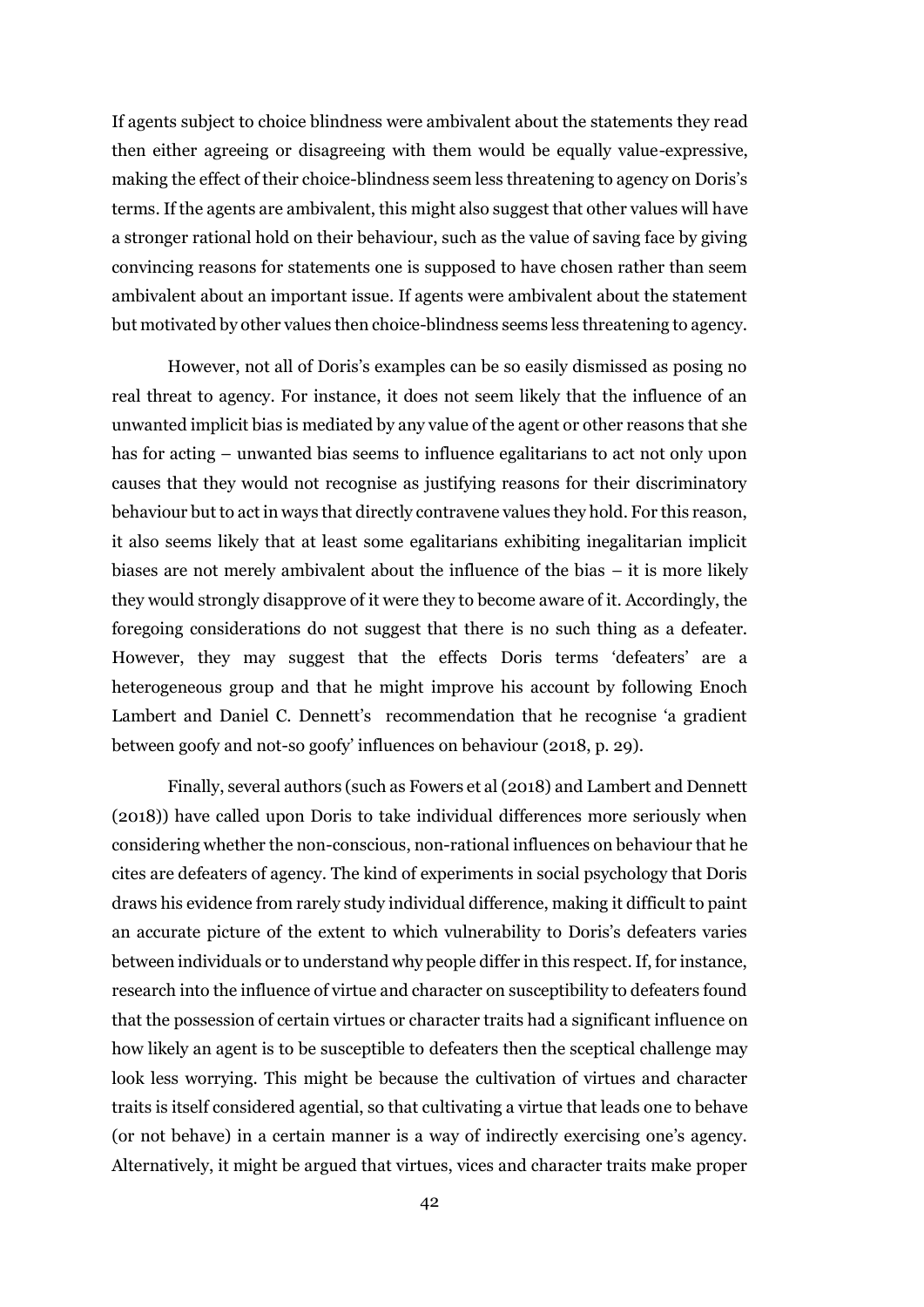objects for moral assessment, which may bring the influence of defeaters within the scope of moral responsibility if it was moderated by character. It would be especially damaging for Doris's argument if it could be shown that individual differences in susceptibility to defeaters are shaped primarily by prior reflective activity.

The final and most central reason to reject Doris's account – one that has been suggested by earlier criticisms  $-$  is that he fails to make a strong enough case that values are what really matter for morally responsible agency. According to Doris, morally responsible agency is intentional behaviour that is self-directed, where selfdirection is analysed in terms of values: intentional behaviour counts as agential if it is self-directed and it counts as self-directed if it expresses a value held by the agent at the time of acting. However, there are a range of problem cases for this model of agency which, taken together, suggest that values cannot provide the justification Doris seeks. These problem cases suggest either that something different or that something more is needed to ground morally responsible agency, rejecting the heart of Doris's account.

This objection is often posed as part of a criticism of Doris's currentism. Doris insists that what typically determines whether intentional behaviour counts as morally responsible agency is whether it expresses a value held by the agent at the time of acting, regardless of how the value was formed. Critics such as Manuel R. Vargas object that this is not the case; Vargas argues that the history of a value matters since 'in the real world, [values] are too often the products of processes that are themselves culpability undermining' (2018, p. 49). Vargas's central example is the case of an agent who has developed adaptive preferences in oppressive circumstances so that, due to her restricted choice, she has adapted to prefer things which are 'counter to [her] flourishing or otherwise not what [she] would prefer under more normatively optimal circumstances' (2018, p. 49). Doris's model suggests that actions according to these values are self-directed in just the same responsibility-grounding way as those of luckier agents in situations who may choose preferences better suited to their flourishing. For critics such as Vargas, however, this is a counter-intuitive result. Vargas argues that such agents are not exercising morally responsible agency since they have not developed their values in conditions that really allow them to shape their own values, so that the very values thought to ground their morally responsible agency are not things that they are responsible for. To put this objection in Doris's terms: Vargas suggests that such agents are mere subjects in the negotiation that shapes their behaviour – not 'participants' – and the way to recognise this is to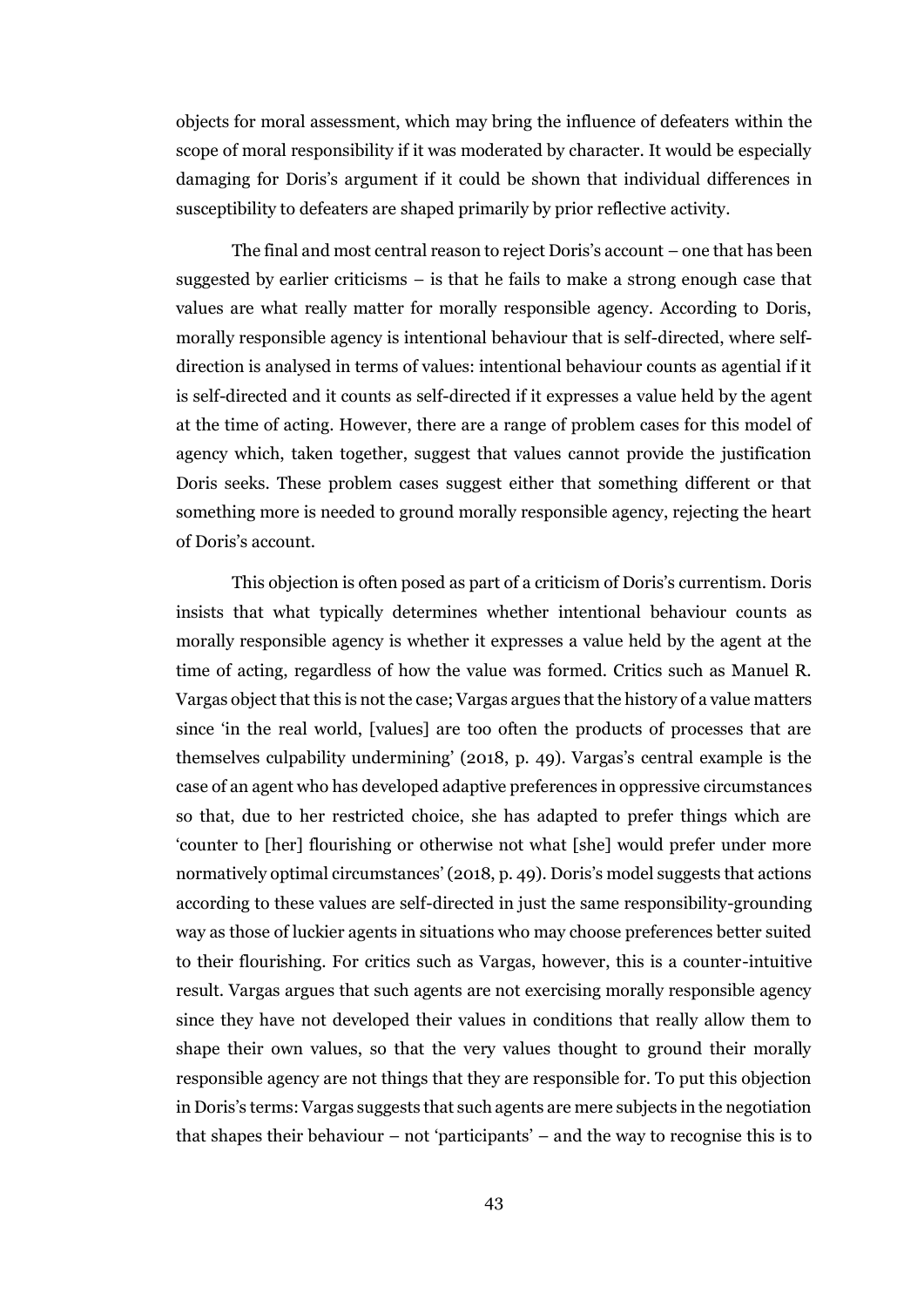insist that only values formed in conditions that allow genuine negotiation can ground morally responsible agency.

A more fundamental way to challenge Doris's valuational model, one that has motivated some of the objections given above, is to simply ask what it is about values that makes for agency. Doris arguably provides insufficient reason to think that valueexpression is what matters for morally responsible agency. For instance, as has been suggested, one might wonder why an intentional action that serves a long-standing, ultimate desire is more self-directed than an intentional action that serves only a passing fancy. As was suggested earlier, both desires are presumably internal to the self and many would argue that both are appropriate targets for moral praise and blame. Conversely, one might wonder why unintentional behaviour that expresses values is not an instance of agency if values are what count. Consider the case of the sleepwalker who commits a crime she would not commit while awake that nonetheless does express her values. Since Doris's account is limited to intentional actions, such a crime would be excluded from morally responsible agency but one might wonder why if it is value-expression that characterises self-directed, morally responsible behaviour.

Moreover, an opponent might argue that the difficulty of identifying what is agency-making about values is only increased by the fact that our values are shaped by so much external to our selves, such as the contingencies of our upbringing and the influence of those around us. We cannot see values as the mark of self-direction, it might be said, given that they are shaped by the social environment in which we find ourselves. Doris makes considerable allowance for this concern by building social influence into his very notion of self-direction: for Doris, the process of developing and understanding our values typically is social, a negotiation between the agent and others in her life. Doris suggests that the influence of others merely 'constrains' agency, rather than undermining it, whenever the negotiation is one in which the agent is a participant able to contribute in some way. The critics might insist, however, that Doris's accommodation merely highlights their challenges: they might argue that the importance of the agent's participation in the shaping of her values suggests once again that values alone are not what matters for agency – rather, it is whatever capacities or conditions allow her to participate in the negotiation of her agency rather than be merely subject to it.

John Doris is right to draw our attention to influences on our behaviour that fall beyond the bounds of reflective control and to ask questions concerning what the best picture of morally responsible agency ought to be, given that we are subject to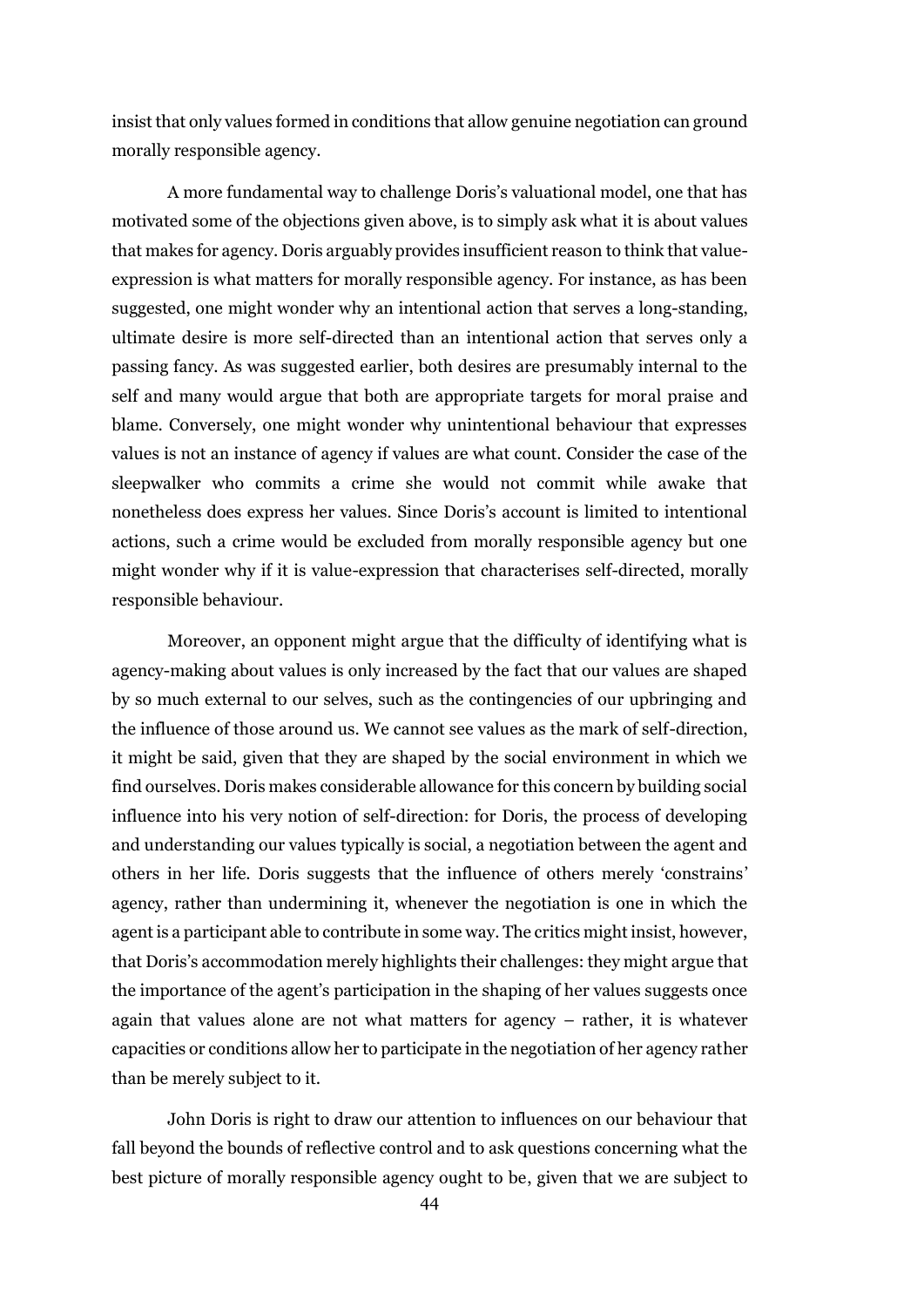such influences. Further, Doris is right to insist that our social nature be attended to when conceptualising agency and responsibility. However, he is too quick to interpret examples of bypassing with incongruence as undermining agency. Closer attention to the way that so-called 'defeaters' shape behaviour suggests that the influence of many of them does not pose so great a threat to agency as Doris suggests. Furthermore, the valuational model that Doris proposes does not seem up to the task of grounding morally responsible agency. It does not seem that value expression alone is what characterises self-direction or what grounds moral responsibility. Accordingly, we must continue investigating non-conscious influences on human behaviour, seeking an account of agency and moral responsibility that can accommodate them more successfully while still providing a plausible account of what makes for a morally responsible act.

# Chapter Three: Intuitions and Agency

So far, this investigation has proceeded on the assumption that our intuitions often provide useful evidence about agency. The method adopted throughout has been to treat intuitive judgements about instances of behaviour as starting points for philosophical investigation into what kinds of action there are – an instance of what Matthew Liao has termed the 'IAE' or 'Intuitions as Evidence approach' to philosophy, whereby intuitions and the conflicts between them are treated as useful evidence for philosophical research (2008, p. 248). For example, considering the different ways that implicit cognition influences behaviour in Chapter One brought out contrasting intuitions that were taken as evidence that behaviour governed by autonomous goal control is agential while behaviour governed by mere situational control is not. The idea that values might matter for agency, arising from reflection on these contrasting intuitions, led to consideration of Doris's valuational model in Chapter Two. Intuitions about the cases Doris presents underpinned some of the central criticism made of his account, such as the intuition that intentionally performed acts are instances of responsible agency even if they do not express an agent's values.

The usefulness of the IAE method to this inquiry relies on the assumption that intuitions about agency often track relevant features of the behaviour considered; only if this is the case can intuitive judgements provide reliable evidence for inquiry. However, it might be objected that there is good reason to suspect this assumption.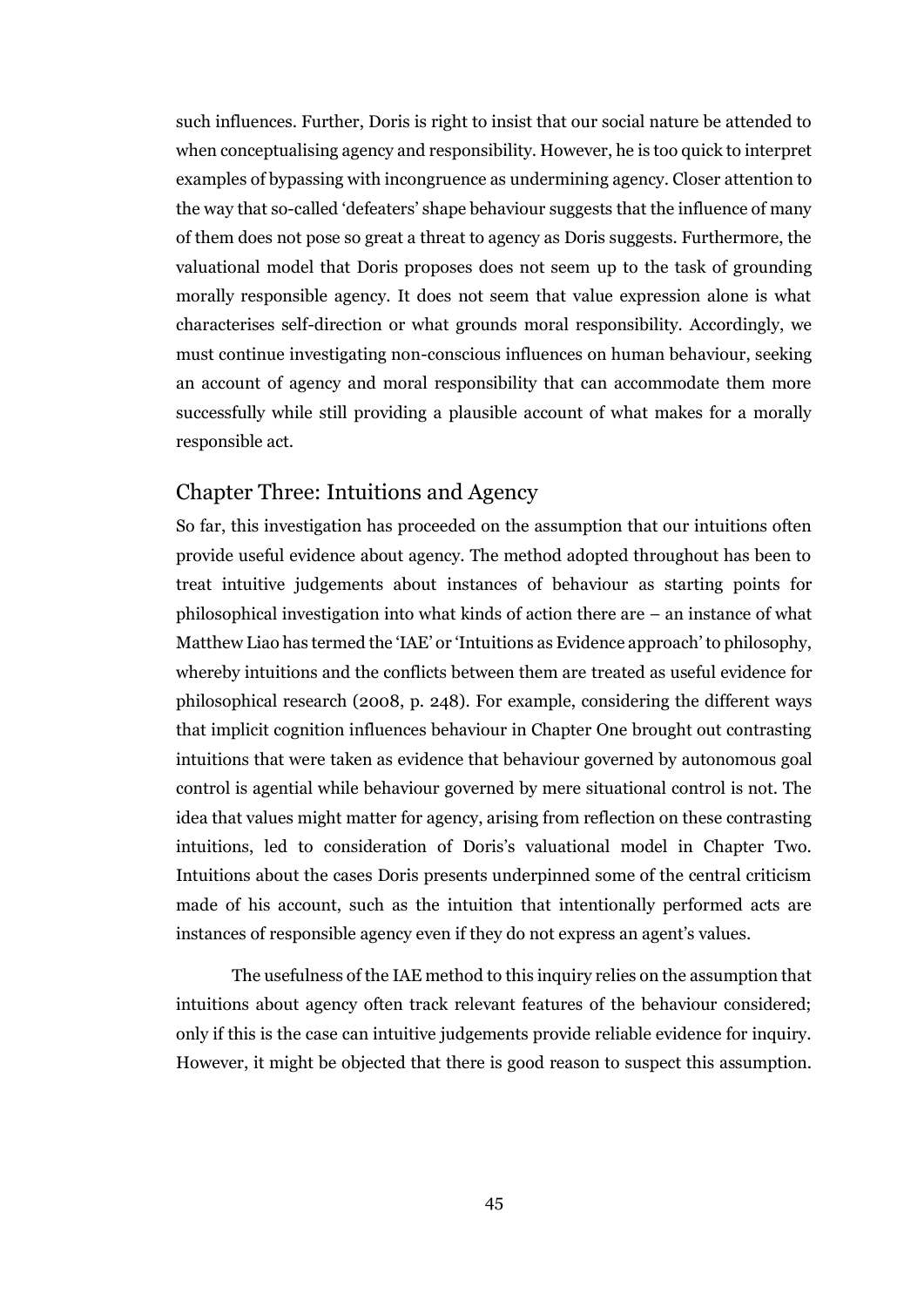In a series of papers in experimental philosophy,<sup>9</sup> Joshua Knobe presents evidence that some of our intuitive judgements of intentional agency are influenced by normative considerations that seem irrelevant to the question of what features a behaviour must have in order to count as an intentional action. If his analysis is correct then intuitions about agency may require a much healthier dose of suspicion than they have been treated with thus far. His analysis suggests a deflationary response to the central argument of Chapter One, suggesting that the intuitive judgements on which it rests may be explained away as spurious, morally-driven ascriptions of agency that, while they reveal a lot about our moral practices and concepts, are ill-suited to inform us about agency, and about what kinds of acts there actually are.

# *3.1 Joshua Knobe and Asymmetrical Intentionality Judgements*

In a range of experiments, Joshua Knobe claims to have revealed a surprising fact about folk psychology: intuitive judgements of whether an act is intentional (henceforth 'intentionality judgements') appear to be influenced by moral considerations in some 'intermediate' cases of intentionality (Pettit & Knobe, 2009, p. 587). By 'intermediate case', Knobe means an action that is neither paradigmatically intentional nor paradigmatically unintentional due to the fact that it has some features characteristic of intentional action but lacks others. For instance, consider an agent who does what she intends to do but only through chance since she lacks the skill to perform the act reliably. This would be an intermediate case since the act was performed according to an intention but it was not properly controlled by the agent's skill. Due to their intermediate status, intuitive judgements differ about whether actions in intermediate cases are performed intentionally. What Knobe seeks to demonstrate is that one of the features that can tip the balance when judging intermediate cases is the moral goodness or badness of the act.

The experimental case that has become most familiar is the case about a company chairman (or 'the chairman case'). In the original study (Knobe, 2003a), participants were presented with one of two vignettes describing a company chairman adopting a policy that increases profits but either helps or harms the environment. Participants were then asked whether the chairman intentionally brought about the

<u>.</u>

<sup>9</sup> See Knobe 2003a, 2003b, 2006 and Pettit and Knobe, 2009.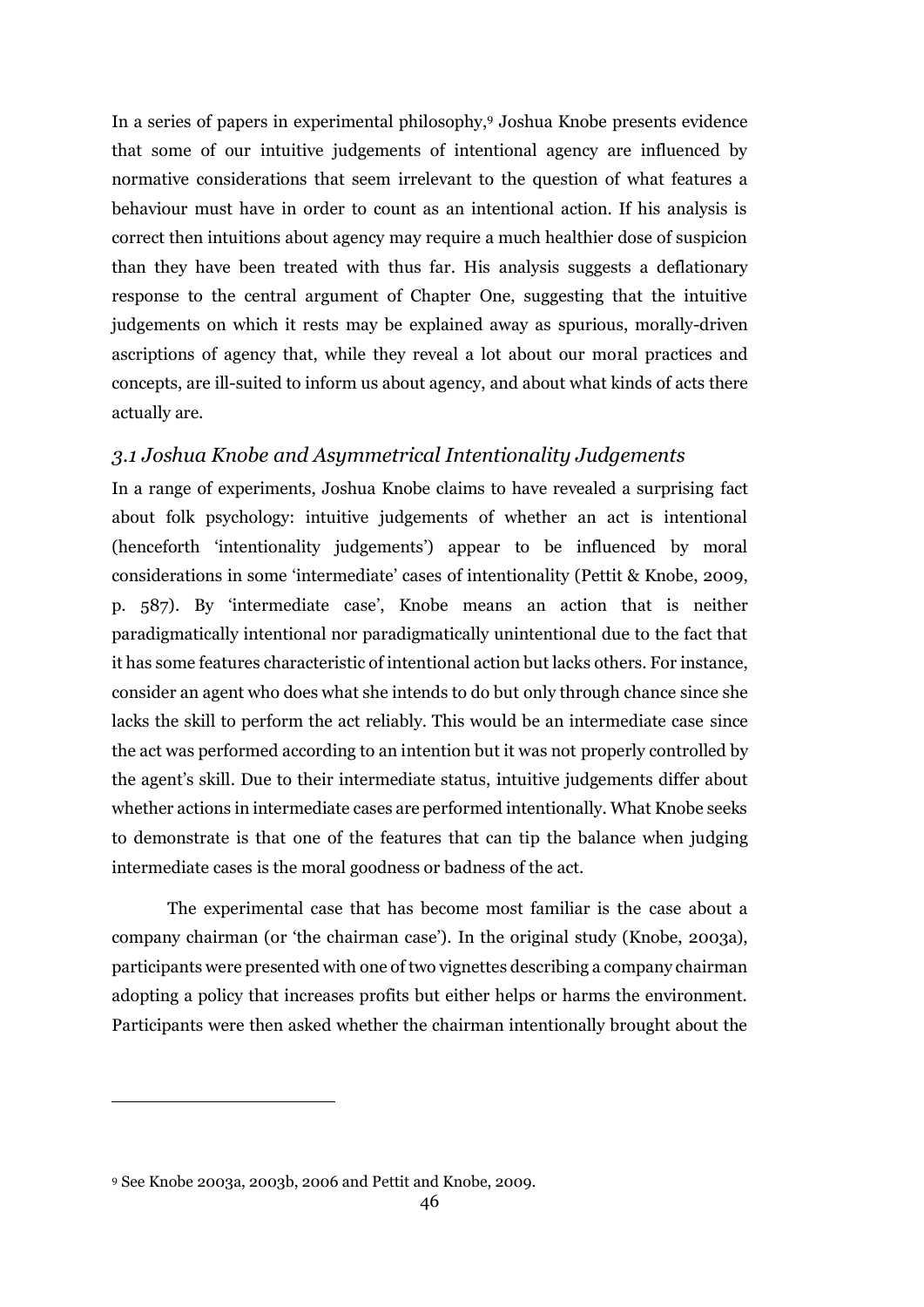impact on the environment described, and also how much praise or blame the chairman deserved. The vignettes read as follows (2003a; 2006):

The Harm Condition

The vice-president of a company went to the chairman of the board and said, 'We are thinking of starting a new program. It will help us increase profits, but it will also harm the environment.'

The chairman of the board answered, 'I don't care at all about harming the environment. I just want to make as much profit as I can. Let's start the new program.'

They started the new program. Sure enough, the environment was harmed.

The Help Condition

 $\overline{a}$ 

The vice-president of a company went to the chairman of the board and said, 'We are thinking of starting a new program. It will help us increase profits, and it will also help the environment.'

The chairman of the board answered, 'I don't care at all about helping the environment. I just want to make as much profit as I can. Let's start the new program.'

They started the new program. Sure enough, the environment was helped.

Before discussing the results, two features of the vignettes should be noted. First of all, both vignettes present intermediate cases of intentional action since they involve some but not all of its paradigmatic characteristics. Both are cases of what Knobe defines as 'side-effects': outcomes that the agent is 'not specifically trying to bring about' but that she foresees will be brought about by what she is specifically trying to do (2006, p. 208). Secondly, the actions are presented as being as similar as possible in those respects typically thought relevant to intentionality judgements, such as foreknowledge, choice and control, since Knobe is trying to suggest that they differ only in the goodness or the badness of their outcomes.<sup>10</sup> For instance, both chairmen report not caring about the environmental impact and explicitly state only being

<sup>10</sup> Knobe here relies on a consequentialist conception of morality. Since the chairman has the same motive in both vignettes, some might argue that the moral value of both acts is the same. One way to challenge Knobe, accordingly, would be to suggest that moral considerations cannot explain participants' asymmetrical judgements if those judgements were not made using a consequentialist framework. However, Knobe's consequentialist reading has here been accepted. This is done partly to provide a concise account and partly because Knobe's analysis can be challenged even without challenging his moral framework. If Knobe's analysis can be challenged even on his own moral terms, we perhaps have even more reason to reject it.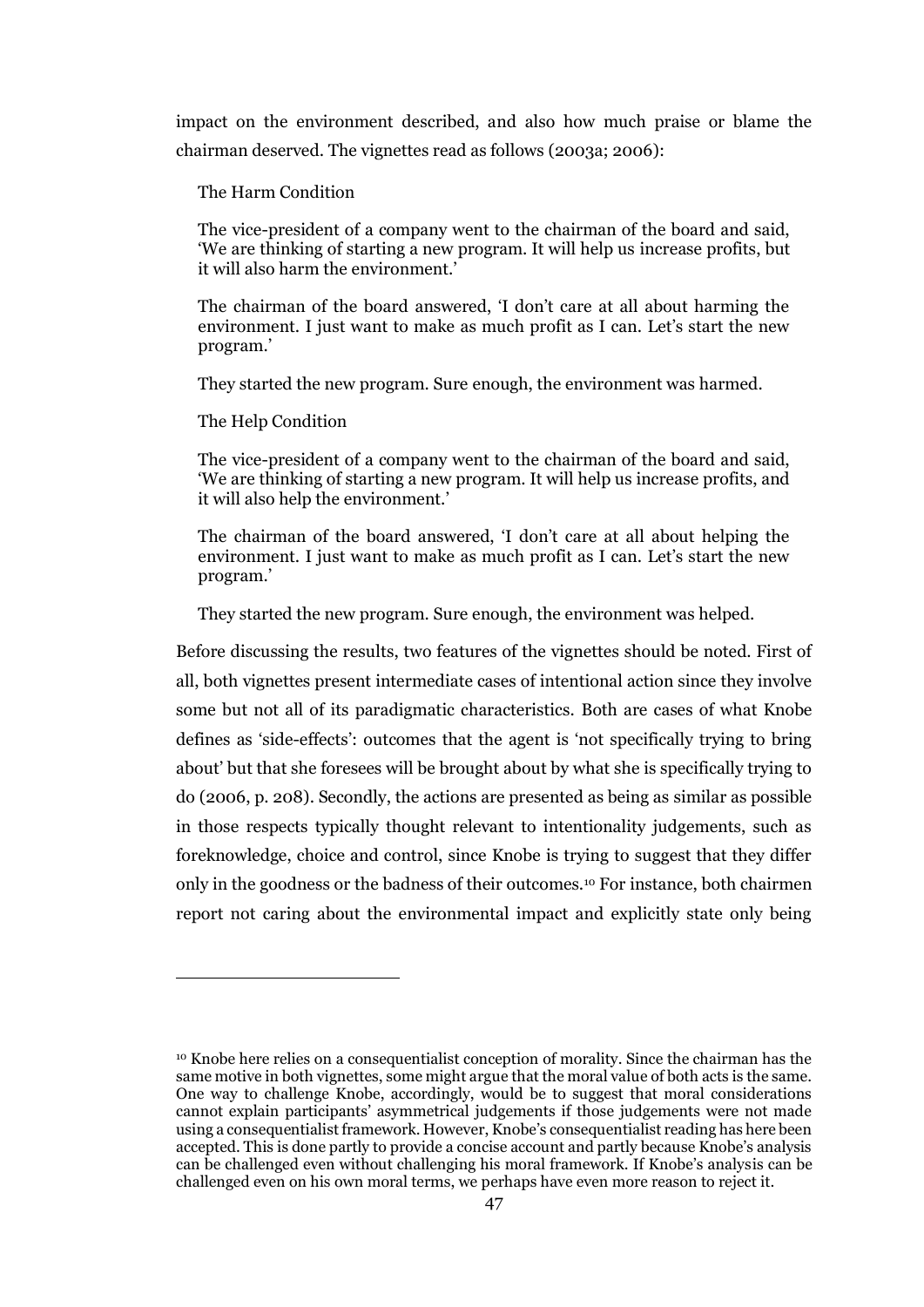motivated by the profit. As such, these cases appear well designed to test whether moral considerations influence intentionality judgements in intermediate cases.

The first result of the initial study was that participants typically said that the chairman deserves a lot of blame in the harm condition but little to no praise in the help condition (2003a, p. 193). The second result is that there was a correlation between these judgements and intentionality judgements: participants were significantly more likely to judge that the chairman intentionally harmed the environment than that he intentionally helped it. In the initial study, 82% of participants judged that the chairman harmed the environment intentionally whilst only 23% judged that he helped the environment intentionally (2003a, p. 192), an asymmetrical response that is replicated to a similar degree in a range of subsequent studies.<sup>11</sup> This correlation suggests to Knobe that the moral evaluation of the outcome of an action can influence folk intuitions about whether the action was intentionally performed.

If Knobe's interpretation is correct it would be surprising since it would undermine the widely accepted 'Unidirectional Thesis' – the thesis that intentionality judgements are made independently of moral evaluations (Sripada, 2010, p. 160). Instead, Knobe's explanation suggests the 'Bidirectional Thesis' may be more accurate – the thesis that intentionality judgements and moral evaluations influence one another (Sripada, 2010, p. 160). If it turns out that the Bidirectional Thesis best explains the facts, this would not only undermine common thinking about the relationship between intentionality judgements and moral evaluation, it would also cast doubt on the usefulness of intuitive intentionality judgements when determining what kind of acts there are. The worry is well expressed by Chandra Sekhar Sripada as follows (2010, p. 161):

It makes sense that descriptive features of a situation are processed prior to and/or independently of evaluative features, since to do otherwise would be tantamount to allowing one's evaluative reaction about what ought to be the case to inappropriately influence one's descriptive attitudes regarding what is the case.

 $\overline{\phantom{a}}$ 

<sup>11</sup> For example, see Nichols and Ulatowski, 2007; Phelan and Sarkissian, 2008; Sripada and Konrath, 2011. For discussion of studies that reveal the same effect using different methods and across different cultures and age groups, see Knobe, 2006, pp. 207 and 211-212.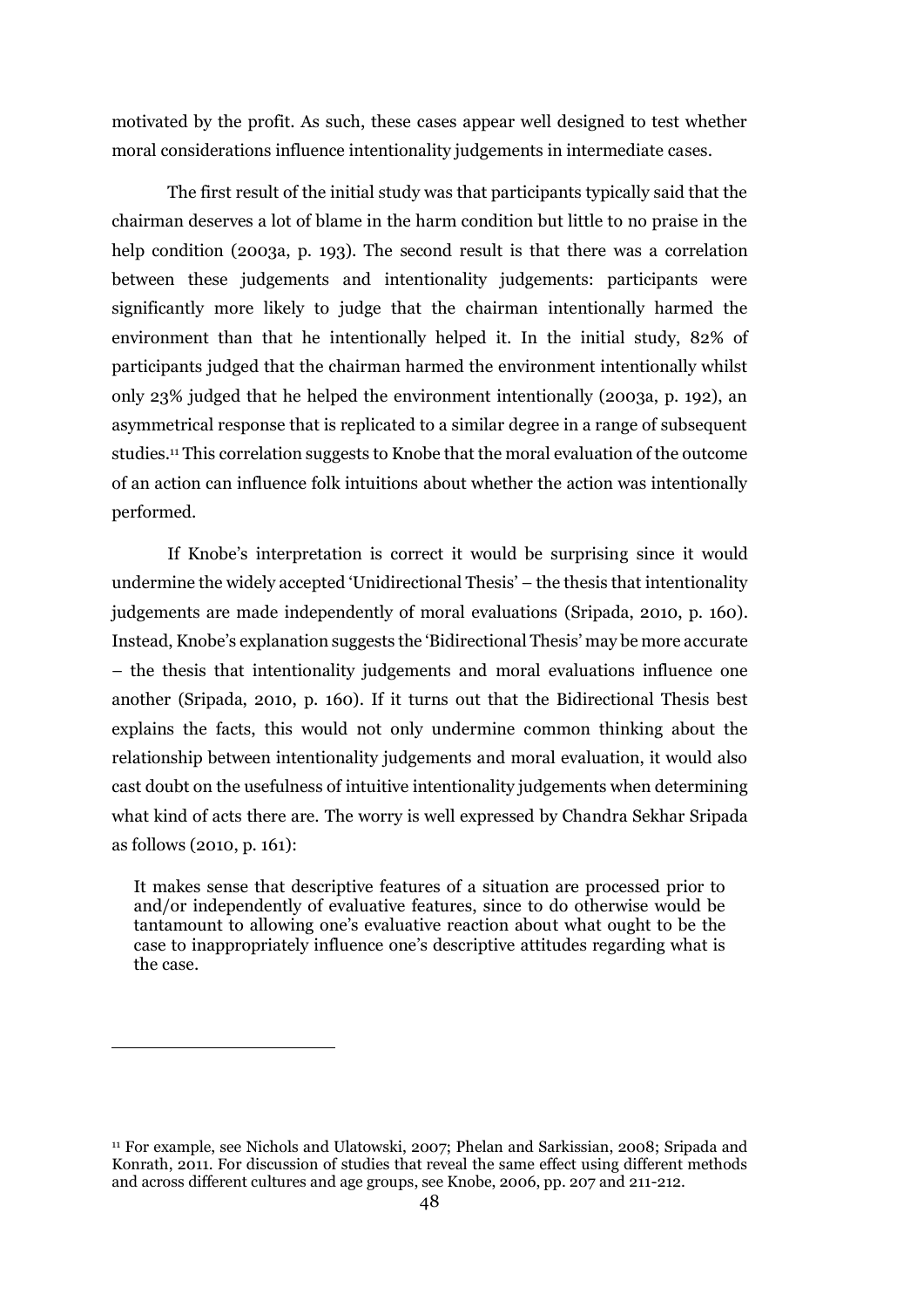In a nutshell, the worry can be understood as this: judgements that may be influenced by normative considerations seem ill-suited to the task of answering the descriptive question of what agency is like.

Knobe's original analysis of this finding (one he has since replaced) is useful to consider as it has shaped much of the subsequent debate. Rather than thinking that the asymmetry reveals a common mistake or bias, Knobe argues that it reveals the true nature of our competence with the concept of intentionality (2006, p. 204). He suggests the asymmetry reveals that the concept of intentionality is not just a tool for predicting, explaining and controlling behaviour but also a tool for assigning praise and blame, and that it has been shaped to suit this purpose (2006, pp. 227-228). Since different features of intentionality are relevant to the assignments of praise and blame in different cases, moral evaluation of a behaviour affects which features are necessary for judging that a behaviour is intentional, thus influencing intentionality judgements (2006, pp. 223-224).

Knobe's argument for the above conclusion proceeds as follows. First, he points out that in the chairman case and a range of similar studies there is 'a remarkable convergence between the conditions under which people assign praise and blame and the conditions under which they regard a behaviour as intentional' (2006, p. 224). From this he concludes that the concept of intentionality may permissibly be supposed to be a tool for determining how much praise or blame to assign to others (2006, p. 222). Next, Knobe notes that although each of the typical features of intentional action (such as trying, foresight and skill) play a role in the process of assigning blame and praise, they are of varying relevance to the moral assessment of different actions (2006, p. 223). For instance, the chairman's foreknowledge of the impact on the environment seems enough to make him blameworthy when he harms the environment though it is not enough to make him praiseworthy when he helps it. This suggests that there can be no way of grouping the relevant features of intentionality into a uniform concept able to help to determine praise and blame for all possible behaviours – any combination would be more relevant for some behaviours than others (2006, p. 223).

Because one uniform concept of intentionality would not be useful for the purpose of assigning praise and blame, Knobe argues that intentionality judgements are instead made using two sub-processes (2006, p. 226):

The first sub-process takes in information about whether the behavior itself is good or bad and uses this information to determine which features are relevant. The second sub-process then checks to see whether the behavior in question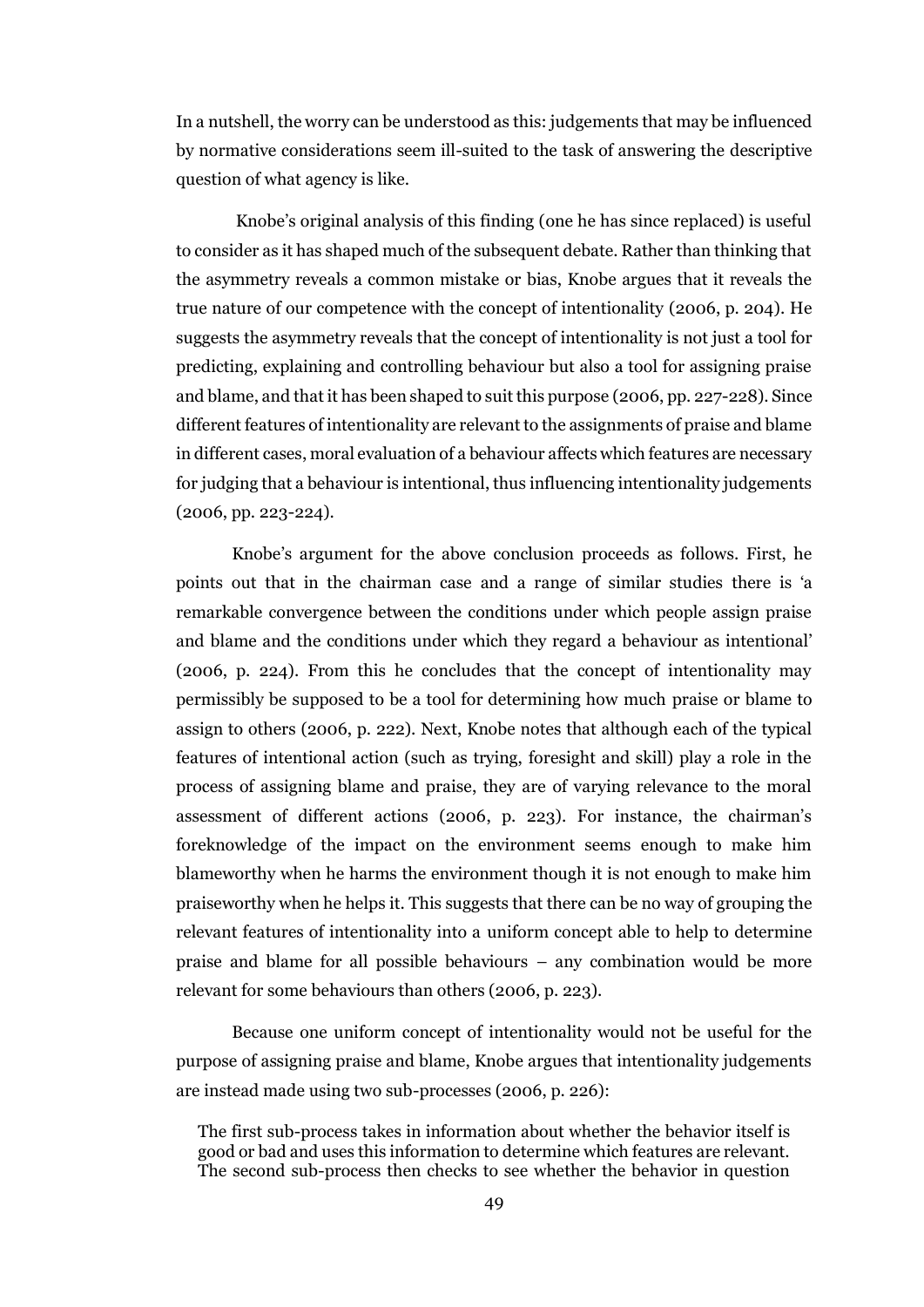actually has these features and thereby generates an intentional action intuition.

Knobe uses this model to explain the asymmetry in the chairman case. He argues that participants first identify whether the outcome of the chairman's choice was good or bad, and that this influences their judgement of whether the chairman acted intentionally or unintentionally (2006, p. 226). When the outcome is judged to be bad, participants intuitively judge that either foresight or trying are sufficient for intentionality, leading to the judgement that the chairman acted intentionally. They then go on to consider how much blame to assign in light of this judgement. When the outcome is judged to be good, participants intuitively judge that both foresight and trying are necessary for intentionality, leading to the judgement that the chairman did not act intentionally. They then go on to consider how much praise to assign in light of this judgement. Accordingly, Knobe's model suggests that 'moral considerations are playing a helpful role in people's underlying competence [with the concept of intentionality] itself' (2006, p. 226).

Knobe's original analysis was met with a range of critical responses, most including experimental counter-evidence (for key examples see Phelan & Sarkissian, 2008 and Nichols & Ulatowski, 2007). In response to this criticism and after conducting further research, Dean Pettit and Knobe developed an alternative explanation that still gives moral considerations a core role in folk-psychological judgements (2009). In the experiments they discuss, participants were randomly assigned one or other of the chairman vignettes and asked to what extent they agreed with statements concerning the chairman's attitudes, with different statements being used to investigate the concepts of intending, desiring, deciding, advocating and opposing. For instance, the original question 'Did the chairman intentionally harm the environment?' was changed to the statement 'The chairman decided to help [harm] the environment' in order to investigate possible asymmetry in attributions of decision.

Pettit and Knobe argue that all of the concepts listed above are scalar in nature, so that judging that an agent holds them really involves picking out at what point the agent's attiude falls on a continuous pro-con scale. For instance, they claim that judging whether a chairman intentionally brings about X is really judging where his attitude towards bringing about X falls on a scale that ranges between something like 'is absolutely intent on causing  $X'$  and 'has no intention of ever causing  $X'$ . To capture this, participants were asked to indicate the degree to which they agreed with the statements about the agents' attitudes on a seven-point scale, where a score of 1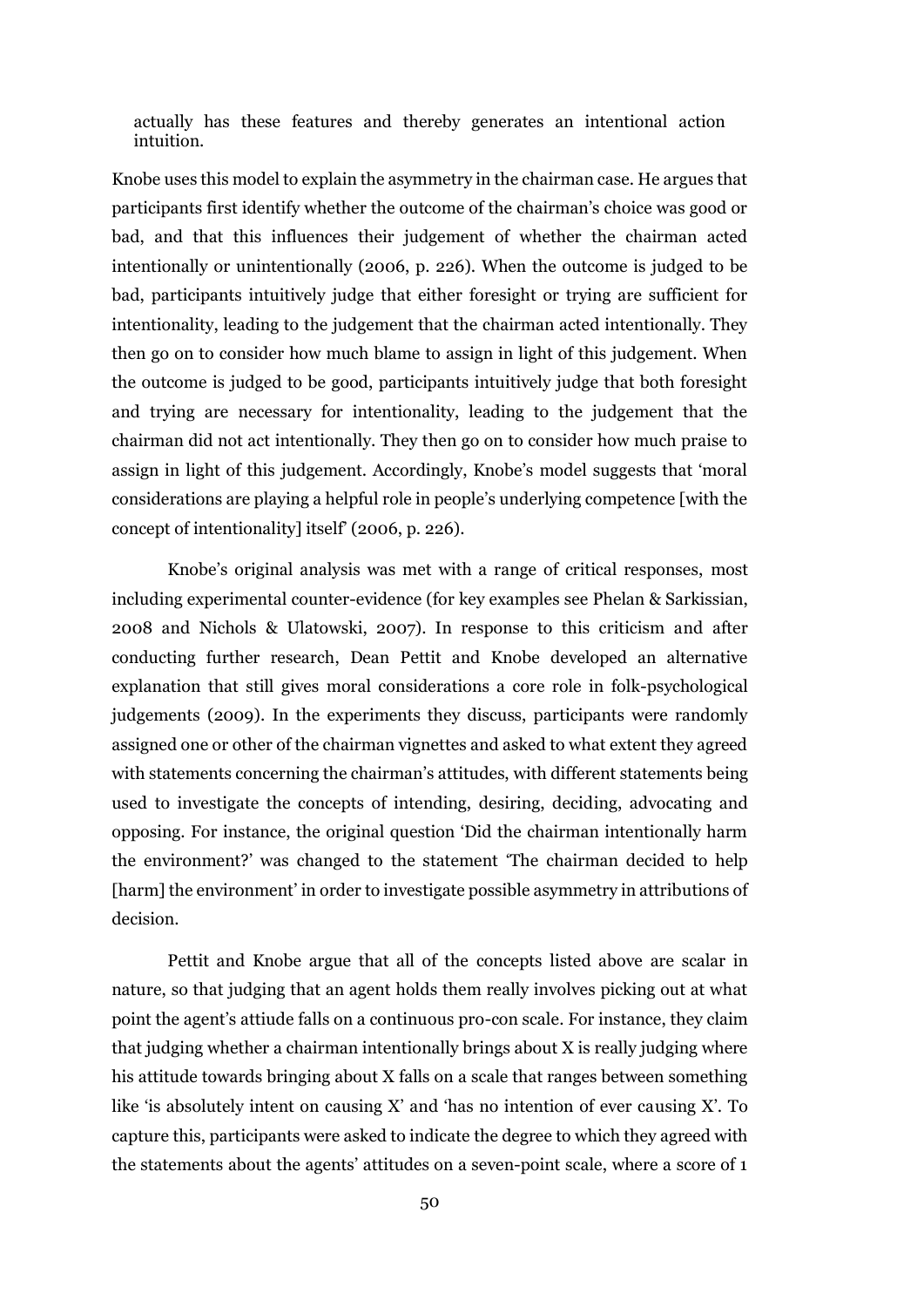indicates strong disagreement while a score of 7 indicates strong agreement. Pettit and Knobe found a significant asymmetry between the help and harm case for every concept investigated (2009). While the asymmetry did not always result in judgements falling either side of the midpoint, in all cases there was a significant difference in degree of agreement between the help and harm case, with the chairman who harmed the environment being closer to the 'pro' end of the scale for all of the 'pro' attitudes and the opposite result obtaining when the concept investigated was the 'con' attitude of opposing. For instance, the mean attributions of desire for the harm vignette was a score of 3.4, while the mean score for the help vignette was only 1.6. While both of these averages suggest a general tendency to disagree, the asymmetry suggests to Pettit and Knobe that moral considerations have a significant influence on participants' intuitive judgements.

In order to explain this influence, Pettit and Knobe suggest the following framework (2009, p. 597):

Pro‐attitudes are assessed relative to a default, and this default is based in part on a sense of how things are supposed to be. The key claim then is that people's sense of what sort of attitude an agent is 'supposed to' have toward a given outcome can depend on the nature of the outcome itself. People are supposed to have more positive attitudes toward good outcomes, more negative attitudes toward bad ones. Hence, agents' attitudes toward these different outcomes end up getting compared to different defaults.

This model is easiest to grasp by way of an analogy that they provide (2009, p. 597). Suppose that someone were given a cup of coffee and a cup of beer that were both at room temperature and that she was asked to rate how warm each drink was. She might well respond that the coffee was cold and that the beer was warm – despite both being the same temperature – since she was judging their temperatures relative to the 'default' temperature that each drink should be served at. The authors suggest that a similar phenomenon explains the asymmetry in the cases studied. When an outcome is judged to be bad, people's attitudes towards it are judged relative to a default towards the 'con' side since one is not supposed to intend or desire such a thing (2009, pp. 597-598). A greater proportion of attitudes will fall on the pro side of a relatively con default, meaning that when an outcome is bad a greater range of midrange attitudes will seem like pro attitudes. When an outcome is judged to be good, people's attitudes towards it are judged relative to a default towards the 'pro' side since they are supposed to intend or desire such a thing. A greater proportion of attitudes will fall on the con side of a relatively pro default, meaning that when an outcome is good a greater range of the same midrange attitudes will seem like con attitudes. This model predicts the asymmetry Pettit and Knobe found.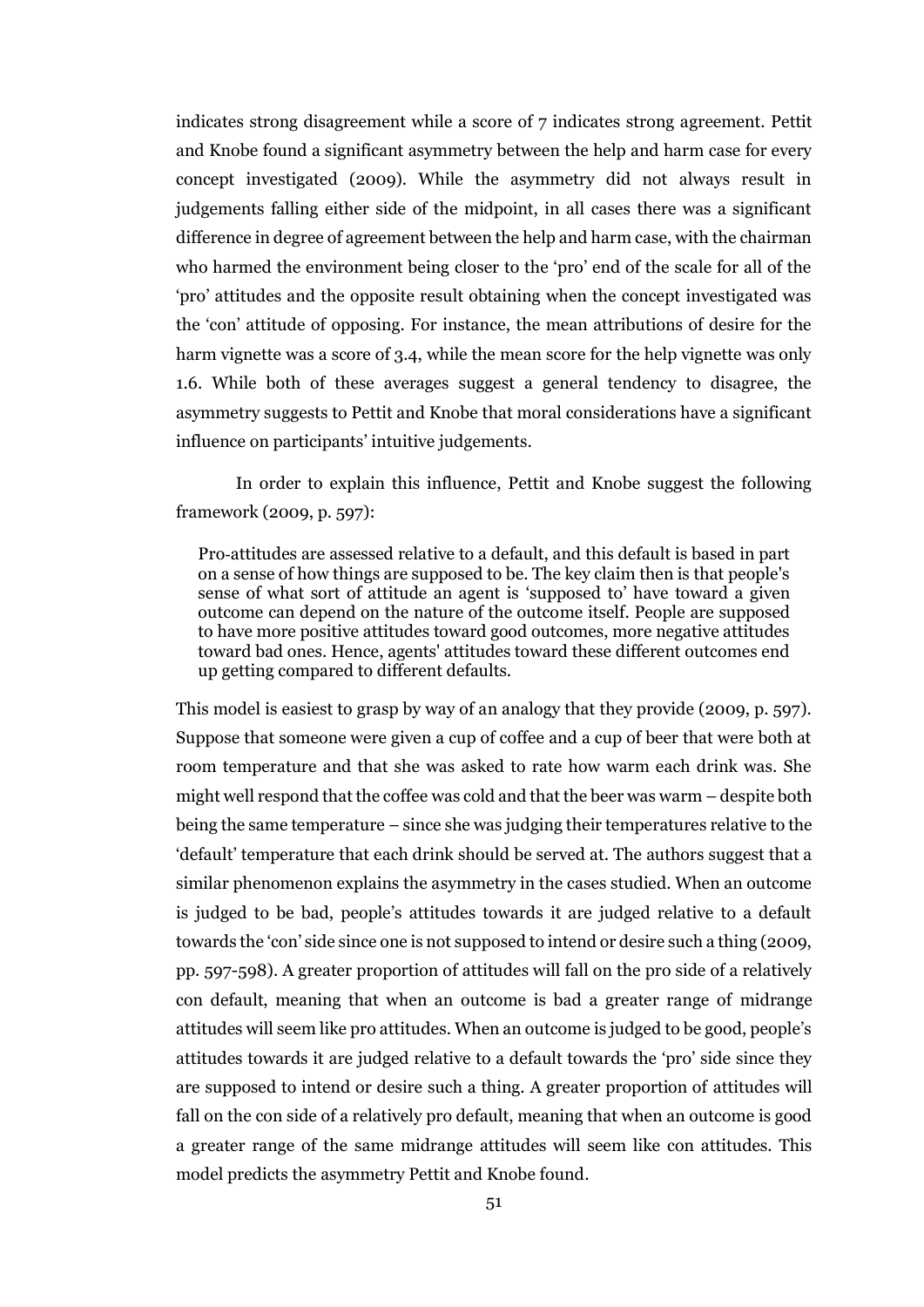It is beyond the scope of this thesis to arbitrate between Knobe's earlier and later analyses. What matters here is the fact that if either of his analyses are correct then we have good reason to think that intuitions about agency are influenced by moral considerations in intermediate cases. If this is true, it casts doubt on the value of such intuitions when investigating what kinds of actions there are. To see why this is the case – and particularly why it may cause problems for the current investigation – consider what it might reveal about the intuitions evoked in Chapter One. Consider two vignettes similar to the chairman case:

#### Racist Bias

A woman with explicit racist values also has an implicit racial bias against black people, one that has been strengthened by her past acts of wilful discrimination. In conversation with two salespeople in a shop, her implicit bias influences her to avoid eye contact with the black salesperson, discriminating against them in a way that is concordant with her values. Since her attention is fully taken up by her shopping and conversation, she does not directly deliberatively control this decision to avoid eye contact with the black member of staff and is not aware of doing it.

#### Anti-Racist Bias

A woman with explicit anti-racist values has an implicit racial bias against black people, one that is now often inhibited by implicit cognition that has been embedded by her past acts of wilful anti-racism. In conversation with two salespeople in a shop, her unwanted bias is prevented from influencing her behaviour and she makes eye contact with both members of staff. Since her attention is fully taken up by her shopping and conversation, she does not directly deliberatively control this decision to make equal eye contact with both members of staff and she is not aware of doing it.

The outcome of these cases – discrimination on the one hand and equal treatment on the other – seem likely to provoke a range of intentionality judgements. Many might deny that they are brought about intentionally since the agents are not actively trying to bring them about, however much they would endorse them if they were aware of them. Others might be more inclined to treat them as intentional due to the way they have arisen from the agents' values and past behaviours.

If Knobe is correct about the asymmetry of his findings, however, it seems likely that intuitions about the above cases will also be influenced by moral considerations. For instance, Knobe's analyses would both predict that folk would typically judge the former case as more intentional than the latter due to the immoral content and outcome of the racist agent's attitudes. While facts such as how much control an agent has over her behaviour and whether it aligns with her explicit attitudes might plausibly help to determine what kind of acts are presented by these bias cases, moral judgements about the goodness or badness of such acts seem unfit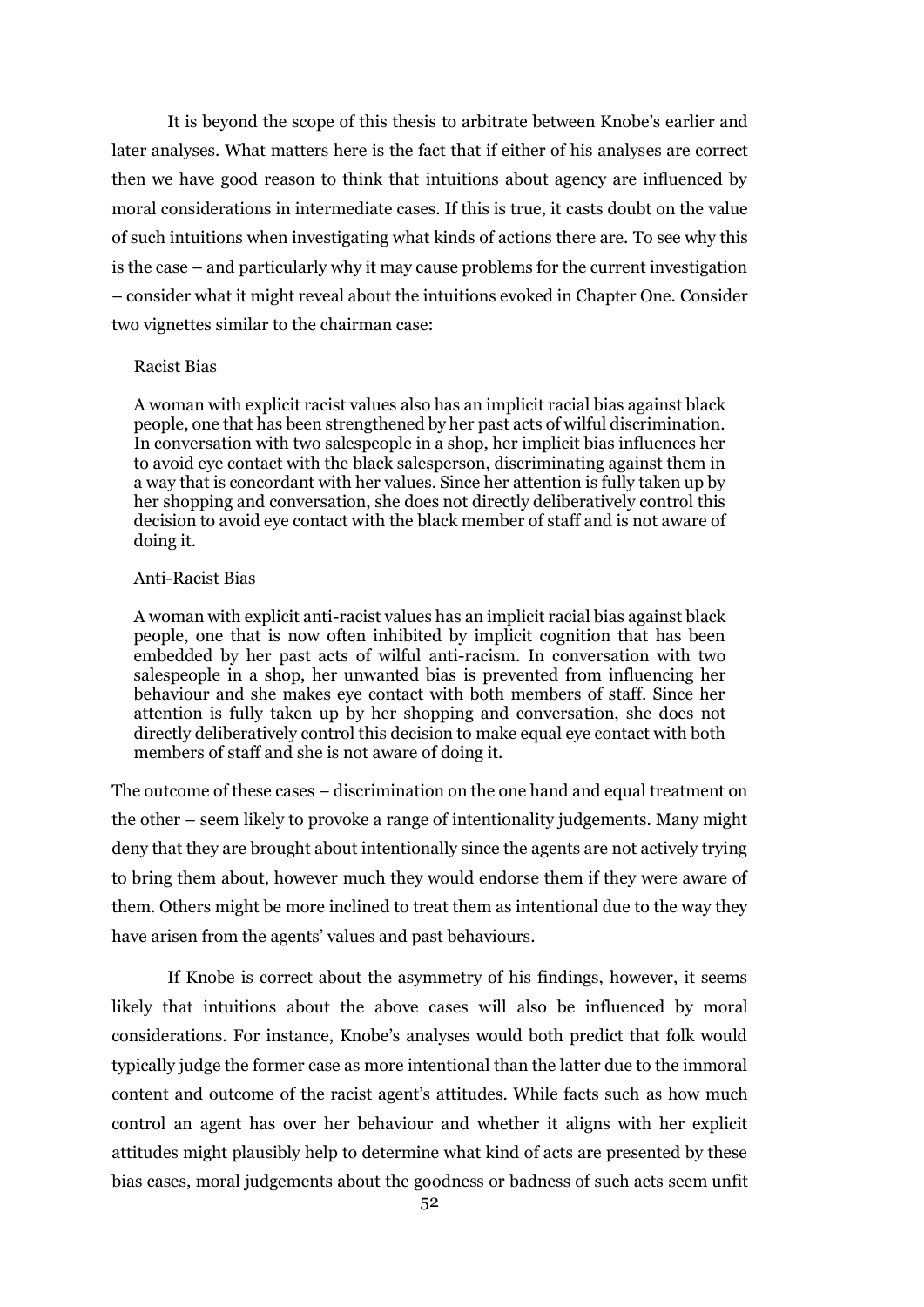to underpin claims about what kinds of action they are. If the influence of moral considerations is pervasive, as Pettit and Knobe maintain, we have cause to treat intuitions about agency with a great deal more suspicion than they have yet met here.

# *3.2 Criticisms of Knobe's Analyses*

One way to defend the IAE approach would be to dismiss Knobe's analyses conclusively, thus undermining his claim that moral considerations influence intuitive intentionality judgements. This section presents a range of counter-evidence that, taken together, show that we can safely reject Knobe's explanations of his findings. First, experimental evidence is presented that Knobe's original analysis does not predict, and cannot satisfactorily explain. Experimenters have found that participants attribute intentionality in intermediate cases that are not judged to be morally or otherwise bad – indeed, it has been attributed in cases that are highly praiseworthy. Further, they have found cases in which a known, bad side effect is typically judged to be unintentional. Second, experimental evidence is presented that Knobe's later analyses cannot explain. Pettit and Knobe's own findings establish an asymmetry very like that of the chairman case when presenting vignettes that do not have a midrange pro-con attitude, a result they recognise their hypothesis does not predict. Further, statistical analysis of experiments conducted by Chandra Sekhar Sripada and Sara Konrath undermines the notion that moral considerations influence intentionality judgements.

Firstly, Knobe himself has found that side effects are sometimes judged as intentional when moral considerations are arguably irrelevant. In a study conducted with Gabriel Mendlow, Knobe adapted the chairman case so that the side effect was not helping/harming the environment but instead decreasing sales in New Jersey while increasing sales in Massachusetts to such an extent that overall sales increase (2004). Participants typically judged that decreasing sales in New Jersey was intentional but that it was neither blameworthy nor praiseworthy (2004, p. 257). Knobe's explanation for this result is that even though sales were increased overall participants judged decreasing sales in New Jersey as bad – though not morally bad – and that this badness made them more likely to deem the side-effect intentional (2004, p. 257). First, even if we accept Knobe's explanation of this result it is difficult to see how it can support the claim that specifically moral considerations influence intentionality judgements, since Knobe himself acknowledges that the perceived badness of this side effect is not moral badness. Second, critics Mark Phelan and Hagop Sarkissian present evidence that not even a judgement of non-moral badness explains the intentionality judgement in this case (2008). When they repeated Knobe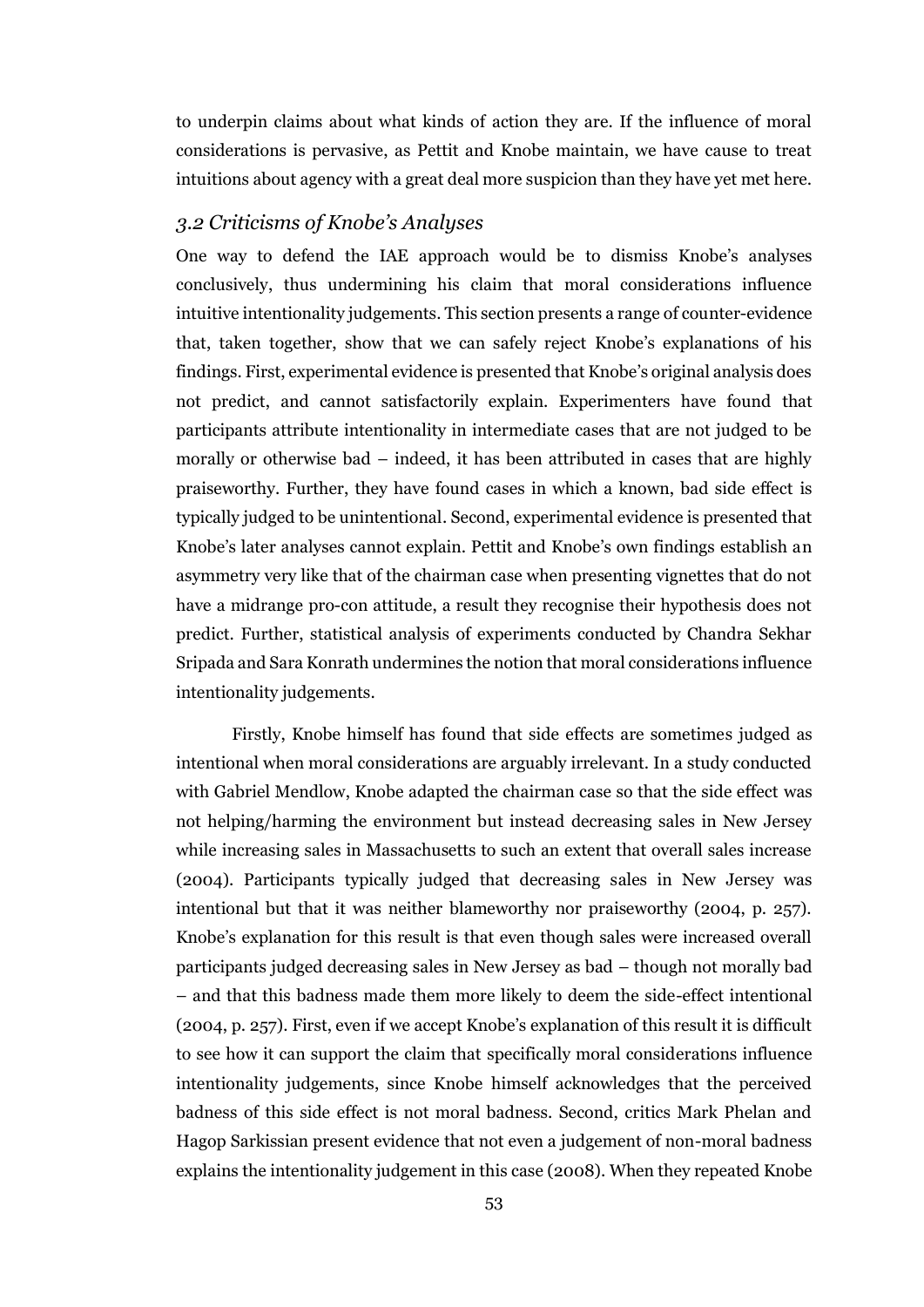and Mendlow's study, asking the additional question of whether decreasing sales in New Jersey was bad, only 14% of respondents claimed that it was – an insufficient proportion to explain the 64% claiming that the side-effect was intentional (2008, p. 295).

Perhaps the most powerful counter-evidence Phelan and Sarkissian provide, however, is the result of their city planner vignette study (2008, pp. 296-297). In this study they presented participants with a vignette in which a city planner decides to implement a programme that will clean up dangerous toxic waste in the city but also increase levels of joblessness. Though he reports feeling 'terrible' about increasing joblessness, he decides to adopt the programme in order to address the pressing problem of toxic waste. Though 69% of respondents judged that increasing joblessness was bad, only 29% judged that it was intentional. It is difficult to identify which feature (or features) explain the difference between the chairman case and the city planner case, since not only did the city planner express remorse for the bad effect but he was also motivated not by self-interest but by doing good for the community. Either of these features (and perhaps others) could explain the shift towards judging the side effect as unintentional. However, even without an alternative explanation the finding is enough to challenge Knobe's original analysis since it is a clear case of a bad side effect that is judged to be unintentional.

One final case arguably completes the challenge to Knobe's original analysis. As well as the chairman case, Knobe devised a sequence of vignettes designed to explore the influence of evaluative judgements on intentionality intuitions when the action is performed luckily – in other words, without the skill to perform it reliably. Intended acts that are achieved partly through chance are understood to be intermediate cases since, on the one hand, the agent has an intention to perform the act yet, on the other, she lacks the skill to reliably control her attempts. One of the vignettes in this study was that of Klaus, a selfless Nazi soldier who manages to shoot his own equipment in order to sabotage a mission and save innocent lives, even though he is 'not very good at using his rifle' and 'his hand slips on the barrel of the gun' making the shot go wild (2003, p. 320). 92% of participants judged that Klaus intentionally shot the equipment, despite lacking the skill to do so reliably (2003, p. 321). This provides an example of an intermediate case of intentionality in which the agent brings about a very good outcome and yet most people still judge the act as being intentional. Knobe's original analysis does not predict this result. If it were goodness and badness that made the difference then Klaus's good-but-fluky act should be judged unintentional, just like the chairman's good side effect. Taken with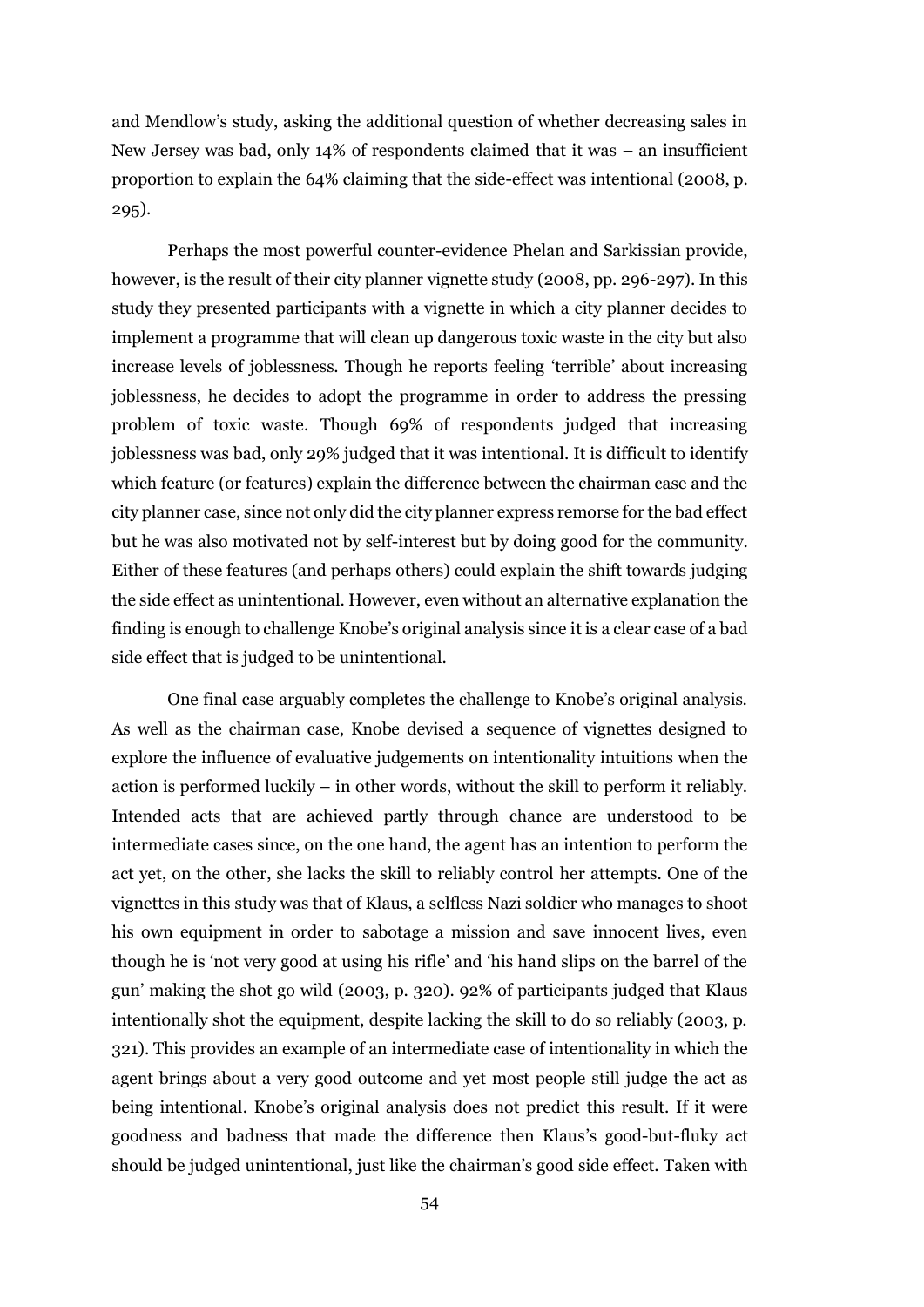the other counter-examples presented here, the Klaus case suggests that the perceived goodness and badness of the outcomes are not what explains the asymmetry in the chairman case.

There is also evidence that counts against Knobe's more recent explanation. For instance, Pettit and Knobe managed to replicate the asymmetry typical of the chairman case in a pair of vignettes involving agents who are 'desperate' either to defuse or to detonate a bomb by guessing a pass code. Both are described as being fairly sure that they will not guess the code correctly. They then asked participants whether the agents 'intended' to defuse/detonate the bomb, and found that participants were significantly more likely to judge that the agent intended to detonate the bomb than that he intended to defuse it – results that parallel those of the chairman case. Pettit and Knobe's analysis does not predict that this combination of high pro attitude (being desperate to achieve one's ends) and low credence that one will succeed should be significantly influenced by moral considerations. This is firstly because both agents are described as desperately wanting to achieve their ends. Though one should be more inclined to defuse a bomb than detonate it, placing the 'default' position higher for the defusing vignette than the detonating vignette, this difference in default position should not lead to an absolute difference in intentionality judgements since both agents were described as being desperate to achieve their ends, putting their pro attitudes well outside the midrange. Though it is possible that low credence cases are also affected by moral considerations, Knobe and Pettit's analysis does not explain why. Since this result is not predicted by Pettit and Knobe's thesis, it suggests that it is not yet a correct (or at least a complete) explanation of the asymmetry.

Most convincing of all, Sripada and Konrath present findings that challenge both Knobe's old and new analyses – indeed, they challenge Knobe's central thesis that moral considerations influence folk intentionality judgements (Sripada & Konrath, 2011). These critics presented participants with one or other vignette from the original chairman case and then asked them six questions designed to measure a range of candidate explanations for the asymmetrical responses. Their intention in the study was to try to solve what they call the 'critical features' problem – the problem of how to determine which of a range of different candidate features really has a significant effect on some result (2011, p. 355). Participants were asked to indicate their views on the following topics by choosing a point on an appropriate 7-point scale (2011, see p. 356 for exact wording):

1. Whether the outcome was intentional (Strongly Disagree … Strongly Agree)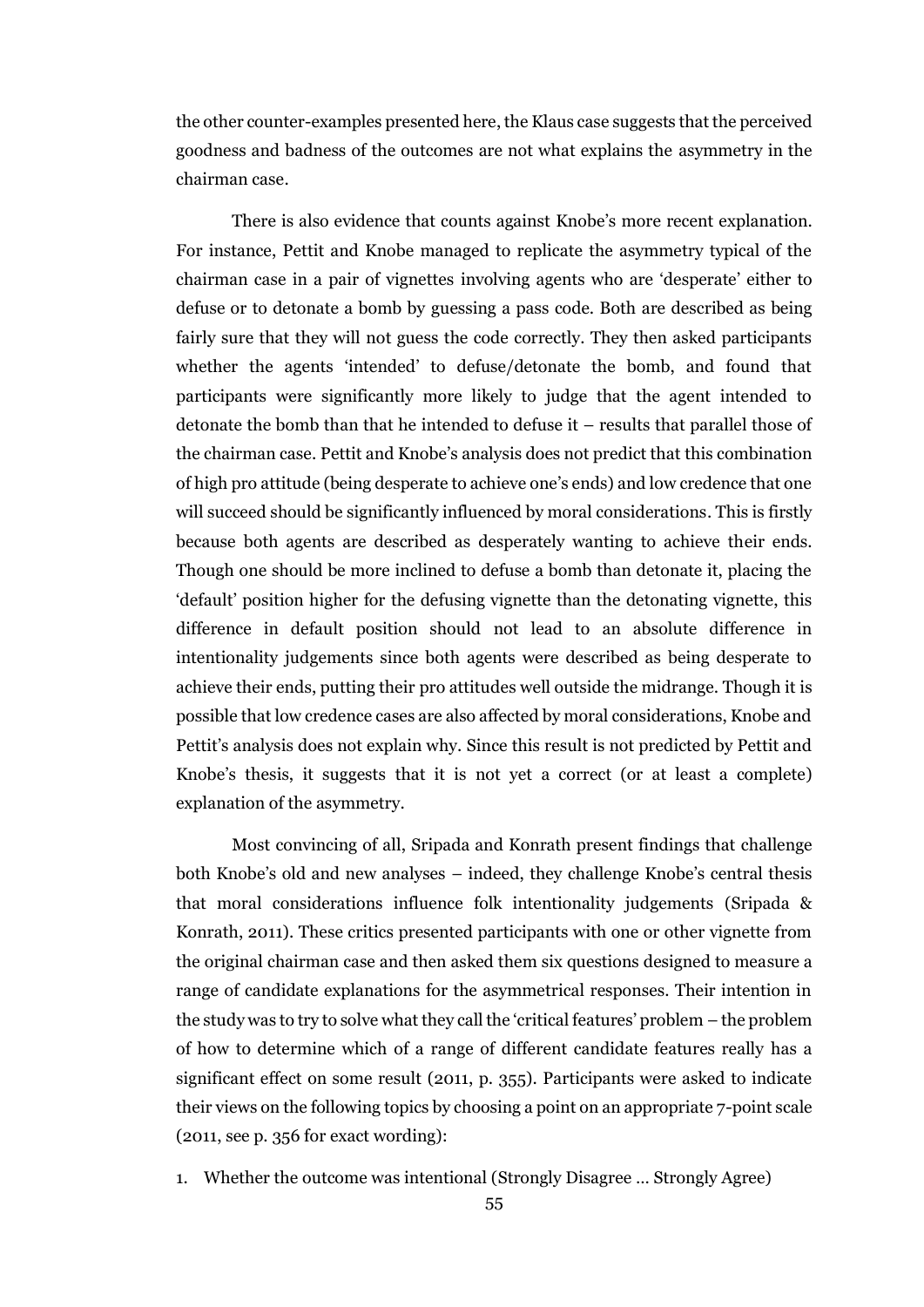- 2. How good/bad the outcome was (Very Good … Very Bad)
- 3. The moral status of the chairman (Very Moral … Very Immoral)
- 4. The chairman's environmental attitudes (Very Pro-Environment … Very Anti-Environment)
- 5. How likely the chairman was to bring about similar outcomes in other similar contexts (Very Likely … Very Unlikely)
- 6. Their own attitudes towards the environment (Very Pro-Environment … Very Anti-Environment)

The statistical analysis tool of structural path modelling was then used in order to establish, first, how much which case participants were given affected each of the candidate explanatory variables, and, second, how much each of these explanatory variables influenced the intentionality judgement made. What they found was that only the case given, judgements about the chairman's attitudes, and judgements about how likely the chairman was to act in similar ways in other contexts had a statistically significant influence on the intentionality judgement made (2011, pp. 361, 363). This means that none of the normative considerations (variables 2, 3 and 6) significantly influenced whether or not the side-effect was judged to be intentional, strongly suggesting that Knobe's central thesis does not correctly explain the asymmetry.

## *3.3 Alternative Explanations of the Asymmetry*

In the preceding section, evidence was presented suggesting that neither of Knobe's analyses successfully explains the asymmetrical responses to the chairman case. This tentatively suggests that he is too quick to conclude that moral considerations influence intentionality judgements. The case against Knobe would be strengthened, however, by a positive account of what really does explain the asymmetry. In the interests of thoroughness, a range of candidate explanations in the literature will here be briefly evaluated, before the most promising explanation is presented in the next section.

### **Blame Bias**

Philosophers such as Bertram Malle (2006) and Thomas Nadelhoffer (2006) have proposed that, instead of revealing the true nature of our core competency with the concept of intentional action, asymmetrical responses to the chairman case reveal a performance error due to a blame bias. Malle argues that when participants read the harm vignette they quickly judge that the chairman's actions are blameworthy. Their blame judgements then inappropriately bias them towards judging that the side effect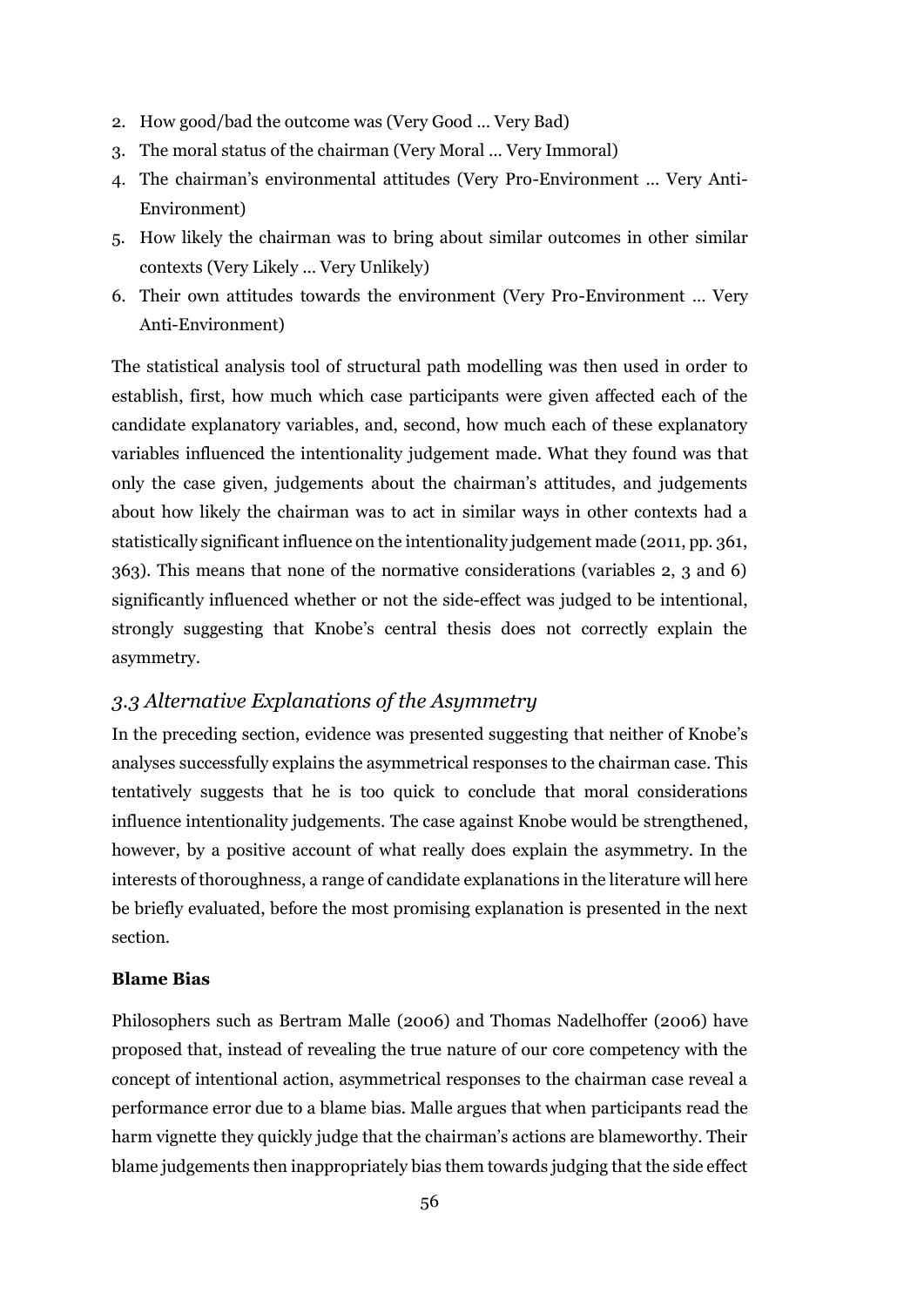was intentional, in order to provide post-hoc justification for their judgement of blame. Nadelhoffer's model is very similar, only instead of characterising blame as a judgement it is understood as an emotional, affective response to moral badness, following Mark Alicke's Culpable Control Model of blame (Alicke, 2000, cited in Nadelhoffer, 2006).

The bias account is fairly intuitive and conservative since it does not require radical revision of widely accepted accounts of our core competency with the concept of intentional action. However, it is arguably disproved by the cases examined above in which judgements of intentionality were made for side effects that were not perceived as blameworthy (Knobe and Mendlow, 2004; Phelan and Sarkissian, 2008). If the same intentionality judgements as are found in the harm case are found for side effects that are not blameworthy, this suggests that the blame bias model does not explain the asymmetry after all. Further, the blame bias account is undermined by the statistical analysis performed by Sripada and Konrath, who found that judgements of the chairman's moral status did not to have a significant influence on the intentionality judgements (2011).

#### **Pragmatic Effects**

Frederick Adams and Annie Steadman also propose that the results of the chairman case do not reveal features of our core competency with the concept of intentional action. In fact, they argue that the folk do not have 'an articulated core […] concept of intentional action' specifying the required mental states for attribution (2004, p. 176). Instead, they suggest that folk have an articulated concept of the pragmatics of intentional action and intentional action talk, one that has developed primarily because of intention's role in discussions pertaining to praise and blame (2004, p. 177). Their view is roughly that participants are reluctant to state that the side effect is unintentional in the harm case because stating that something was unintentional frequently implies that it is blameless, while stating that it is intentional typically strengthens the suggestion that it is blameworthy. Thus, because they want to blame the chairman, participants choose the answer that will have the pragmatic effects closest to the one they desire and state that he acted intentionally (2004, pp. 177-178).

Adams and Steadman's hypothesis predicts that if participants were given a way to express the chairman's lack of intention whilst also expressing disapproval and blame, participants would be more likely to class the harm as unintentional. Such an option would allow them to imply their blame while recognising that he was not trying to bring about harm. Unfortunately, when they tested this hypothesis their results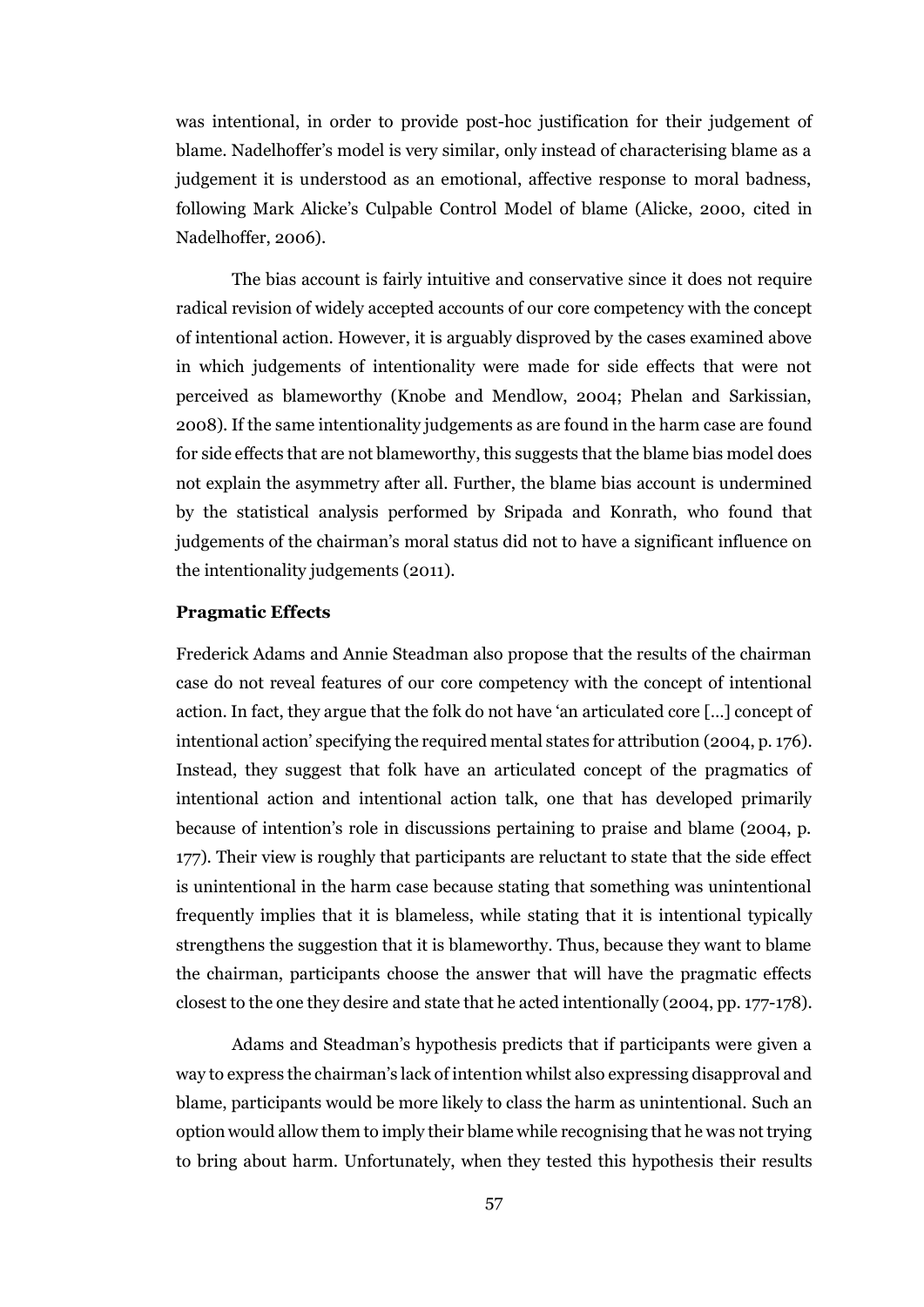arguably disconfirmed their thesis. They offered participants the choice between stating that the chairman 'knowingly and intentionally' harmed the environment and stating that he 'knowingly, but not intentionally' harmed it, hypothesising that the latter option would allow participants to imply blame as well as recognise his lack of intention (Steadman & Adams, 2007, pp. 27-28). Even given this choice, 80% of respondents still chose 'knowingly and intentionally' (2007, p. 28). These results replicate Knobe's findings even though participants were given a way to avoid unwanted implicature. Arguably, their results provide better support for Knobe, Malle or Nadelhoffer's explanations than the pragmatic account that they are trying to defend. In addition, when Nichols and Ulatowski performed a further experiment designed to test the pragmatic hypothesis (they gave participants the option to state that the chairman 'didn't intentionally harm the environment, and he is responsible for it' or to state that he 'intentionally harmed the environment, and he is responsible for it'), they once again simply replicated Knobe's findings (2007, pp. 352-353).

#### **The Trade-off Hypothesis**

In an attempt to argue that moral considerations do not explain the asymmetry, Edouard Machery argues that it can instead be explained by what he calls the 'tradeoff hypothesis' (2008, pp. 176-177). According to the trade-off hypothesis, folk typically judge that knowingly incurring a cost in order to obtain some desired benefit – a decision to 'trade-off' the cost for the benefit – is intentional. When presented with the harm and help case, participants judge that the harm case involves such a trade-off since the chairman accepts the cost of harming the environment for the benefit of increasing profits. Accordingly, participants judge that the harm is caused intentionally. However, helping the environment cannot be conceived as a cost since it is not negatively valued. Thus, they do not judge that a trade-off has been made and do not judge that it has been brought about intentionally. Machery's thesis avoids the revisionary implications of Knobe's explanations since it does not suggest that moral considerations influence intentionality judgements. However, there is reason to doubt that the evidence Machery advances for his view successfully supports it. In addition, further studies by critics Phelan and Sarkissian provide powerful counterevidence to his view (2009).

In order to test the trade-off hypothesis, Machery presented two pairs of his own vignettes. The first pair are what he calls the 'free-cup case' and the 'extra-dollar case' (2008, p. 179). In both cases, an agent called Joe is feeling dehydrated so he decides to buy the biggest fruit smoothie on offer. In the free-cup case, he is told that if he buys the biggest smoothie he will be given a commemorative cup, while in the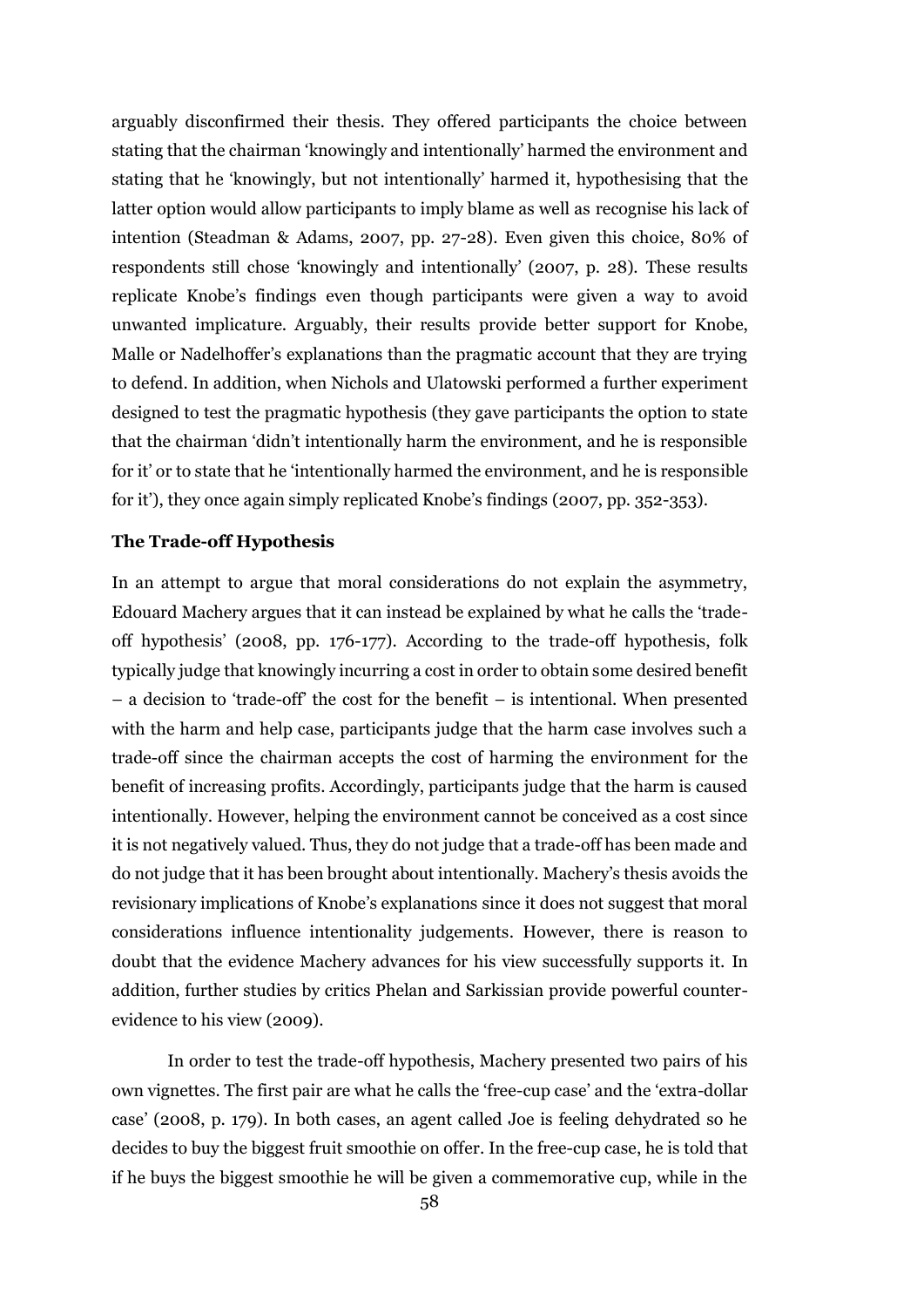extra-dollar case he is told that prices have gone up so he will need to pay an extra dollar for the largest smoothie. In both cases, Joe states that he doesn't care about the extra benefit or the extra cost and buys the smoothie. Participants were asked whether getting the cup or paying the dollar was praiseworthy, blameworthy or neutral and whether they were done intentionally. Participants were found to be significantly more likely to judge that the extra-dollar case was intentional but there was no significant difference regarding the morality question – both actions tended to be judged morally neutral (2008, pp. 180-181).

While Machery argues that this result supports his thesis and challenges Knobe's, the cases are arguably insufficiently similar to the chairman cases to support meaningful comparison. This is primarily because the extra-dollar case arguably does not involve a side-effect at all – paying the extra dollar is not a mere side-effect of buying the smoothie, it is the means by which the smoothie is bought. Since deliberately adopting the means to achieve one's goals is paradigmatically intentional behaviour, the extra-dollar case is not plausibly an intermediate case of intentionality and it does not sufficiently parallel the chairman case. Further, both of Knobe's explanations would predict the results Machery found. For instance, participants are likely to judge that paying an extra dollar is bad while getting a free cup is good, so his original analysis predicts a higher rate of intentionality judgements in the extra dollar case. Since paying an extra dollar is bad and getting a free cup is good, the default positions to which Joe's supposed attitudes are compared are likely to be such that a greater range of intermediate attitudes will be classed as intentional for the extra dollar case, meaning Knobe's later analysis also predicts Machery's results. The smoothie cases thus seem to simply confirm Knobe's analyses.

Machery's second pair of vignettes are equally problematic. Machery attempts to respond to the objection that Knobe's analyses predict the smoothie case results by seeking a result that the trade-off hypothesis, but not Knobe's analysis, would predict. He presented participants with two variants of the trolley problem: the 'worker case', in which an observer John can divert a train to kill one person and save five, and the 'dog case', in which John can divert a train to save five people, kill no one, and incidentally also save a dog. Machery's intention seems to be to provide two cases in which the side-effects are good but only one case (the worker case) involves a tradeoff. He asked participants to judge whether either killing the worker or saving the dog were done intentionally. He then asked whether it was 'appropriate' to bring about the side effect in question. Respondents in both conditions typically judged that bringing about the side-effect was appropriate, but that participants were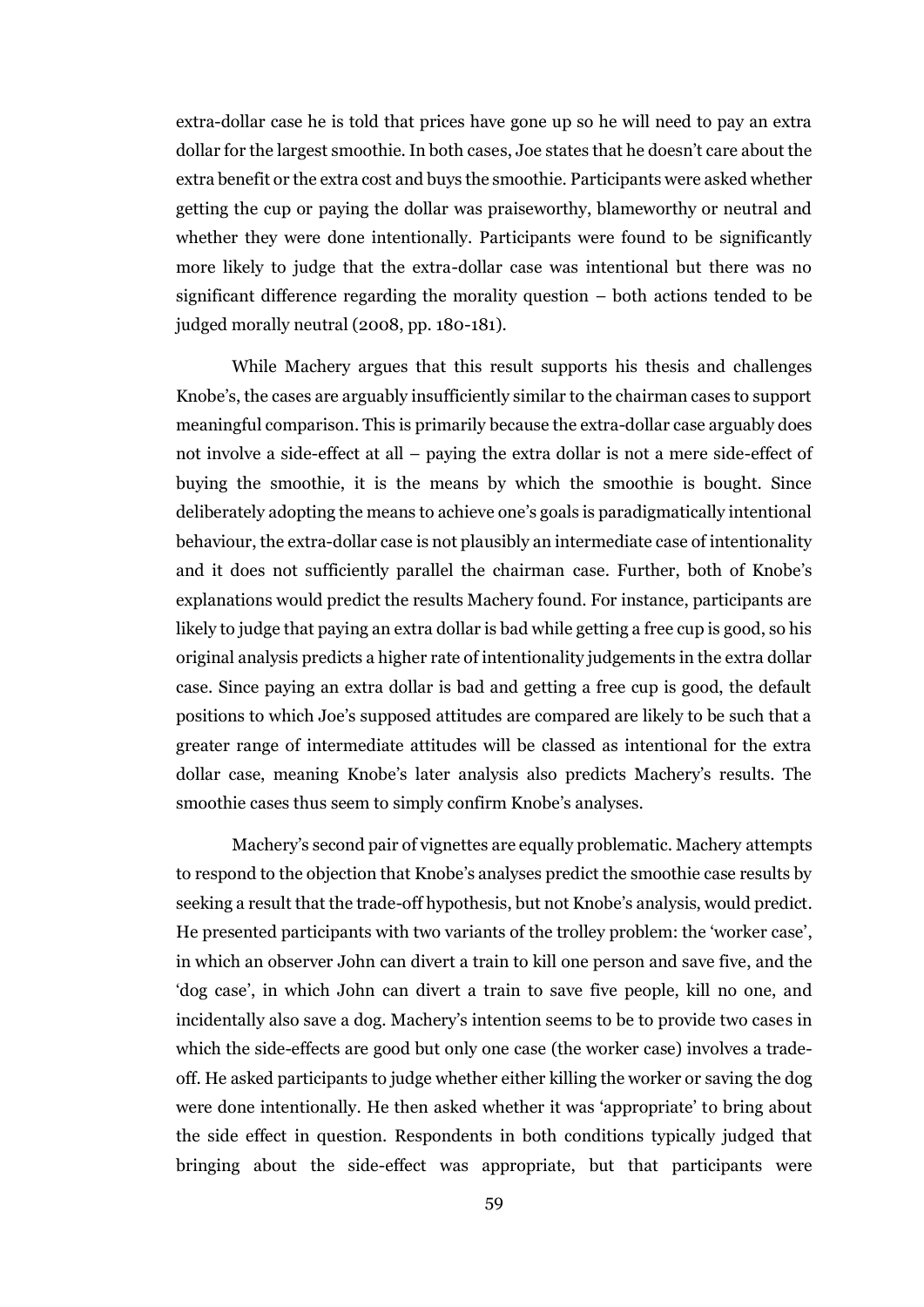significantly more likely to judge that it was brought about intentionally in the worker case than in the dog case (2008, p. 185).

Machery claims that 'Knobe's account predicts that subjects should judge in *both cases* that the side-effect has not been intentionally brought about', while the trade-off hypothesis only predicts a positive intentionality judgement in the worker case (2008, p. 184, original emphasis). He justifies this claim by pointing out that in both cases, bringing about the side effect was judged to be appropriate. However, as pointed out by Phelan and Sarkissian, Knobe's original hypothesis does not predict a positive intentionality judgement in the worker case since it is highly likely that participants judge killing the worker as bad as well as appropriate, since it is bad to kill him but appropriate to do it to save a greater number of people (2009, pp. 170- 171). Further, it can plausibly be assumed that the default attitude towards killing the worker would be something like extreme reluctance, meaning that Knobe's later analysis predicts the result too. If Knobe's hypotheses would have predicted this result too, as seems right, then Machery still lacks evidence that the trade-off hypothesis explains the asymmetry more successfully than Knobe's analysis. Once again, a study designed to undermine Knobe's analyses arguably supports his findings.

Phelan and Sarkissian designed a further study in order to more accurately test the trade-off hypothesis. They presented participants with four adapted versions of a vignette originally presented by Knobe (2003a, p. 192), each describing a lieutenant deciding to send his men into a dangerous situation in which some will be killed in order to maintain control of Thompson Hill. The cases were varied according to two different factors: whether the lieutenant reported caring about the troops or not caring about them, and whether keeping Thompson Hill was described as an important goal in the war or an unimportant one (since the hill was likely to be taken back very quickly). Phelan and Sarkissian argue that if the trade-off hypothesis is correct then the highest rate of intentionality judgements should occur in the Caring/Important case, since this is the clearest example of a trade-off: the lieutenant cares about his men so will see losing them as a cost but he recognises that it is a trade-off he must make to support the war effort (2009, p. 175). However, they found the lowest rate of intentionality judgements in this case, strongly suggesting that the perception of a trade-off is not what causes intentionality judgements in side-effect cases (2009, p. 174).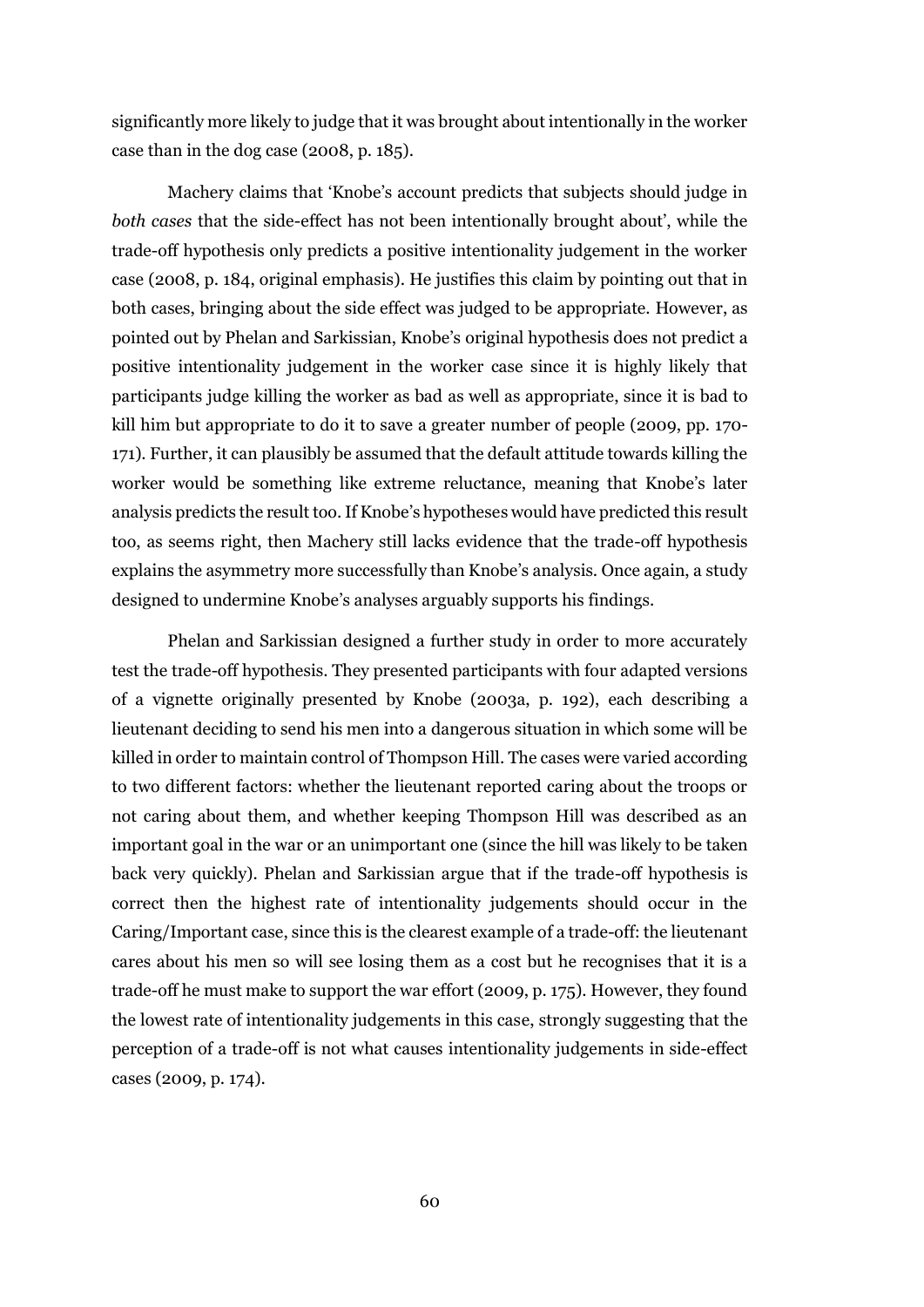### *3.4 Values Return: The Deep Self Concordance Model*

The prospect of explaining the asymmetrical intentionality judgements uncovered by Knobe at this point seems fairly bleak. A range of candidate hypotheses have been undermined by experimental results that they cannot explain. This state of affairs has led some critics, such as Phelan and Sarkissian (2009), to conclude that the quest for a parsimonious explanation is a quest pursued in vain. They argue that the results considered above suggest that 'one can arrive at the concept of intentional action by one of any number of disparate routes' so that '[it] is time to abandon the search for parsimony' (2009, p. 179). However, it will here be argued that these philosophers abandoned the search too soon. This is because the statistical analysis of Sripada and Konrath not only challenges Knobe's analyses, as explored above, but also provides a parsimonious way to explain a broad range of the results discussed above. The explanation that they propose draws on the 'Deep Self Concordance Model' first presented by Sripada (2010). The predictions made using the Deep Self Concordance Model are not only borne out by statistical analysis, they also help to make sense of some of the results that baffled previous theories.

#### **The Deep Self Concordance Model**

Chandra Sekhar Sripada suggests that the results found by Knobe's studies can be explained not by moral considerations but by descriptive, non-normative judgements (2010, p. 164). If this is the case – and if his explanation suggests that intuitions about agency are not systematically influenced by some other irrelevant factor – then Sripada's model might yet resolve present worries about using the IAE method to investigate agency. Sripada's theoretical model will here be presented before exploring what experimental data supports it and how well it makes sense of the findings presented above.

At the heart of Sripada's model is the notion that folk psychology includes a 'naïve theory of the structure and contents of the mind' that posits two selves: the 'Acting Self' and the 'Deep Self' (2010, p. 165). The Acting Self is composed of elements typically considered in theories of intentional agency: 'the narrow set of outcome-directed proximal desires, means-end beliefs, and intentions that are the immediate causal source of the action' (2010, p. 165). For instance, when the chairman chooses to adopt the harmful policy his Acting Self is composed of the desire to make profit, the belief that adopting the policy is a way to make profit, and the intention to adopt the policy. The Deep Self, however, is 'a much larger set of more stable, enduring and fundamental attitudes', what Sripada calls 'deep attitudes', that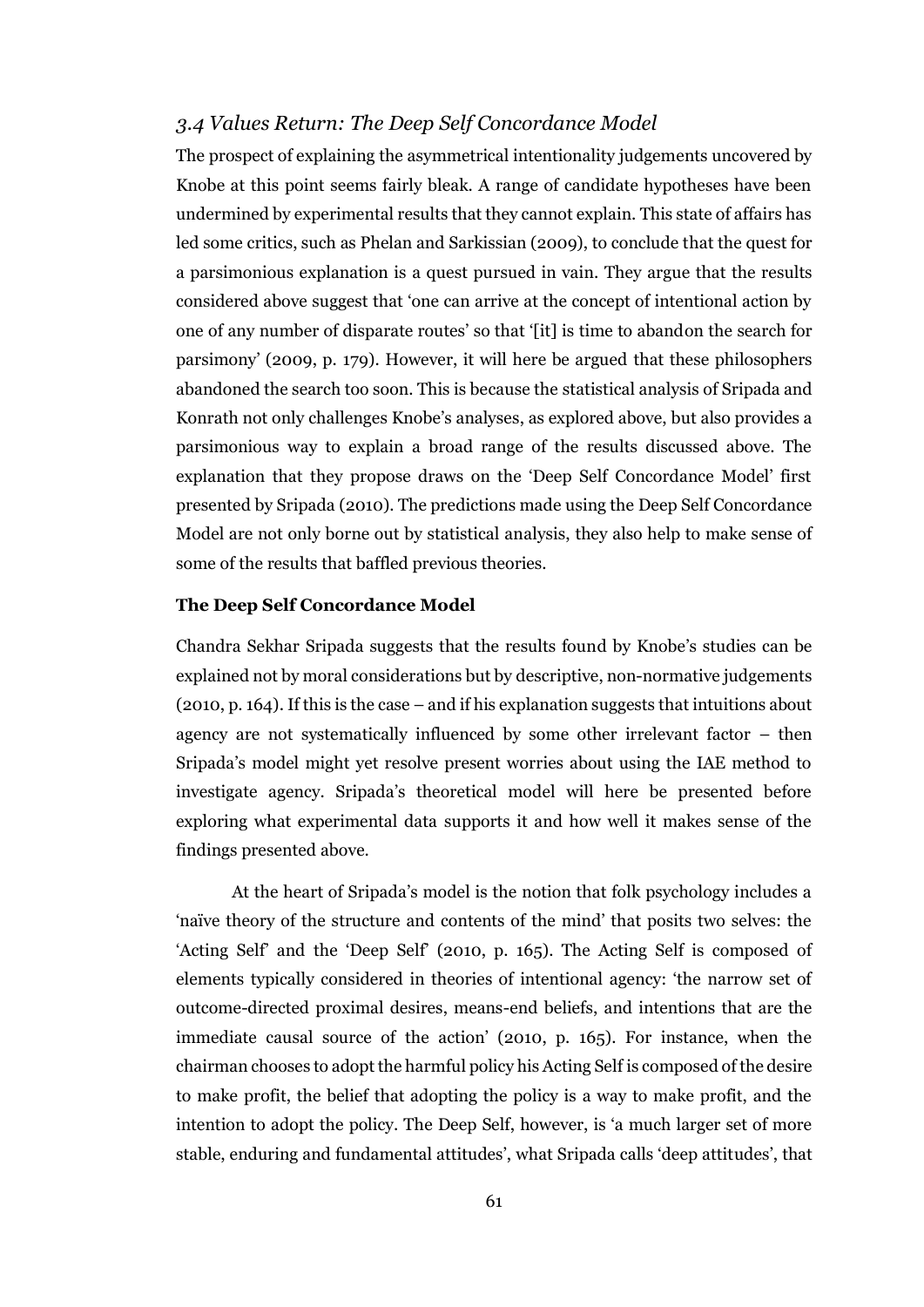tend to be 'stable and enduring […] more central to the person's identity and selfconception […] more abstract [… and] they tend to be reflectively endorsed by the person' (2010, p. 165). Candidate deep attitudes for the chairman might be a stable desire for wealth, an abstract evaluative attitude that a life like that of a successful businessman is the good life, or the belief that pursuing profit is usually more important than protecting the environment.

Sripada describes typical theories of intentional agency as 'Choice/Control Models', according to which making intentionality judgements involves checking acts against an 'inventory' of features relevant to whether the agent chooses her action and whether she controls its occurrence (2010, p. 160). These factors involve the key features of the Acting Self listed above as well as features such as possessing the right skill to control the action. Sripada does not dispute that judgements concerning the features listed in Choice/Control Models are key to intentionality judgements. However, he argues that these judgements are not enough by themselves (2010, p. 164):

[The] factors that determine whether an agent chooses an outcome and controls its occurrence are not themselves sufficient for concluding whether an [agent] brought about the outcome intentionally. Rather, a crucial additional factor consists of the attitudes contained in the agent's Deep Self, and whether or not those attitudes and the outcome concord.

To put it roughly, Sripada suggests that a key part of the process of making an intentionality judgement is checking whether the action concords with the attitudes of the agent's Deep Self. Sripada describes this as the 'Concordance Criterion', according to which an action is more likely to be judged as intentional when it concords with the attitudes of an agent's Deep Self and it is less likely to be judged as intentional when it is not (2010, pp. 163, 176). It is worth noting that, pace Knobe, this Deep Self Concordance Model insists on the unidirectional thesis. Identifying the Deep Self is, for Sripada, achieved by attributing attitudes to an agent that are stable, enduring, central to the agent's identity and typically reflectively endorsed – none of which need be influenced by normative considerations. Further, checking that an action is controlled, chosen, and concordant with attributed deep attitudes need not involve any normative evaluation of the act. Accordingly, the Deep Self Concordance Model suggests that there is no reason to think that intentionality judgements are influenced by normative considerations.

The Deep Self Concordance Model thus provides a way to dismiss Knobe's claims that intentionality judgements are influenced by moral considerations. In addition, as will be seen below, it has considerable power to explain the results of a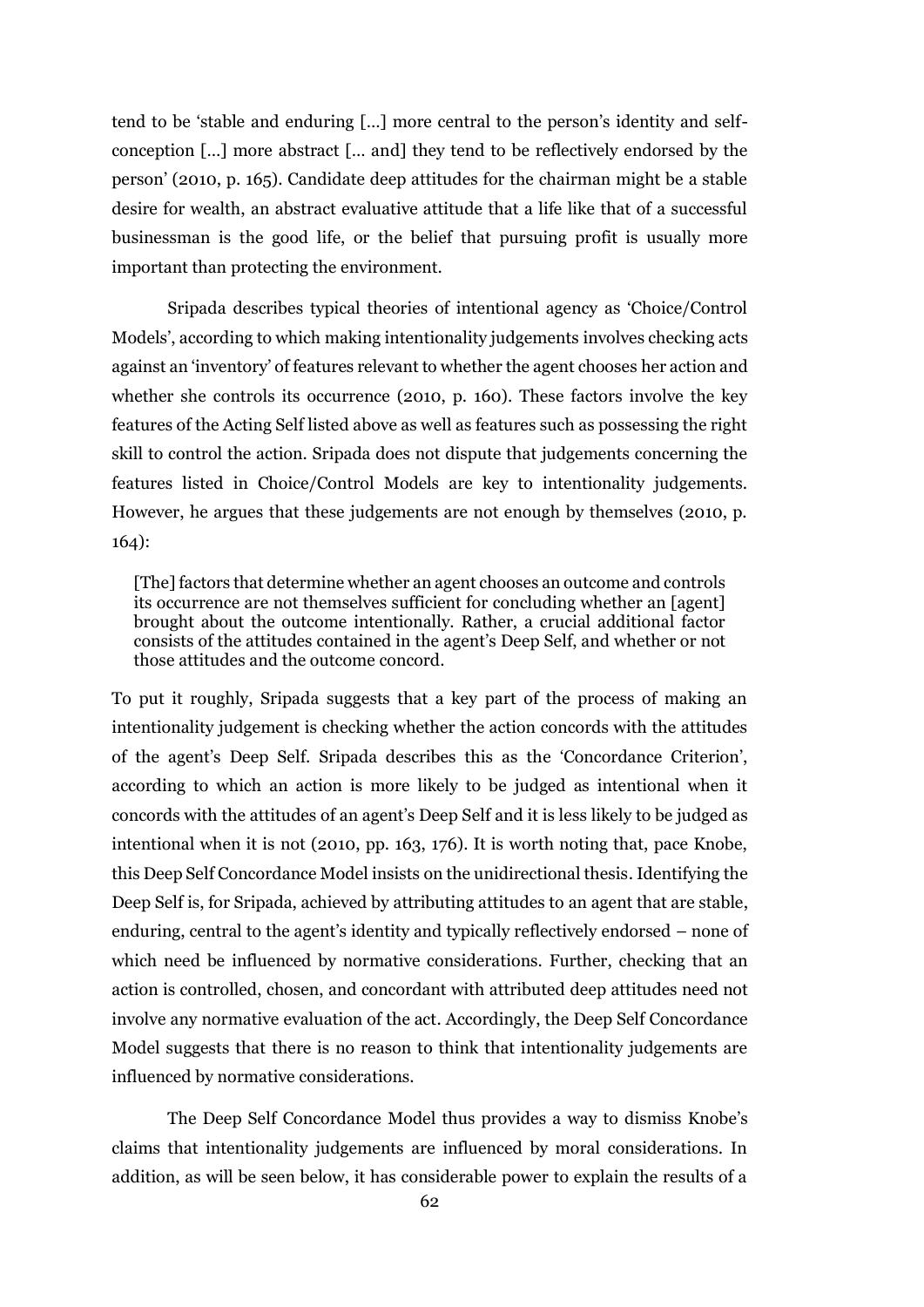range of studies considered here. However, it is worth noting an ambiguity in how the Deep Self Model and the Concordance Criterion are presented. When discussing the model in fairly abstract terms, Sripada sometimes suggests that concordance is a necessary condition for an intentionality judgement to be made. For instance, concordance is described as a 'crucial additional factor' to consider when making an intentionality judgement and the consideration of other factors, such as the agent's desires and skills, is deemed 'insufficient' to inform the judgement (2010, p. 164). When discussing the Concordance Criterion in more detail, however, Sripada claims that consideration of the Concordance Criterion only makes an intentionality judgement more or less *likely*. This suggests that acts may sometimes be judged to be intentional when they are discordant with an agent's deep attitudes, and vice versa. If this is the case, it seems misleading to present concordance as a necessary condition. Quite how we should treat the Concordance Criterion will here be left open, though discussion will proceed on the assumption that only the weaker claim is meant.

Finally, one might be left wondering *why* concordance with deep attitudes would influence intentionality judgements. Sripada's proposal is as follows (2010, p. 166):

The Deep Self contains the agent's stable, enduring, and most central psychological attitudes, and as a consequence, actions that emerge from an agent's Deep Self are likely to form part of a larger pattern in which actions of this same type regularly and reliably happen again. Actions that are not anchored in an agent's Deep Self are, in contrast, more fleeting and ephemeral, and relatively less likely to form a global, reoccurring pattern. Thus our capacity to predict long-term patterns of behavior requires an ability to distinguish actions that are rooted in the agent's Deep Self from those that aren't. […] According to the Deep Self Model, the folk concept of intentionality performs precisely this role (that is, in addition to whatever other roles that it performs).

Sripada here suggests that humans have an interest in determining which actions concord with an agent's Deep Self since these are likely to be part of patterns of behaviour over time that, if understood, can help predict and control behaviour. He suggests that the folk concept of intentionality has been shaped partly by this need, so that it tracks which behaviours are concordant with what is taken to be the agent's Deep Self.

If Sripada's Deep Self Concordance Model can satisfactorily explain Knobe's findings then it provides a way to account for them without conceding that intentionality judgements are influenced by moral considerations. This would provide one way to defend the IAE approach adopted in this thesis. However, Sripada's model should not be accepted simply because it supports the approach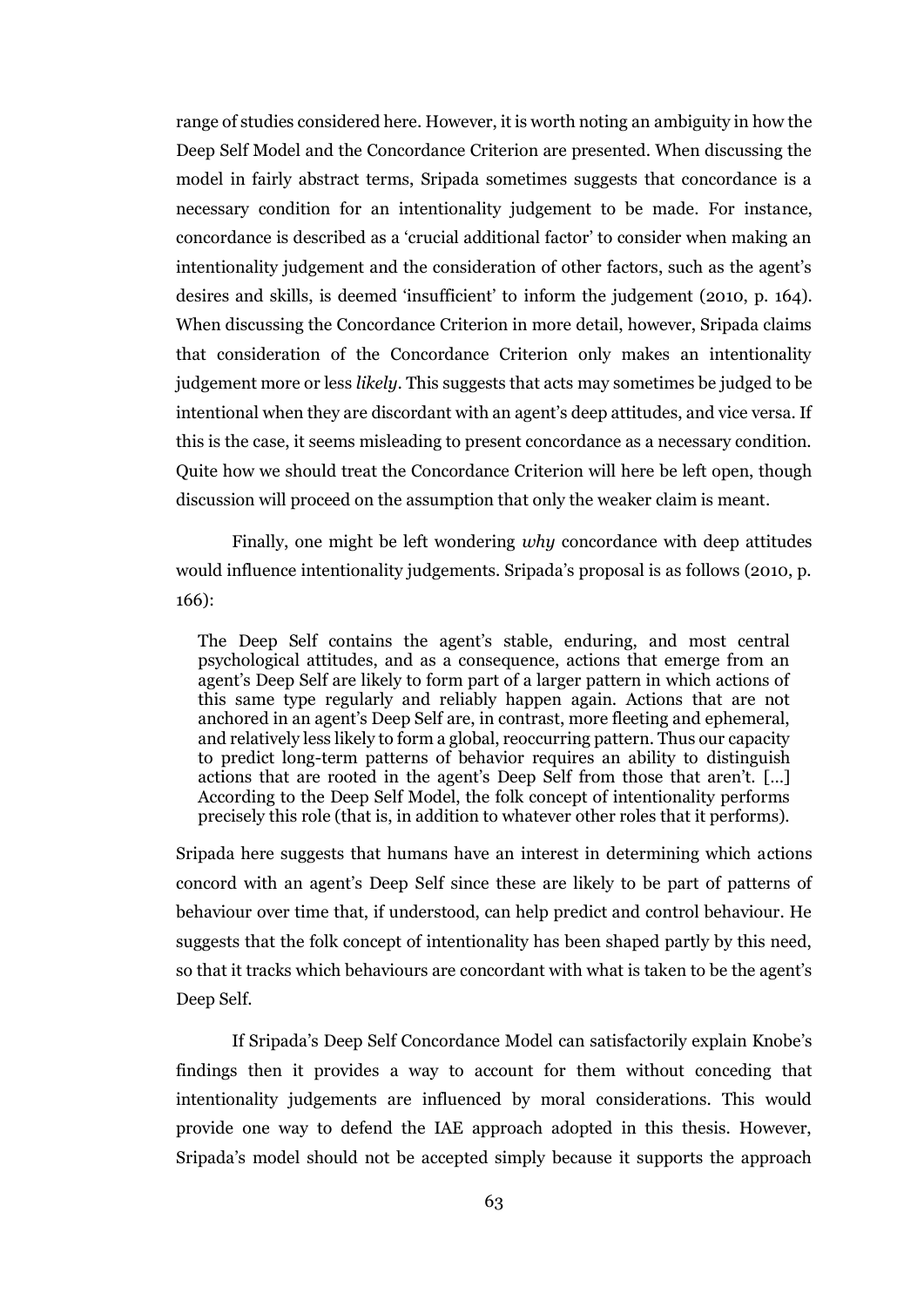favoured here. As will be argued below, there are compelling independent reasons to accept the Deep Self Concordance Model. Firstly, the research conducted by Sripada and Konrath provides both convincing evidence for the Deep Self Concordance Model and presents a significant challenge to Knobe's own analysis. Further, the model can explain a wider range of the studies than the previously considered explanations.

### **Explanations**

The best experimental evidence for the Deep Self Model is that provided by the statistical analysis conducted by Sripada and Konrath (2011). As outlined above, they presented participants with the classic chairman vignettes and asked them six questions designed to establish which of a likely range of factors best explains the asymmetrical intentionality judgements. The order of the questions was systematically varied in order to limit order effects. By using a statistical analysis method called structural path modelling, Sripada and Konrath first established that the normative considerations tested for (the goodness/badness of the outcome and the moral status of the chairman) did not significantly influence intentionality judgements (2011, p. 366). Second, they established that the factors that had the most significant influence on intentionality judgements were 'assessments of the Chairman's underlying values, attitudes and stable behavioural dispositions' – in other words, judgements about his deep attitudes (2011, p. 354). As readers will recall, the fourth survey question asked participants to rank the chairman's values and attitudes towards the environment from 'Very Pro-environment' to 'Very Antienvironment', while the fifth question asked whether the chairman was the kind of person who would bring about similar outcomes in similar situations. Sripada and Konrath argue that, taken together, the answers to these questions reveal attributions of a deep attitude since they test participants' attributions of an attitude that is stable across different situations (2011, p. 359). The answers to these questions had the most significant influence on the intentionality judgements. These two outcomes of their statistical analysis provide substantial evidence in favour of the Deep Self Model – not only do they support the model but they also challenge its rivals.

To explain the results in slightly more intuitive terms, consider how Sripada and Konrath take the Deep Self Model to apply to the chairman case (2011, p. 359):

<sup>[</sup>The] model first predicts that in both the harm and help condition, people ascribe to the Chairman core underlying anti-environment values and attitudes. This is because the Chairman says 'I don't care at all about harming [helping] the environment', which is taken to express contempt or hostility towards the environment. In the harm condition, the outcome of harming the environment is concordant with the Chairman's underlying anti-environment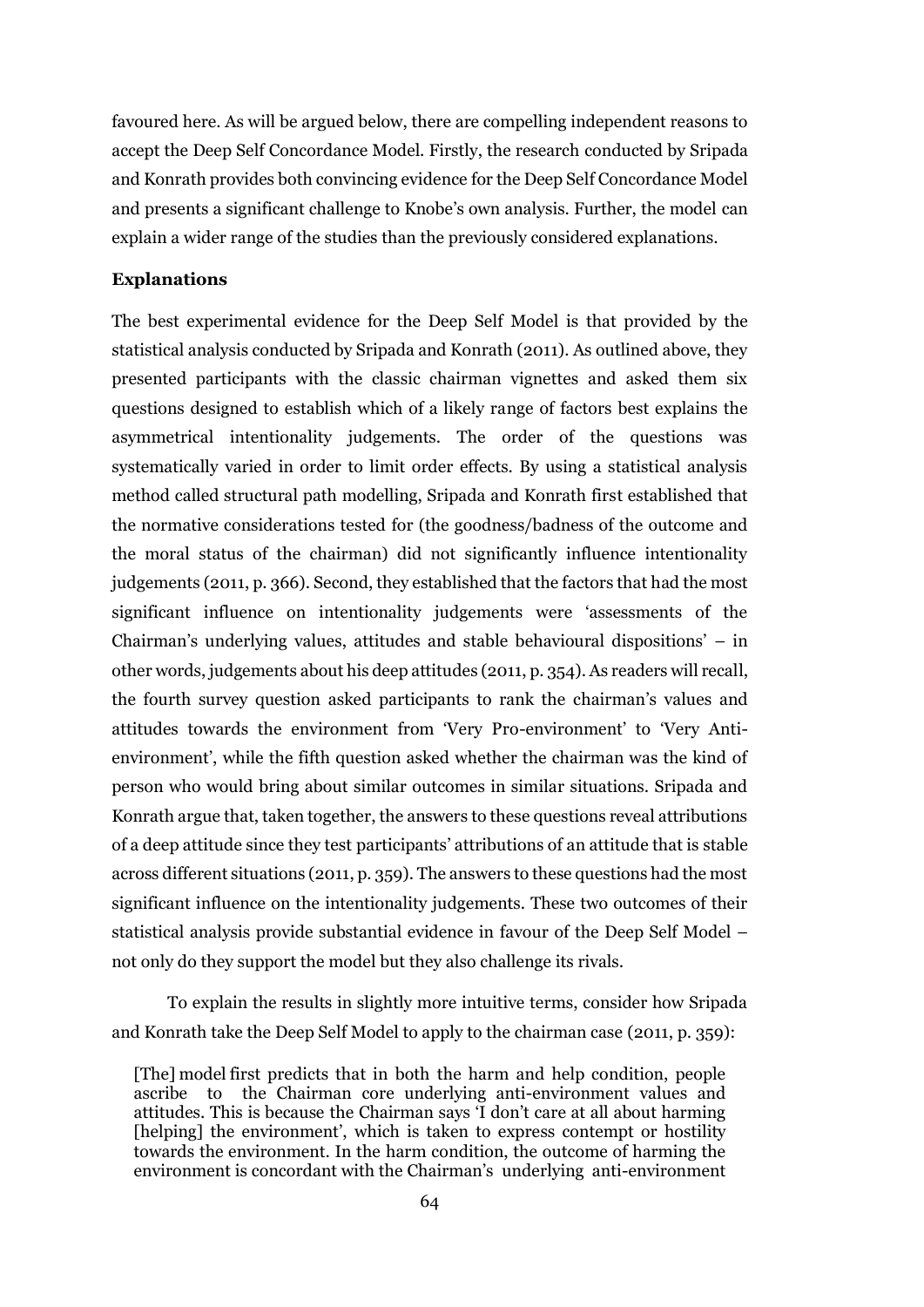attitudes, so people say the Chairman brought about the outcome intentionally. In the help condition, the outcome of helping the environment is discordant with the Chairman's underlying anti-environment attitudes so people say the Chairman did not bring about the outcome intentionally.

As can be seen in this passage, the Deep Self Model predicts the asymmetry since if the chairman is judged to have anti-environment deep attitudes in both vignettes then only in the harm condition is the side-effect concordant with his deep attitudes, increasing the likelihood that it is judged as intentional. One might object that the Deep Self Model's analysis rests on the unproven assumption that participants attribute anti-environment attitudes to the chairman in both cases. While attitude attribution results are not explicitly discussed in the structural path modelling study, in a previous study Sripada found that that the chairman was judged to have antienvironment attitudes in both conditions, though he was judged to be significantly more anti-environment in the harm condition (2010, p. 168). This result, alongside the findings of the structural path analysis, makes a compelling case for the Deep Self Model.

Knobe's defender may object that moral considerations might indirectly cause the asymmetry; what attitudes are attributed to the chairman might be influenced by judgements about what attitudes one *should* have towards moral versus immoral outcomes. However, Sripada and Konrath's statistical analysis suggests that this is not the case. Though they did find a small (4%) influence of goodness/badness judgements on judgements of the chairman's attitudes and values, suggesting some normative influence on attitude attributions, they found no significant influence by the participants' own attitudes towards the environment on either the attribution of environmental attitudes to the chairman or on the judgement of how likely he is to produce similar outcomes in similar situations (2011, p. 366). These findings suggest that normative considerations have a negligible indirect influence on intentionality judgements – one too small to explain the asymmetry.

The greatest advantage of the Deep Self Concordance Model is its power to explain a wide range of otherwise baffling cases. For instance, consider two cases with morally neutral outcomes, meaning that any asymmetry is not predicted by the goodness/badness thesis of Knobe's original analysis or any theory that involves blame. First, the Rifle Contest Case is a case from Knobe (2003b) in which an agent really wants to win a shooting contest despite lacking skill with a rifle. He aims for the bull's eye, his hand slips, but luckily he hits it and wins the contest. Participants typically judge that the shooter in this case did not shoot intentionally (2003b).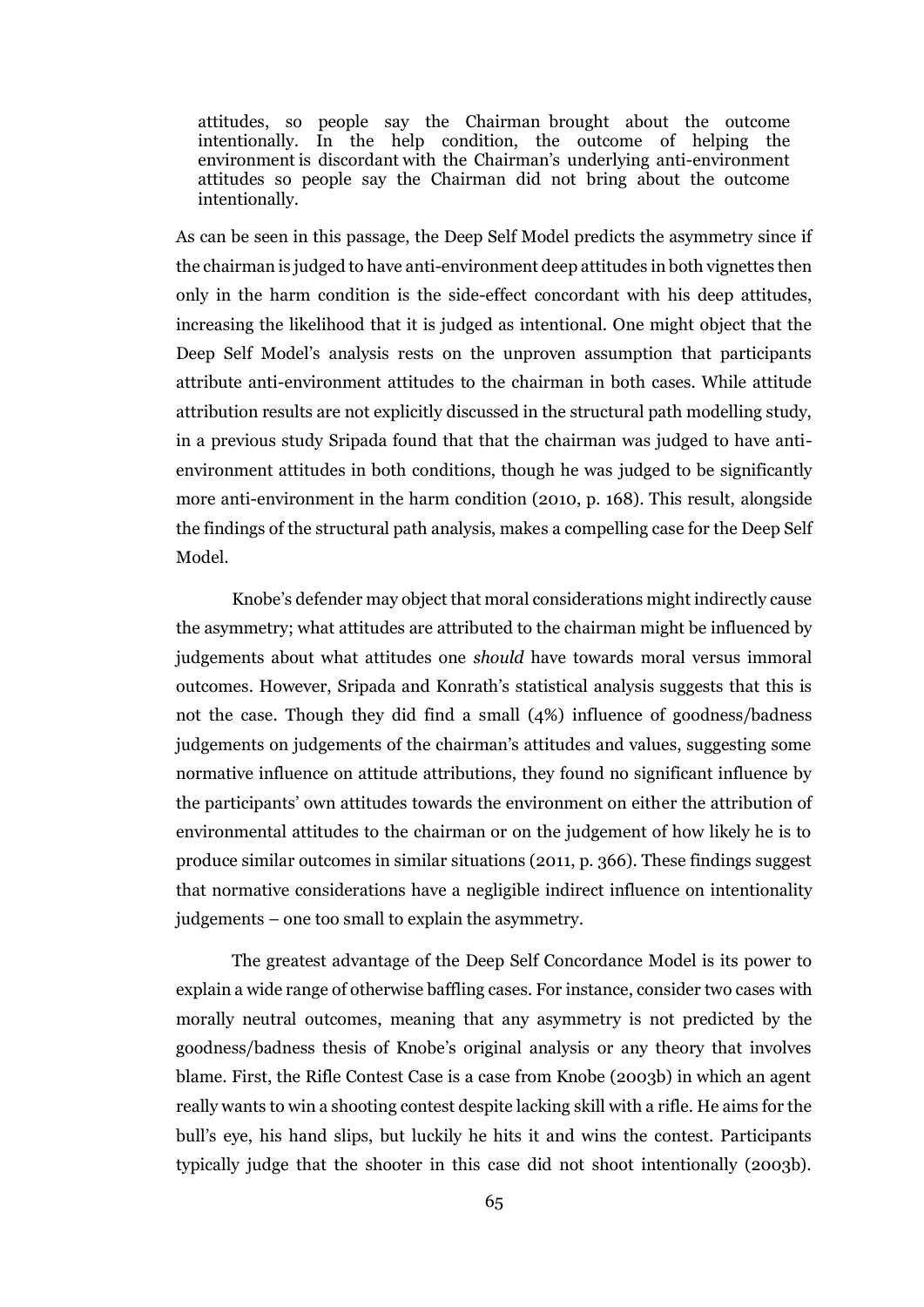Second, Sripada's Policeman Rifle Contest Case is the case of an agent who has always wanted to be a policeman but who, when he applies to the local police academy, is asked to compete in an unexpected shooting contest since there are too many applicants. He lacks skill with a rifle and his hand slips, but luckily he hits the target. When Sripada presented this case in a survey, participants typically judged that he did shoot the target intentionally, in contrast to the Rifle Contest Case. Since neither outcome is bad nor blameworthy, and since there is no normative obligation to take any particular attitude towards them, this asymmetry is not predicted by the alternative models considered above. This asymmetry is, however, predicted by the Deep Self Concordance Model since in the Policeman Rifle Contest (but not in the Rifle Contest) participants judge that the outcome concords with the agent's deep attitudes – namely the stable, enduring desire to become a policeman. In contrast, Sripada suggests that in the Rifle Contest Case participants 'infer that the agent must not have any *deep* commitment to winning the contest, since a person who genuinely values winning the contest would have presumably learned how to shoot a rifle' (2010, p. 171). The fact that the Deep Self Concordance model can explain an asymmetry that rival theories cannot counts in its favour.

It might be objected that Sripada's analysis here is a little quick. It does not seem beyond the realm of possibility that participants attribute deep attitudes to the shooter in the Rifle Contest Case, ones that the outcome is concordant with. Participants might judge that the shooter is the kind of person who does rash things to impress others due to a deep desire to show off, one so strong that it overrides other considerations. If participants did attribute a value such and they still judged that his shot was unintentional, this would undermine the Deep Self Model. This objection reveals one of the limitations of the Deep Self Model which is that it may be difficult to have much confidence when identifying the contents of participants' attributions of deep attitudes, if they make any at all. This is because the only attributed attitudes that experimenters can know of are those they ask participants about – a range which may be biased, misleading or limited.

Despite this worry, it seems likely that the Deep Self Model should for now be accepted and the most effective way of testing it developed since, as suggested above, it has greater explanatory power than existing rival accounts. For instance, Knobe's analysis is challenged by his findings concerning the case of Klaus, the selfless Nazi soldier who damages his own army's equipment to save lives – despite the risk of being killed for it. As discussed above, the fact that participants overwhelmingly judge that his act is intentional is difficult for Knobe's analysis to explain since the outcome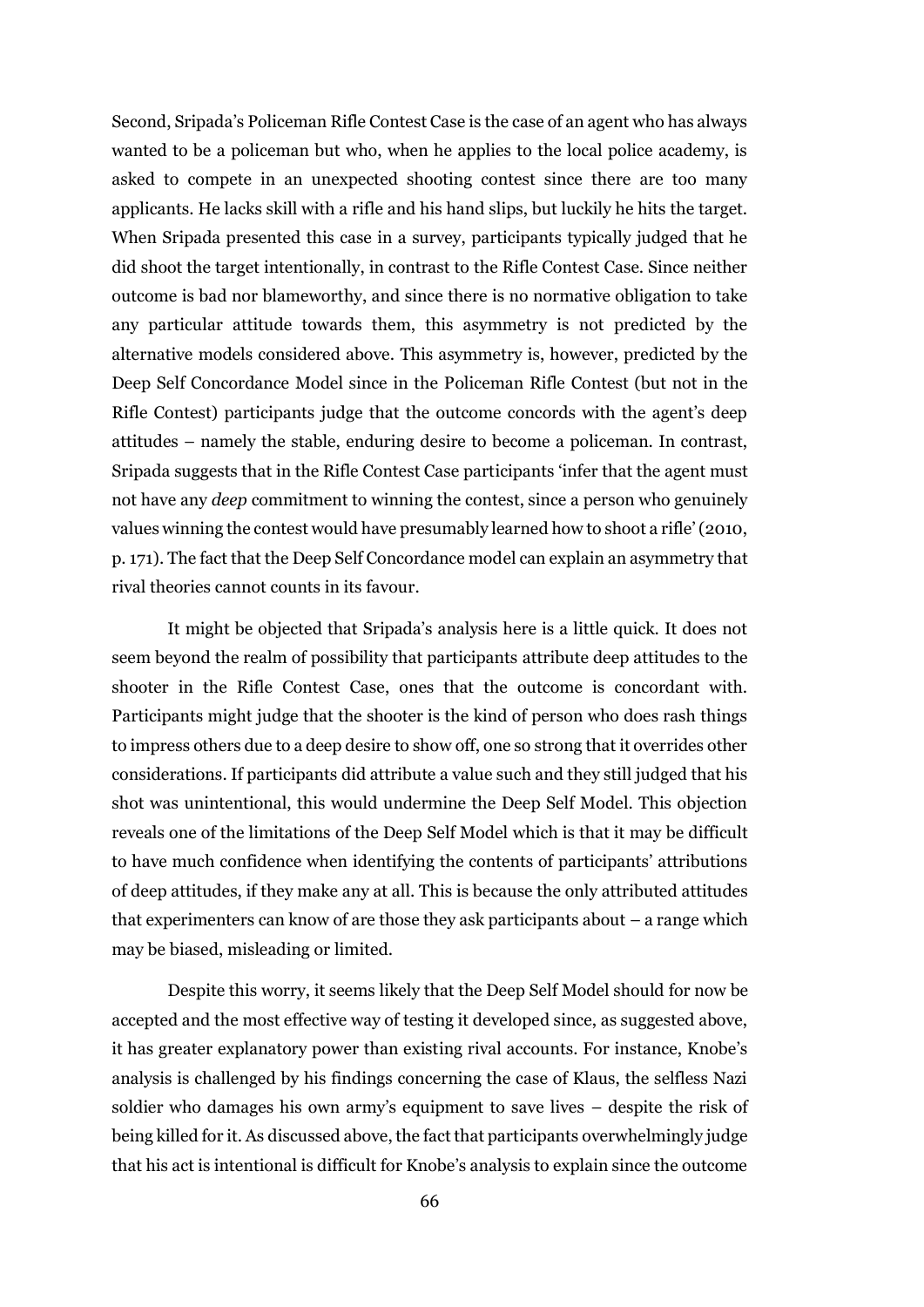of Klaus's act is praiseworthy. This case is easily explained by the Deep Self Model, since the fact that he risks his own life to save others plausibly influences participants to attribute a range of deep attitudes concordant with the outcome of saving lives, such as the fact that he ''values human life', 'prioritizes the protection of innocents', and 'cares more about saving others than saving himself'' (Sripada 2010, p. 171).

The Deep Self Model might also explain the asymmetry in the two bomb vignettes that challenge Knobe's later analysis (2011, pp. 601-602). It seems likely that participants will be more willing to attribute concordant deep attitudes to a man who wishes to detonate a bomb that will kill thousands than to one who wishes to defuse it. Since setting off a deadly bomb is something most people would not wish to do, participants may think it more likely that the desire to do so arises from longstanding attitudes like hatred of a particular kind of lifestyle. On the contrary, most people would like to save thousands of innocents, so this attitude may be taken as less revealing of an agent's deep attitudes which explains the lower rate of positive intentionality judgements in this case.

Similar arguments can be constructed to explain a range of studies presented above. Further empirical study is needed to test them, one that is designed in such a way as to minimise the worry that the attributed attitudes tested for may only represent a biased or narrow range of those that might influence intentionality judgements. However, the statistical analysis performed by Sripada and Konrath, taken together with the significant explanatory power of the model, will here be taken as sufficient reason to accept it.

#### **Implications**

The last question to be addressed is the question of what the implications of the Deep Self Concordance Model are for the present inquiry. First, the model suggests that the IAE approach is safe from the specific threat that Knobe's analysis presents. According to the Deep Self Concordance Model, intuitive intentionality judgements are not influenced by normative considerations but rather by descriptive judgements about features of actions, namely the judgement of whether they concord with the agent's deep attitudes. If intentionality judgements are not influenced by moral considerations, it seems more likely that the IAE approach can be a useful tool for inquiry into what kinds of acts there are.

However, it might be objected that Knobe's findings cannot be dismissed so lightly. It might be argued that concordance with deep attitudes is itself an irrelevant factor that undermines the evidential usefulness of intuitions about agency. If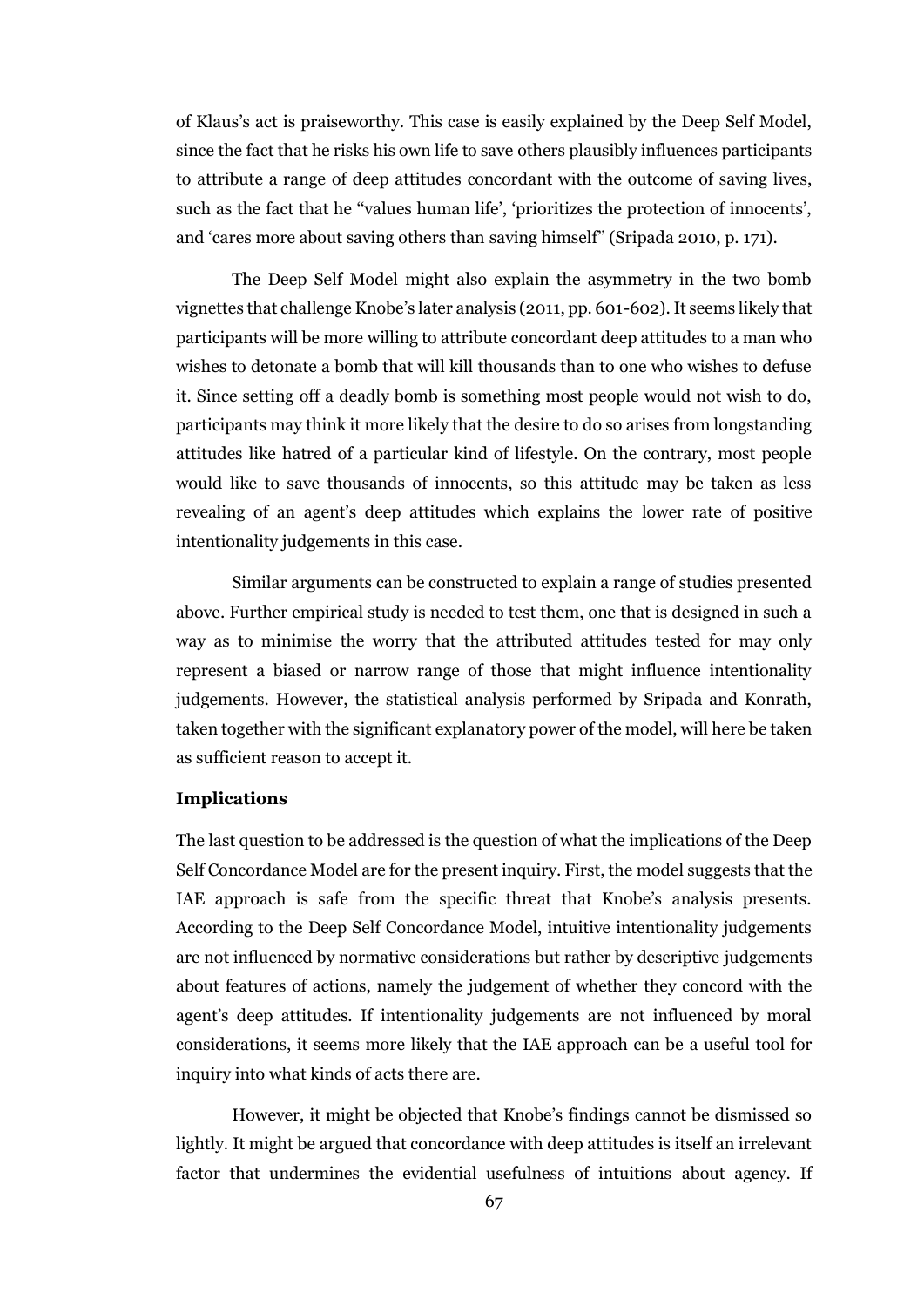concordance with deep attitudes is only relevant for predicting behavioural patterns, without indicating anything important about what really constitutes intentional agency, then its influence on our intuitions could be just as misleading as the influence of moral considerations. What is really needed to defend the IAE method is not an account of why concordance with deep attitudes is a useful feature for folk psychology, but an account of why it matters for agency itself.

Such an account is arguably what Doris attempts to provide. This can be seen once it is noted how similar Doris's conception of value-expression is to Sripada's notion of Deep Self Concordance. For Doris, an agential, value-expressive act is one caused by a particular kind of desire: those that are longstanding, strong, ultimate and justifying – a desire that structures the agent's behaviour and helps form the narrative of her life. Similarly, Sripada defines Deep Self Concordance as when acts are taken to be in line with a particular kind of attitude: those that are longstanding, central to the agent's identity and reflectively endorsed. Unlike Sripada (who only seeks to describe a folk-psychological notion), Doris attempts to argue that valueexpression is what matters for agency and, as was suggested above, his attempt fails. However, the failure of Doris's model need not suggest that all such attempts will not succeed. If an account could be provided that explained how something like Deep Self Concordance helps to constitute the agency distinctive of persons then the IAE method would be placed on firm ground.

Fully articulating such an account is beyond the scope of the present inquiry. However, the work presented here does give some indication of what such an account might look like, as well as what it arguably should not look like. A straightforward response to Sripada's findings would be to argue that it reveals that there are two kinds of human behaviour, the full-blown agency which is instantiated by acts concordant with the attitudes of the Deep Self and other behaviours which are not. This account would face some fairly formidable obstacles, however. For instance, Deep Self theories must make sense of the counter-intuitive way that they imply that two selves are located in one agent. In order to avoid this implication, one might maintain that there is one self with two different kinds of attitudes – deep attitudes and shallow ones. Full-blown agency might then be understood as those acts that concord with an agent's deep attitudes, including concordant acts that are implicitlygoverned. However, such a model would be vulnerable to criticisms similar to those made of Doris's account above. Just as Doris seems unable to defend the idea that only value-expressive acts really count as full-blown agency, a Deep Attitude account may struggle to defend the claim that only acts concordant with deep attitudes really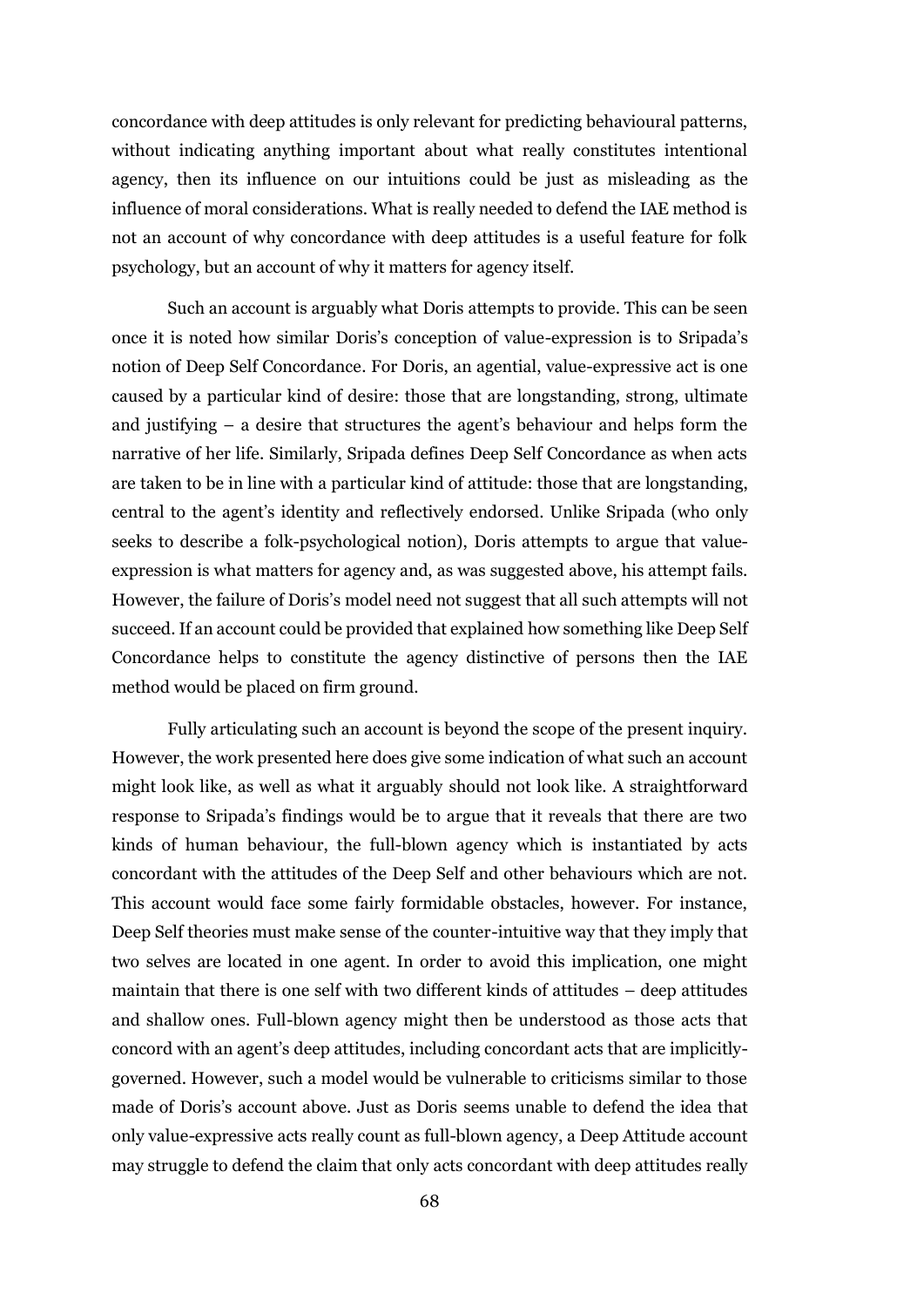count. For instance, consider again the case of agents acting out of character on a fleeting whim, such as the Scrooge who is spontaneously generous to a child. Such acts seem like the acts of the persons who choose to undertake them, even though the attitudes motivating such acts are neither longstanding nor central to the agent's identity. Similarly, akratic acts that are not reflectively endorsed, such as lazily watching television even though one reflectively endorses the idea of exercise, may seem like the act of a conflicted person but this does not defeat the sense that it is an instance of the agency distinctive of persons.

What is needed is an account that can explain what it is about acts that are in line with an agent's values or deep attitudes that makes them instances of full-blown agency without excluding other, everyday instances of apparent full-blown agency from the picture. While a detailed version of such an account must be left for a future project, what is provided here is a gesture to how such an account might begin. It seems plausible that both Doris's account and a Sripada-inspired Deep Attitude account fail because of the way that they explain what is constitutive of full-blown agency by focusing on the involvement of a particular kind of attitude: the kind of desire associated with valuing, or a deep attitude. This strategy fails because so many behaviours that do not involve the special kind of attitude nonetheless strike us as instances of the agency distinctive of persons. Perhaps, instead of attempting to identify a special kind of attitude, an account of full-blown agency should focus on the relation that obtains between the agent and the attitudes that govern her behaviour when an act counts as full-blown agency. Instead of beginning with a consideration of acts and their causes, a fruitful line of inquiry might start by attempting to analyse what kind of relation obtains between the agent and her attitudes when her act expresses her values, when she acts due to autonomous goal control, or when she acts according to reflective deliberation (and so on). Further, such an inquiry might do well by attempting to pin down what different kind of relation obtains when an agent's act is not an instance of full-blown agency, such as when her act is governed by situational control or a compulsive craving.

One possible way to understand the agency-giving relation is suggested by the criticism of Doris above. A notion of self-direction more capacious than mere valueexpression seems to be at the heart of the central intuition driving this inquiry, so that an account of self-direction might well be the way to begin. A better understanding of what relation obtains between an agent and her attitudes when an act is self-directed seems key. Perhaps self-direction could be understood as a kind of fitting in with the agent's self-understanding, where this is defined loosely enough to accommodate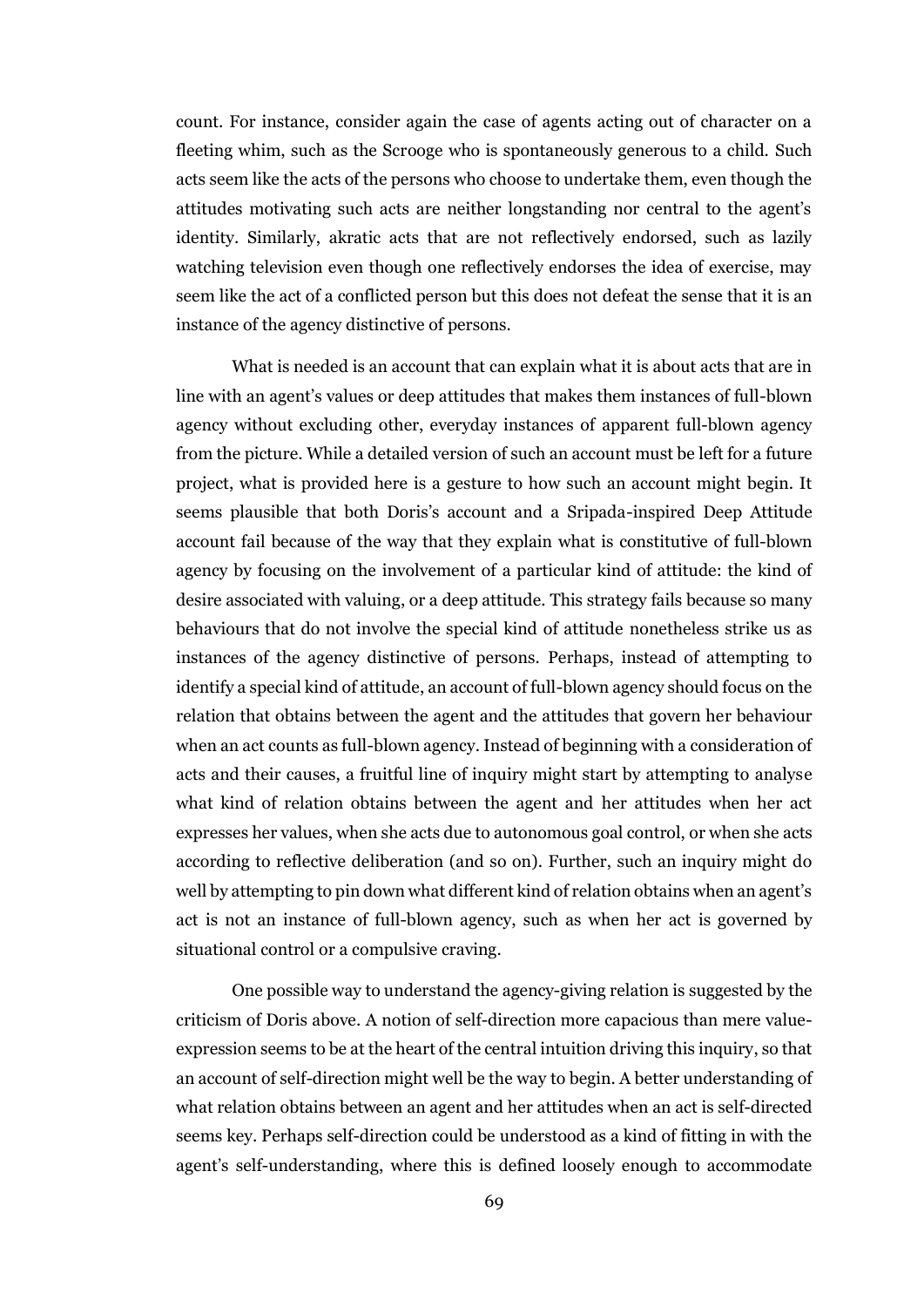akratic acts, acting on passing whims and autonomous goal control as well as valueexpressive, intentional acts. For instance – to return to the intuitions of Chapter One – a fruitful line of inquiry might begin by closely analysing what relation grounds the sense that an agent's implicitly-governed acts are agential when those acts serve her longstanding goals. Identifying in what exactly the harmony between agent, attitude and act consists in cases like these might both provide the key to a successful account of full-blown agency and give us an account of agency better able to accommodate the influence of implicit cognition.

# Conclusion

This inquiry began by drawing attention to the ways in which some kinds of seemingly agential implicitly-governed behaviour cannot be accommodated by traditional conceptions of agency. Considering these acts uncovered the intuition that what marks out agential implicitly-governed acts is the way in which they align with and arise from an agent's longstanding goals and values. This suggests that one way to account for full-blown agency is to define it as those acts that concord with an agent's values. However, close analysis of John Doris's valuational account of agency revealed the limitations of such an approach.

The failure of Doris's model led to a certain suspicion about the intuition motivating the account. A deflationary response to the intuition would maintain that intuitions about agency ought not to be treated as reliable evidence about it. This led to consideration of the findings of Joshua Knobe. He suggests that our intuitions about agency are influenced by moral considerations, making them unfit to provide reliable evidence about what kinds of agency there are. Close consideration of Knobe's findings revealed that his analysis of them ought to be rejected; what appears at first glance to be the influence of moral considerations turns out to be the influence of ascriptions of deep attitudes to agents. If an agent's deep attitudes can be shown to be relevant to instances of full-blown agency itself, not merely our folk-psychological conception of it, then the method of treating intuitions about agency as evidence can be placed on firmer ground.

Following the above conclusion, it might be thought that a deep attitude concordance model of agency provides the best way to solve the problems considered here. Not only could such an account successfully accommodate instances of autonomous goal control, it could explain and ground our intuition that longstanding values matter for agency. However, such an account would be limited in the same way that Doris's account was found to be. By focusing on the involvement of a particular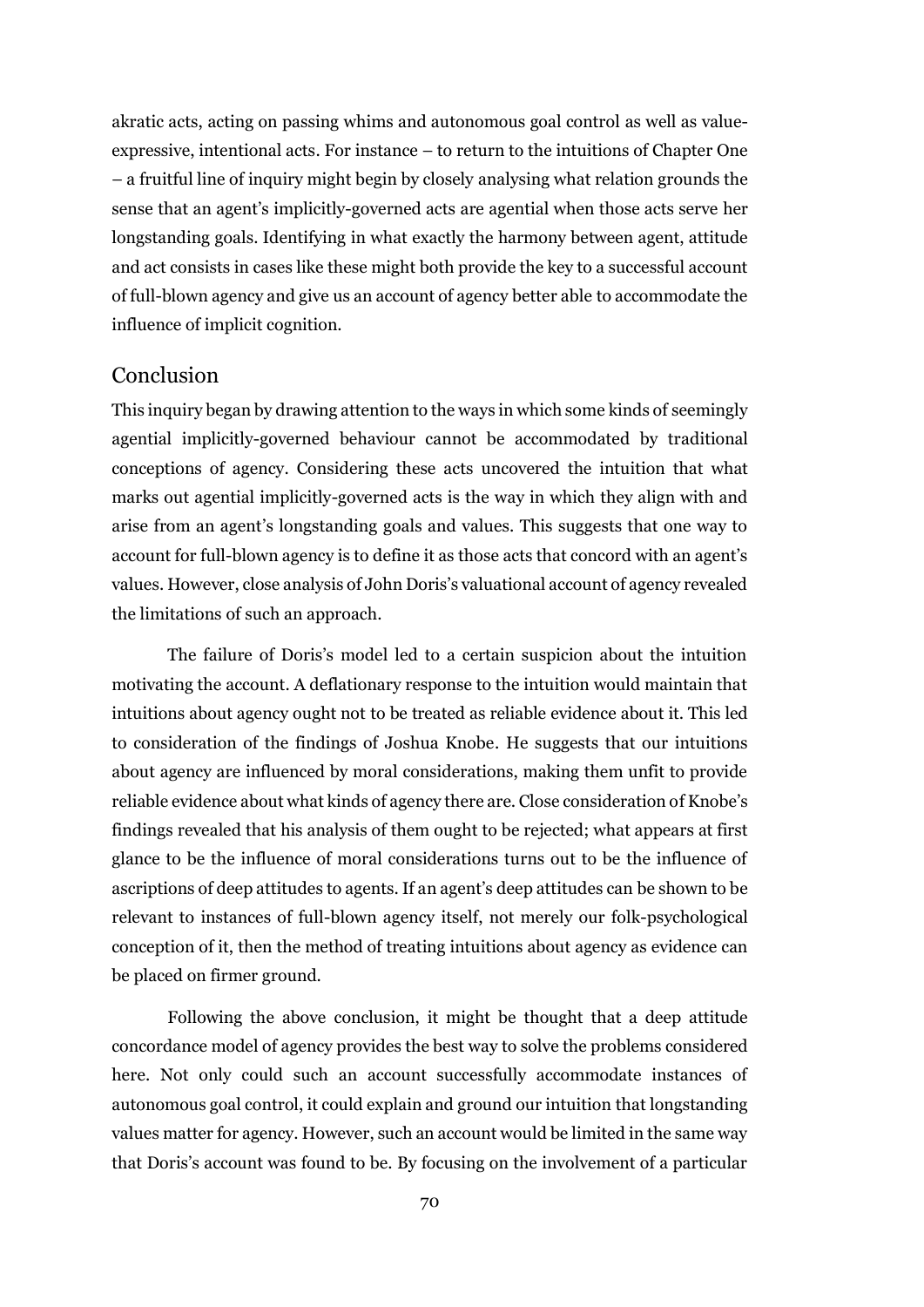kind of attitude – a particular kind of desire or a 'deep' attitude – everyday instances of agency that do not involve that attitude are implausibly excluded from full-blown agency. While providing a fully articulated alternative account is beyond the scope of the present inquiry, it has been tentatively suggested that the way to begin setting out such an account would be to attend to the relation that obtains between the agent and her attitudes when an act strikes us as fully agential.

Instead of aiming to develop an account of agency that can accommodate our intuitions about implicitly-governed action, perhaps we would do better to focus on the intuitions themselves. Instead of starting with ideas about agency, we might begin by focusing on what is special about the relation between an agent and her attitudes when implicitly-governed behaviour appears to us to be self-directed. By focusing on the relation of self-direction instead of on the kinds of attitude involved, an account of full-blown agency might be outlined that can better accommodate the pervasive impact of implicit cognition on what we do.

# References

Adams, F. & Steadman, A., 2004. Intentional action in ordinary language: core concept or pragmatic understanding?. *Analysis,* 64(2), pp. 173-181.

Anscombe, G. E. M., 1963. *Intention.* 2nd ed. Oxford: Basil Blackwell.

Bargh, J. A., Chen, M. & Burrows, L., 1996. Automaticity of Social Behavior: Direct Effects of Trait Construct and Stereotype Activation on Action. *Journal of Personality and Social Psychology,* Volume 71, pp. 230-244.

Brownstein, M. & Mavda, A., 2012. Ethical automaticity. *Philosophy of the Social Sciences,* 42(1), pp. 68-98.

Davidson, D., 2001b. Agency. In: *Essays on Actions and Events.* 2nd ed. Oxford: Oxford University Press, pp. 43-61.

Doris, J., 2015. *Talking To Our Selves: Reflection, Ignorance and Agency.* Oxford: Oxford University Press.

Doris, J., Knobe, J. & Woolfolk, R. L., 2007. Variantism about responsibility. *Philosophical Perspectives,* 21(1), pp. 183-214.

Dovidio, J. F. & Gaertner, S. L., 2000. Aversice Racism and Selection Decisions: 1989 & 1999. *Psychological Science,* II(4), pp. 319-323.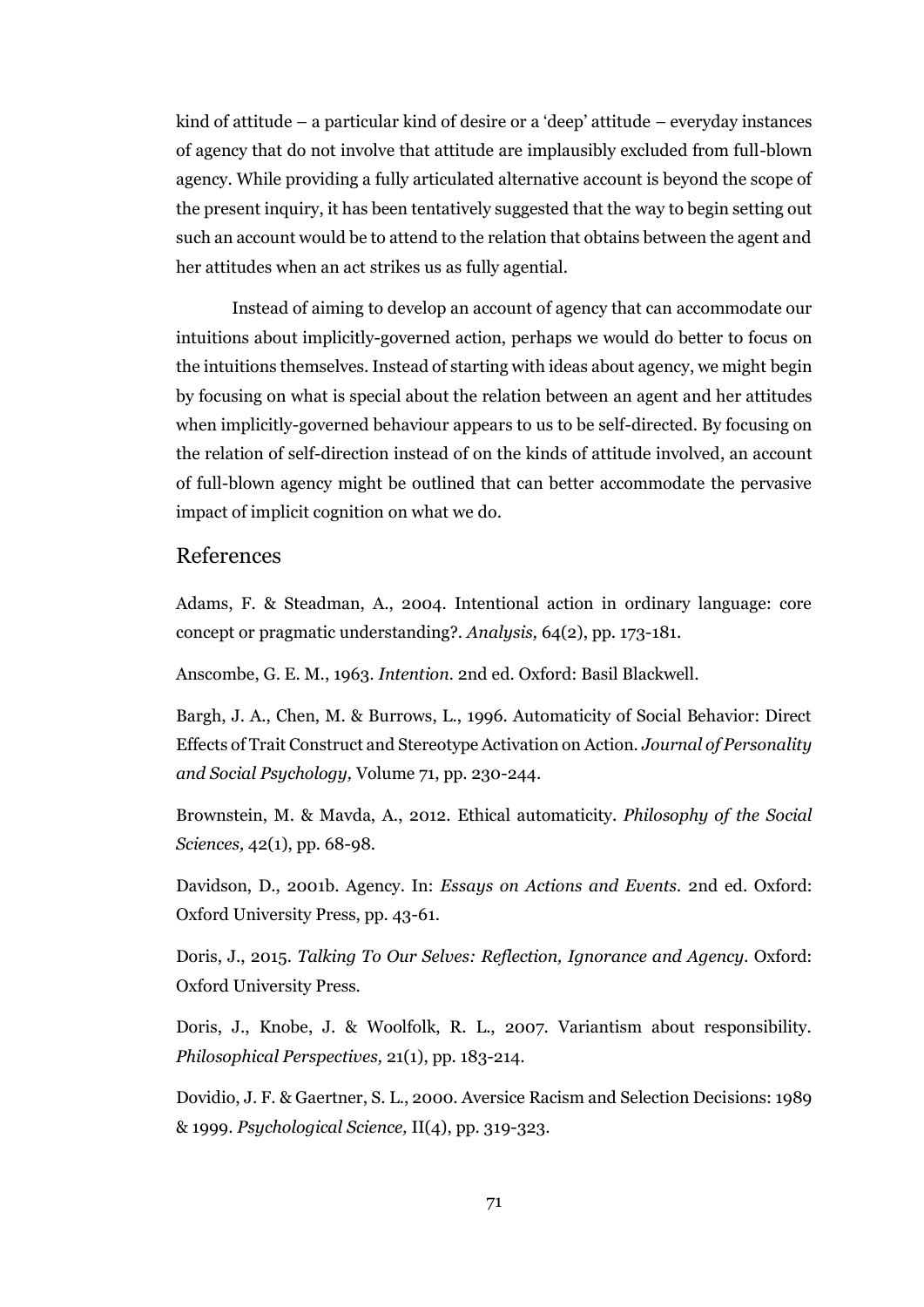Ernest-Jones, M., Nettle, D. & Bateson, M., 2011. Effects of Eyes Images on Everyday Cooperative Behaviour: A Field Experiment. *Evolution and Human Behaviour,*  Volume 32, pp. 172-178.

Evans, J. S. B. T., 2008. Dual-Processing Accounts of Reasoning, Judgment and Social Cognition. *Annual Review of Psychology,* 59(1), pp. 255-278.

Evans, J. S. B. T. & Stanovich, K. E., 2013. Dual-Process Theories of Higher Cognition: Advancing the Debate. *Perspectives on Psychological Science,* 8(3), pp. 223-241.

Fishbach, A. & Shah, J. Y., 2006. Self-Control in Action: Implicit Dispositions Toward Goals and Away From Temptations. *Journal of Personality and Social Psychology,*  90(5), pp. 820-832.

Fowers, B. J., Lyons, E., Montel, K. & Shaked, N., 2001. Positive Illusions about Marriage Among Married and Single Individuals. *Journal of Family Psychology,*  Volume 15, pp. 95-109.

Frankfurt, H., 1971. Freedom of the Will and the Concept of a Person. *Journal of Philosophy,* 68(1), pp. 5-20.

Glaser, J. & Knowles, E., 2008. Implicit Motivation to Control Prejudice. *Journal of Experimental Social Psychology,* Volume XLIV, pp. 164-172.

Gollwitzer, P. M. & Bargh, J. A., 2005. Automaticity in Goal Pursuit. In: A. J. Elliot & C. S. Dweck, eds. *Handbook of Competence and Motivation.* London: The Guildford Press, pp. 624-646.

Haley, K. & Fessler, D., 2005. Nobody's Watching? Subtle Cues Affect Generosity in an Anonymous Economic Game. *Evolution and Human Behaviour,* Volume 26, p. 245/256.

Hall, L., Johansson, P. & Strandberg, T., 2012. Lifting the Veil of Morality: Choice Blindness and Attitude Reversals on a Self-Transforming Survey. *PLoS ONE,* 7(9).

Hill, G., 1982. Group Versus Individual Performance: Are N+1 Heads Better Than One?. *Psychological Bulletin,* Volume 91, pp. 517-539.

Hyman, J., 2015. *Action, Knowledge & Will.* Oxford: Oxford University Press.

Johansson, P., Hall, L., Sikström, S. & Olsson, A., 2005. Failure to Detect Mismatches Between Intention and Outcome in a Simple Decision Task. *Science,* Volume 310, pp. 116-119.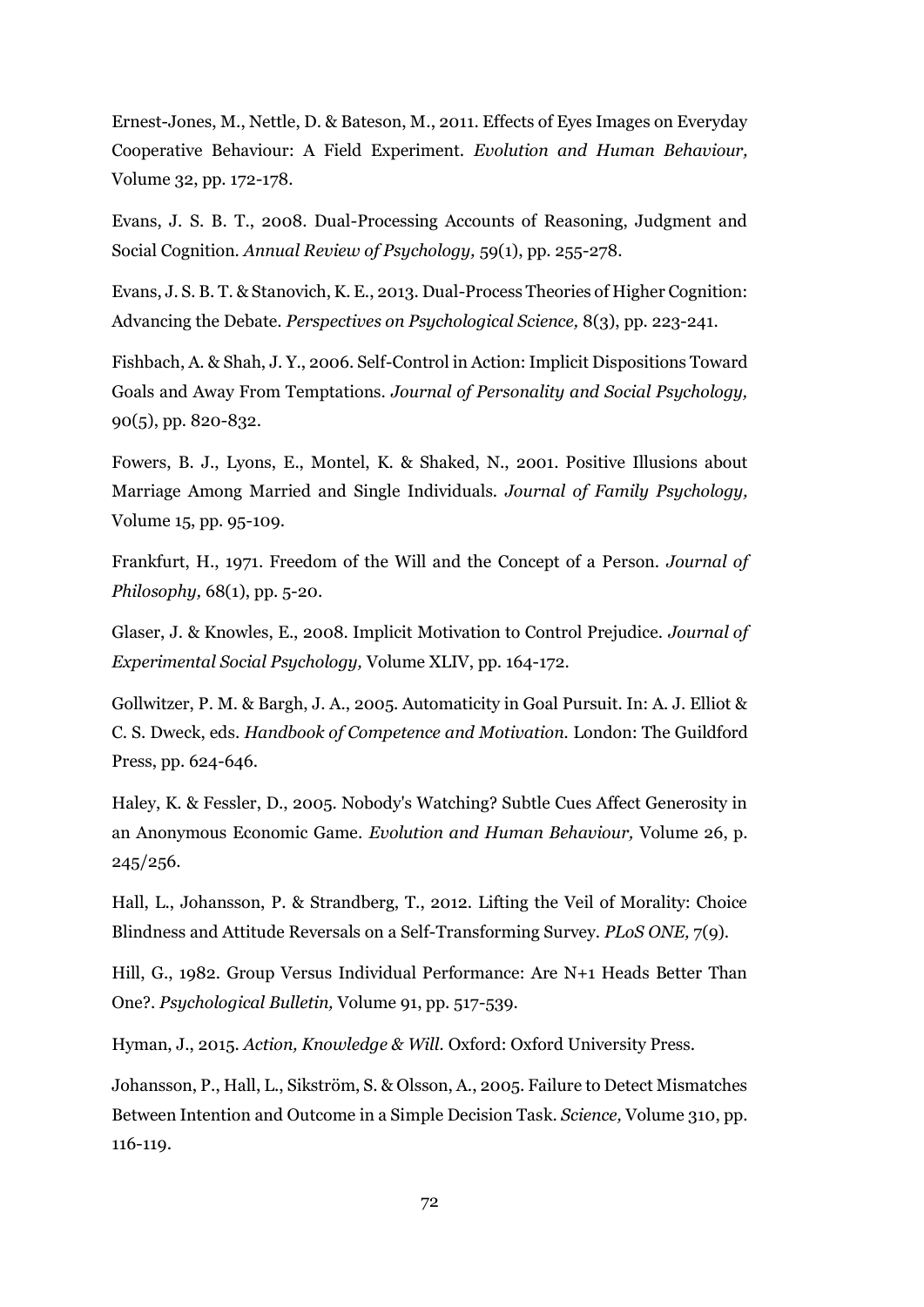Knobe, J., 2003. Intentional action and side effects in ordinary language. *Analysis,*  63(3), pp. 190-194.

Knobe, J., 2003. Intentional action in folk psychology: an experimental investigation. *Philosophical Psychology,* 16(2), pp. 309-324.

Knobe, J., 2006. The Concept of Intentional Action: a Case Study in the Uses of Folk Psychology. *Philosophical Studies,* 130(2), pp. 203-231.

Knobe, J. & Mendlow, G. S., 2004. The Good, the Bad and the Blameworthy: Understanding the Role of Evaluative Reasoning in Folk Psychology. *Journal of Theoretical and Philosophical Psychology,* 24(2), pp. 252-258.

Korsgaard, C. M., 2008. Acting for a Reason. In: *The Constitution of Agency: Essays on Practical Reason and Moral Psychology.* Oxford: Oxford University Press, pp. 207-230.

Lambert, E. & Dennett, D. C., 2018. Getting by with a little help from our friends. *Behavioural and Brain Sciences,* pp. 29-30.

Levy, N., 2018. Agency is realised by subpersonal mechanisms too. *Behavioural and Brain Sciences,* Volume 41, pp. 30-32.

Liao, S. M., 2008. A defense of intuitions. *Philosophical Studies,* 140(2), pp. 247-262.

Machery, E., 2008. The Folk Concept of Intentional Action: Philosophical and Experimental Issues. *Mind & Language,* 23(2), pp. 165-189.

Malle, B., 2006. Intentionality, Morality, and Their Relationship in Human Judgment. *Journal of Cognition and Culture,* 6(1-2), pp. 87-112.

McConnell, A. R. & Leibold, J., 2001. Relations among the Implicit Association Test, Discriminatory Behavior, and Explicit Measures of Racial Attitudes. *Journal of Experimental Social Psychology,* Volume 37, p. 435–442.

Monteith, M., Voils, C. & Nardo, L., 2001. Taking a Look Underground: Detecting, Interpreting and Reacting to Implicit Racial Biases. *Social Cognition,* XIX(4), pp. 395-417.

Moskowitz, G., Gollwitzer, P., Wasel, W. & Schaal, B., 1999. Preconscious Control of Stereotype Activation Through Chronic Egalitarian Goals. *Journal of Personality and Social Psychology,* Volume LXXVII, pp. 167-184.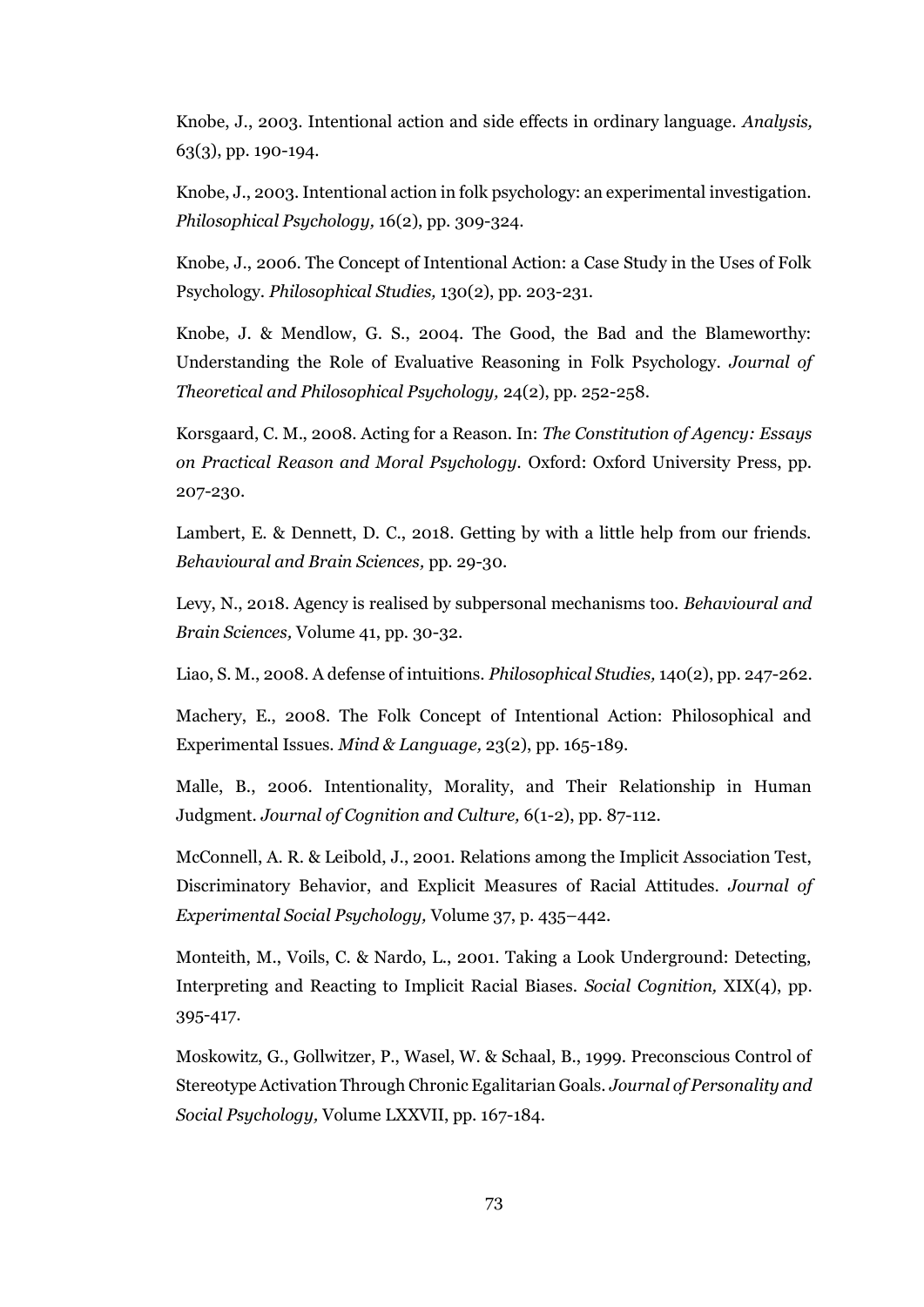Moskowitz, G. & Li, P., 2011. Egalitarian goals trigger stereotype inhitibion: A proactive form of stereotype control. *Journal of Experimental Psychology,* Volume XLVII, pp. 103-116.

Murray, S., 2018. Why value values?. *Brain and Behavioural Sciences,* Volume 41, pp. 37-39.

Nadelhoffer, T., 2006. Bad acts, blameworthy agents, and intentional actions: Some problems for juror impartiality. *Philosophical Exporations,* 9(2), pp. 203-219.

Nichols, S. & Ulatowski, J., 2007. Intuitions and individual differences: The Knobe effect revisited. *Mind & Language,* 22(4), pp. 346-365.

Payne, K. B., 2006. Weapon Bias: Split-Second Decisions and Unintended Stereotyping. *Current Directions in Psychological Science,* XV(6), pp. 287-291.

Pearson, A. R., Dovidio, J. F. & Gaertner, S. L., 2009. The nature of contemporary prejudice: Insights from aversive racism. *Social and Personality Psychology Compass,* 3(3), pp. 314-338.

Pettit, D. & Knobe, J., 2009. The Pervasive Impact of Moral Judgement. *Mind & Language,* 24(5), pp. 586-604.

Phelan, M. & Sarkissian, H., 2009. Is the trade-off hypothesis worth trading off for?. *Mind & Language,* 24(2), pp. 164-180.

Phelan, M. T. & Sarkissian, H., 2008. The folk strike back; or, why you didn't do it intentionally, though it was bad and you knew it. *Philosophical Studies,* 138(2), pp. 291-298.

Rees, C. F. & Webber, J., 2014. Automaticity in Virtuous Action. In: N. Snow & F. Trivigno, eds. *The Philosophy and Psychology of Character and Happiness.* London: Routledge, pp. 75-90.

Schwartz, D., 1995. The Emergence of Abstract Representations in Dyad Problem Solving. *Journal of the Learning Sciences,* Volume 4, pp. 321-354.

Simonton, D. K., 2004. *Creativity in Science: Change, Logic, Genius, and Zietgeist.*  Cambridge: Cambridge University Press.

Snow, N., 2006. Habitual Virtuous Actions and Automaticity. *Ethical Theory and Moral Practice,* 9(5), pp. 545-561.